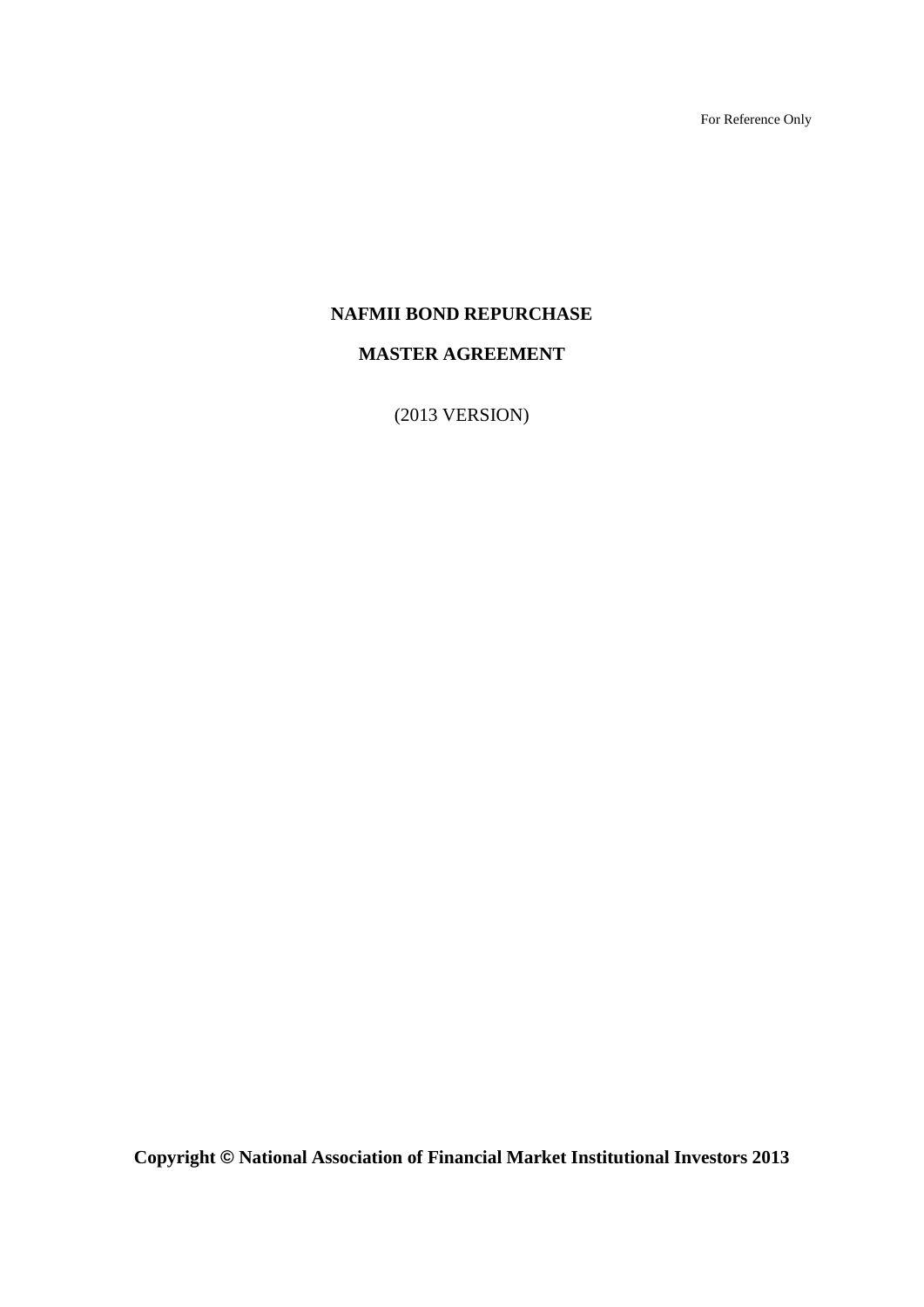#### **Statement on English Translation**

This English translation is for reference only and is not prepared for the purposes of execution. The copyright statement in the Chinese version of the 2013 NAFMII Bond Repurchase Master Agreement documentation applies to this English translation. It should be noted that each language has its own grammatical structures and embodies its own legal and cultural concepts. Accordingly, it is not possible to guarantee that the English version is an exact translation of the original Chinese version, and this English translation shall not be relied upon by any person in making any decision or taking any action.

At the instruction of NAFMII, Clifford Chance, a member of the Drafting Panel for the 2013 NAFMII Bond Repurchase Master Agreement documentation has prepared the draft English translation and has worked with the representatives from other members of the Drafting Panel, including China Central Depository & Clearing Co. Ltd, Bank of China, Bank of Communication, Deutsche Bank (China) Co. Ltd., Global Law Office, JunZeJun Law Offices, and Zhong Yin Law Firm to finalize this English translation.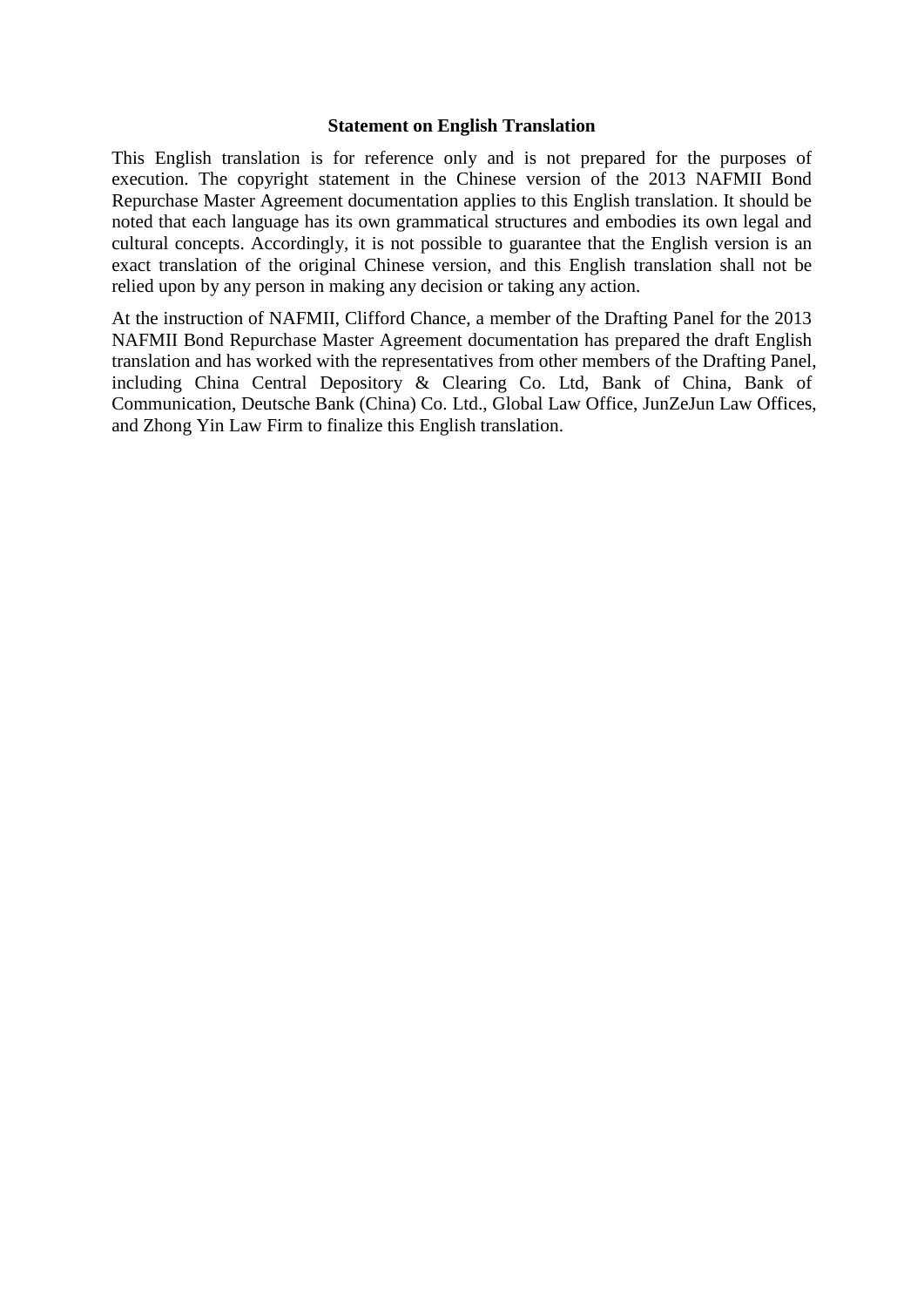### **DECLARATION**

The copyright of the NAFMII BOND REPURCHASE MASTER AGREEMENT (2013 VERSION) (the "**Master Agreement**") belongs to the National Association of Financial Market Institutional Investors. Unless for the purposes of transactions under this Agreement, lecturing or researching, the hardcopy, softcopy or other forms of the Master Agreement cannot be duplicated, copied, translated or distributed by anyone without the prior written consent of the copyright holder.

For the purposes of conducting transactions under this Agreement, users can supplement or revise relevant clauses of the Master Agreement (except Section 22 of the General Provisions of the Master Agreement) and execute relevant supplemental agreements in accordance with the Master Agreement at their own discretion in the course of using the Master Agreement, to ensure that the final clauses satisfy their risk control requirements.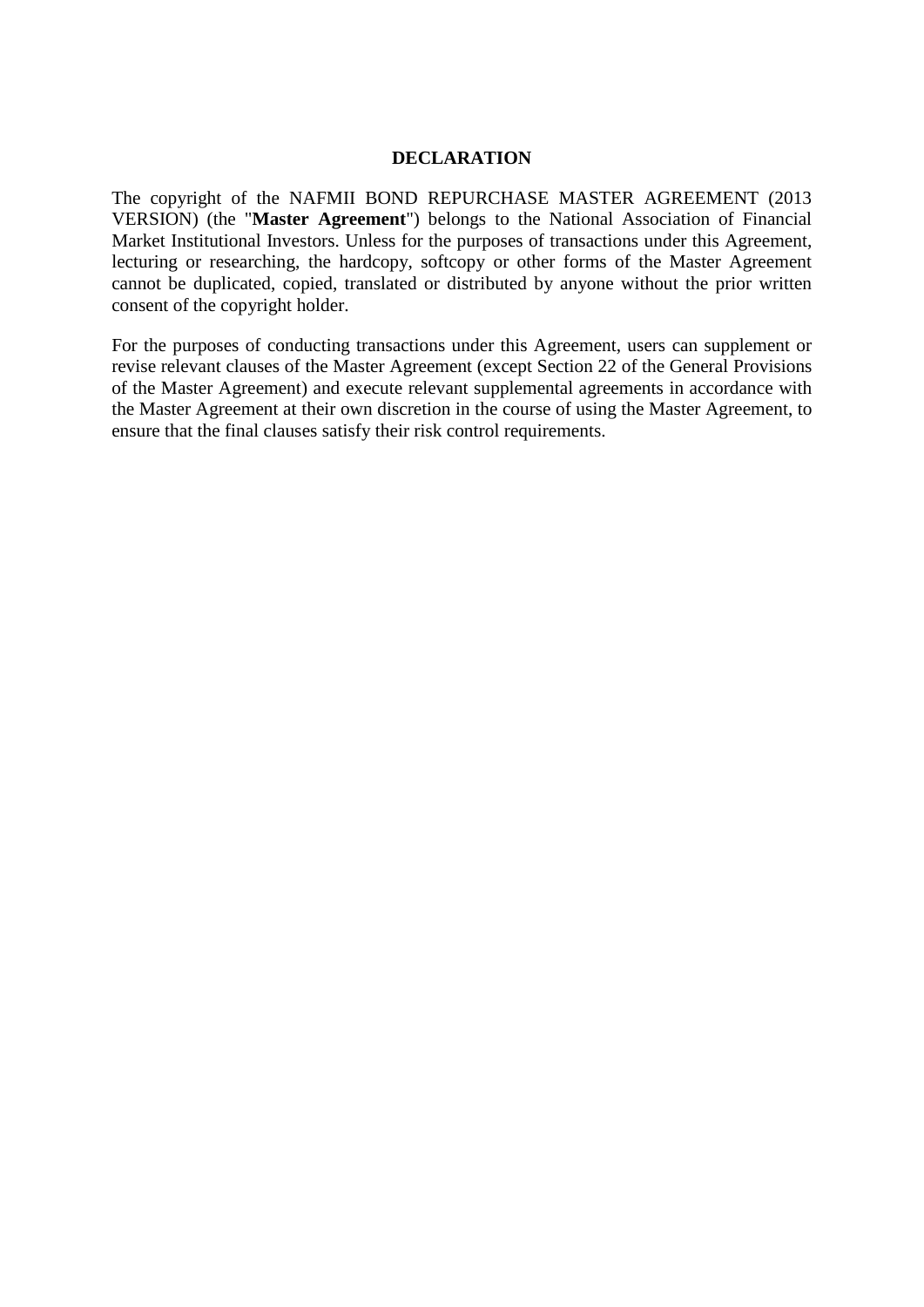# **TABLE OF CONTENTS**

# **Clause**

|            | NAFMII BOND REPURCHASE MASTER AGREEMENT (2013 VERSION)1                |  |
|------------|------------------------------------------------------------------------|--|
| Section 1  |                                                                        |  |
| Section 2  |                                                                        |  |
| Section 3  |                                                                        |  |
| Section 4  | Performance of Payment or Delivery Obligations under the Transaction 3 |  |
| Section 5  |                                                                        |  |
| Section 6  |                                                                        |  |
| Section 7  |                                                                        |  |
| Section 8  |                                                                        |  |
| Section 9  |                                                                        |  |
| Section 10 |                                                                        |  |
| Section 11 |                                                                        |  |
| Section 12 |                                                                        |  |
| Section 13 |                                                                        |  |
| Section 14 |                                                                        |  |
| Section 15 |                                                                        |  |
| Section 16 |                                                                        |  |
| Section 17 |                                                                        |  |
| Section 18 |                                                                        |  |
| Section 19 |                                                                        |  |
| Section 20 |                                                                        |  |
| Section 21 |                                                                        |  |
| Section 22 |                                                                        |  |
| Section 23 |                                                                        |  |
| Section 24 |                                                                        |  |
|            |                                                                        |  |
| Section 1  |                                                                        |  |
| Section 2  |                                                                        |  |
| Section 3  |                                                                        |  |
| Section 4  |                                                                        |  |
|            |                                                                        |  |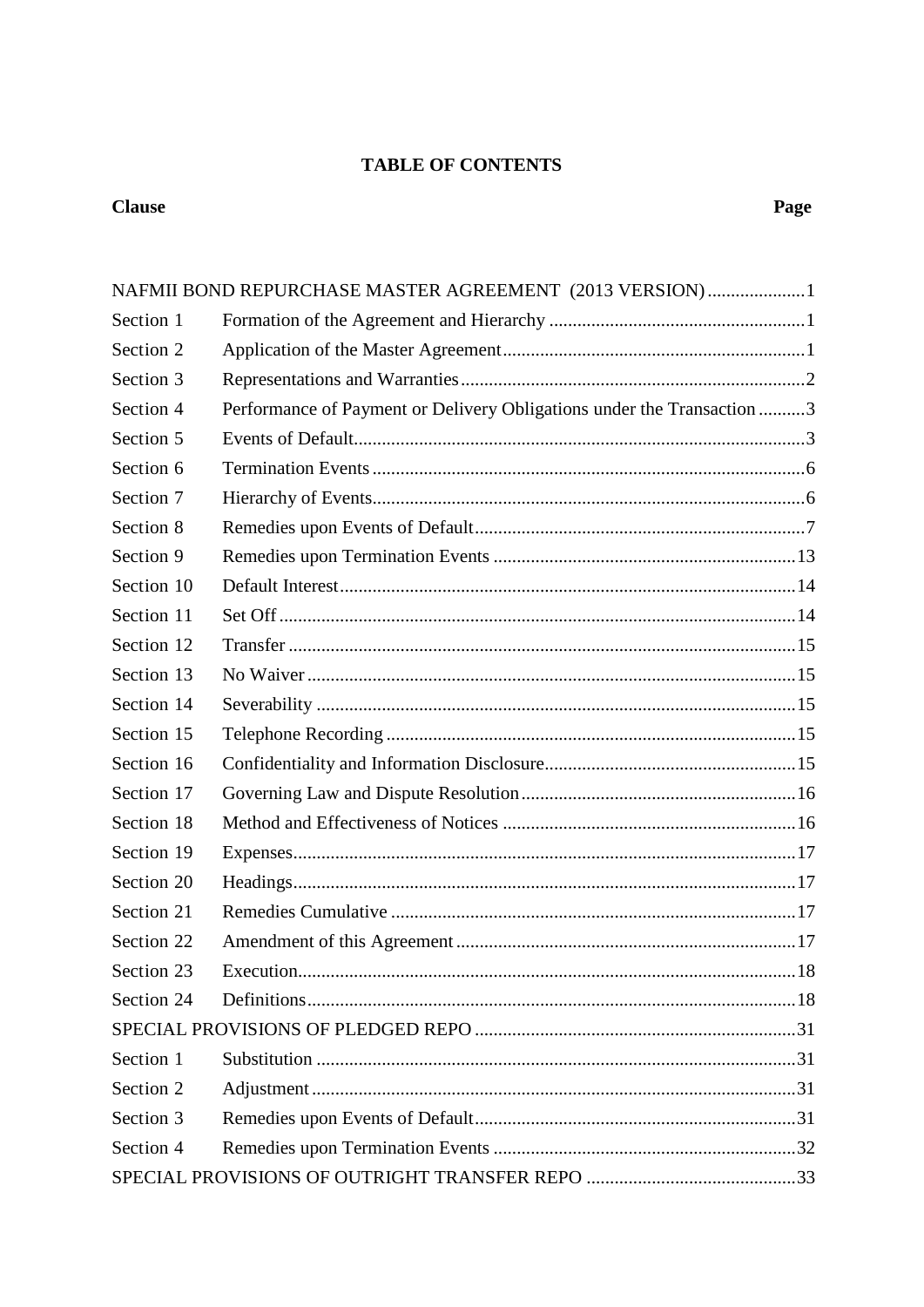| Section 1 |                                                                     |  |
|-----------|---------------------------------------------------------------------|--|
| Section 2 | Performance Guarantee Arrangement (CASH Margin and Bond MARGIN)33   |  |
| Section 3 |                                                                     |  |
| Section 4 |                                                                     |  |
| Section 5 | Remedies of the Pledgor and Pledgee under the Performance Guarantee |  |
|           | PLEDGED REPO SUPPLEMENT TO NAFMII BOND REPURCHASE MASTER            |  |
|           | OUTRIGHT TRANSFER REPO SUPPLEMENT TO NAFMII BOND REPURCHASE         |  |
|           |                                                                     |  |
|           |                                                                     |  |
|           |                                                                     |  |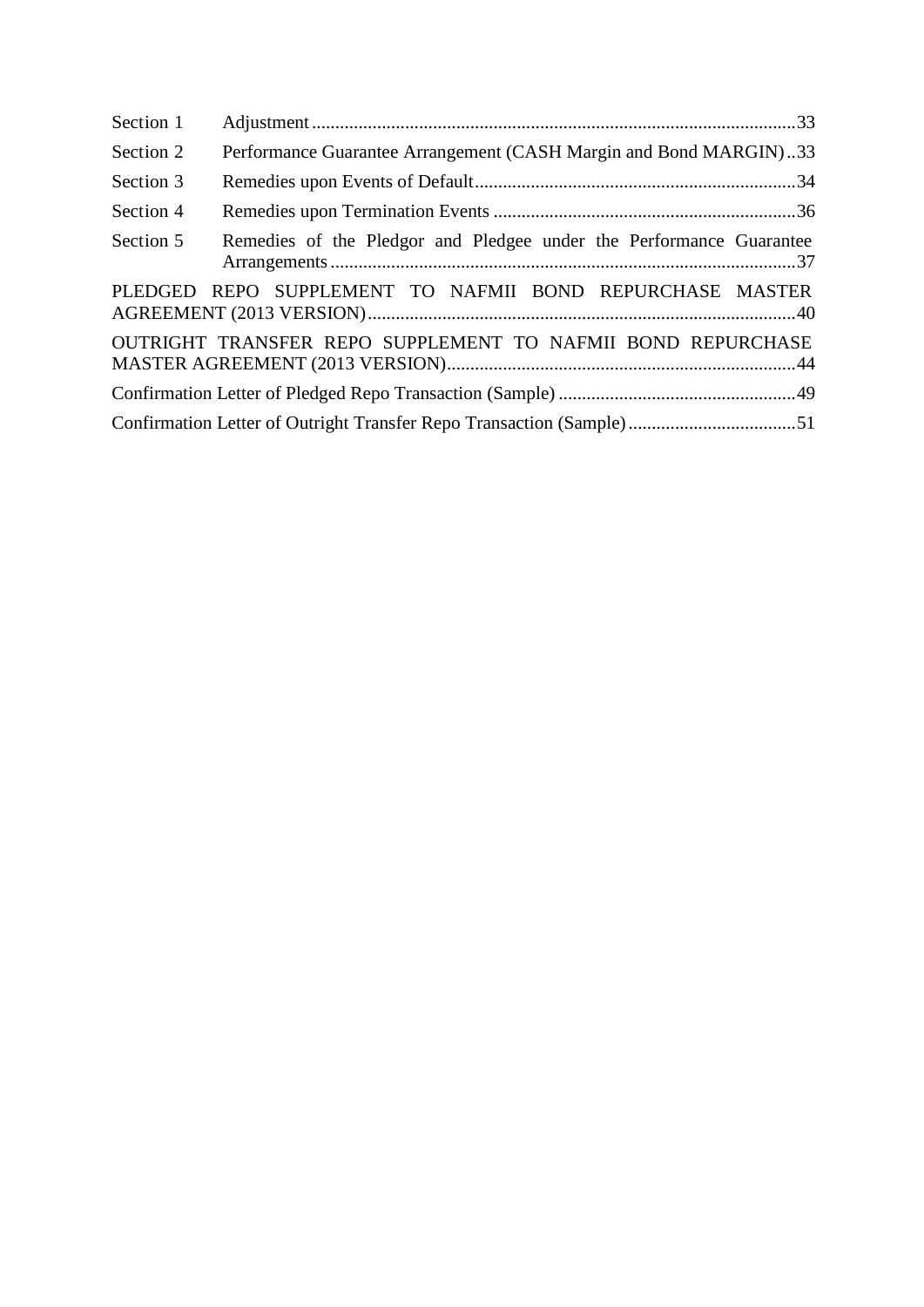### **NAFMII BOND REPURCHASE MASTER AGREEMENT (2013 VERSION)**

#### **General Provisions**

<span id="page-5-0"></span>For the purpose of facilitating Bond Repurchase Transactions, specifying the rights and obligations of the Parties and safeguarding the legal rights and interests of the Parties, the Parties have entered into the Master Agreement in accordance with the PRC Contract Law and other laws and regulations, of their own will and on the basis of equality.

### <span id="page-5-1"></span>SECTION 1 **FORMATION OF THE AGREEMENT AND HIERARCHY**

- (I) The agreement between the Parties with respect to the Bond Repurchase Transactions consists of the following components:
	- 1. General Provisions;
	- 2. applicable Special Provisions;
	- 3. applicable Supplemental Agreement (if any); and
	- 4. Effective Confirmation.

Items 1 and 2 above together constitute the NAFMII Bond Repurchase Master Agreement ("**Master Agreement**").

- (II) With respect to each Pledged Repo under this Agreement, the Master Agreement, the Supplement and the Effective Transaction Agreements of such Pledged Repo constitute the single and complete agreement of the Parties to such Pledged Repo. With respect to all the Transfer Repos under this Agreement, the Master Agreement, the Supplement and the Effective Transaction Agreements constitute the single and complete agreement between the Parties with respect to all of the Outright Transfer Repos.
- (III) In the event that there is any inconsistency between the General Provisions and the applicable Special Provisions, the applicable Special Provisions shall prevail; in the event that there is any inconsistency between the Supplement and the Master Agreement, the Supplement shall prevail; with respect to a specific Transaction, in the event that there is any inconsistency between the Master Agreement, the Supplement and the relevant Effective Transaction Agreement, the priority, in descending order, shall be as follows: the relevant Effective Transaction Agreement, the Supplement and the Master Agreement.

### <span id="page-5-2"></span>SECTION 2 **APPLICATION OF THE MASTER AGREEMENT**

- (I) From the execution date of the Master Agreement, the Master Agreement shall apply to all Transactions entered into by the Parties.
- (II) Unless required by the PRC Laws or otherwise agreed by the Parties, the Master Agreement shall not apply to the Bond Repurchase Transactions entered into by the Parties prior to the execution of the Master Agreement.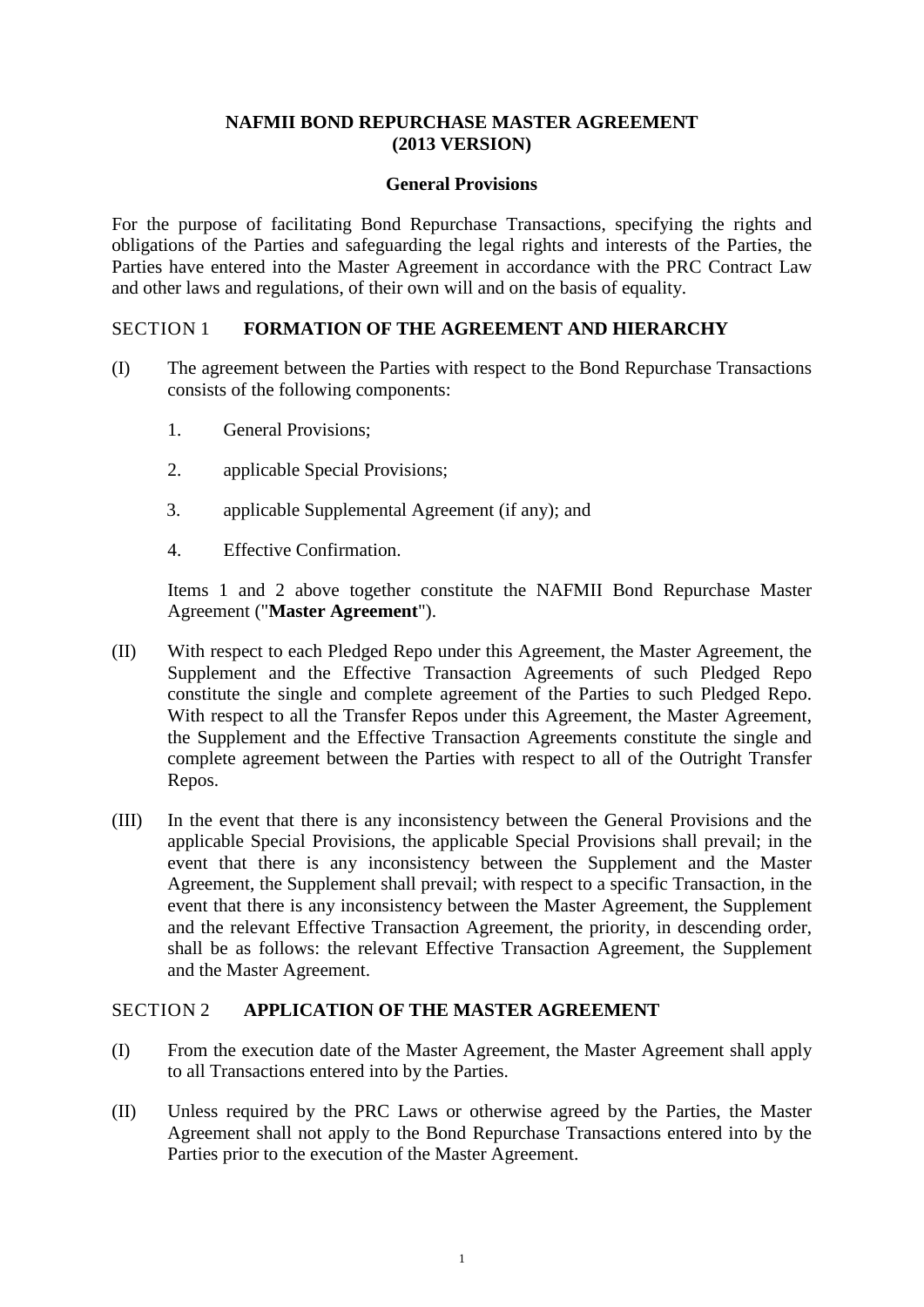### <span id="page-6-0"></span>SECTION 3 **REPRESENTATIONS AND WARRANTIES**

Each Party makes the following representations and warranties to the other party at the time of its execution of the Master Agreement and the Supplement, and except for the representation and warranty set out in Item 1 of this Section, which shall be deemed to be repeated on each day after the execution of this Agreement, all other representations and warranties shall be deemed to be repeated on the dates on which each Transaction is entered into and on which the payment and delivery obligations are performed according to this Agreement:

- 1. it is lawfully incorporated and validly existing under the Laws of the jurisdiction of its incorporation;
- 2. it has the power and has obtained sufficient and necessary authorisation to execute this Agreement (and any other document in connection with this Agreement to which it is a party) and perform its obligations under this Agreement (and any other document in connection with this Agreement to which it is a party), and such execution and performance do not violate any Laws applicable to it, its constitutional documents or any of its agreements;
- 3. it has obtained any consents (if applicable) from any government authorities and regulators necessary for its execution and performance of this Agreement;
- 4. any person agreeing to the terms of and executing this Agreement in its name has obtained sufficient and necessary authorisation to do so; any person carrying out any Transaction in its name or on its behalf has obtained sufficient and necessary authorisation, and has obtained the relevant business training and been awarded any qualification certificate issued by any relevant institution, as may be required for the carrying out of the relevant Transaction;
- 5. its obligations under this Agreement constitute legal, valid and binding obligations;
- 6. no Event of Default or Potential Event of Default with respect to it is continuing, and to its knowledge, no Termination Event with respect to it has occurred and is continuing, and no such event would occur as a result of its execution or performing its obligations under this Agreement;
- 7. no litigation, arbitration or similar event against it has occurred or is continuing, which would materially and adversely affect the legality, validity or enforceability of this Agreement, or its ability to perform its obligations under this Agreement;
- 8. for the purpose of this Sub-section, the documents and information that it has provided and identified in the Supplement or the Effective Transaction Agreement as being subject to this Sub-section are true, accurate and complete in all substantial aspects;
- 9. it has the ability to assess the transaction risks independently, is capable of carrying out an independent investigation and assessment of the legal, financial, tax, accounting and other matters involved in the Transaction (without relying on the opinion of the other party), is fully aware of and is willing to assume the transaction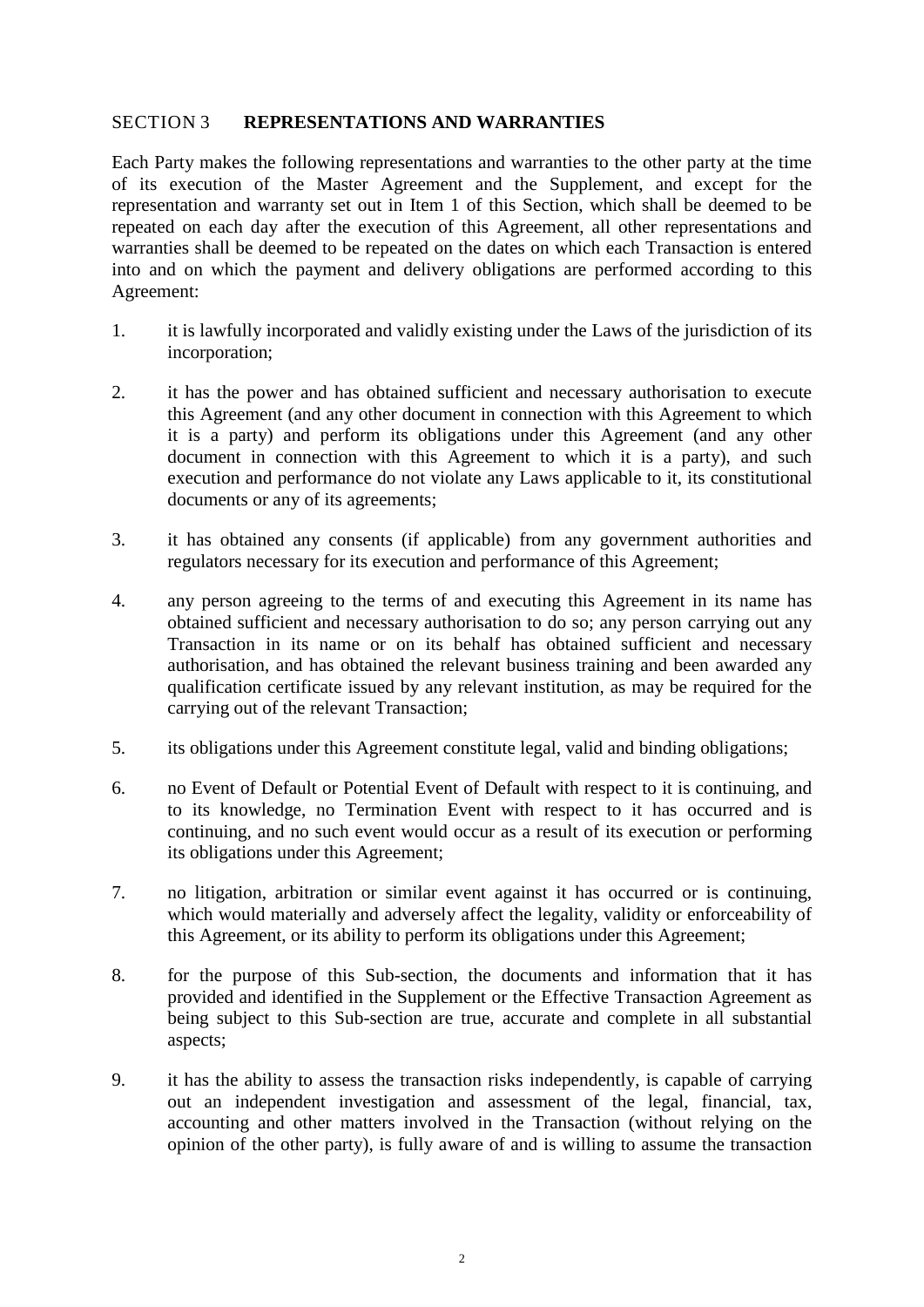risks, and enters into the Transaction in accordance with its own interests and on the basis of its own judgment;

- 10. unless disclosed otherwise, it is executing this Agreement and entering into Transactions on its own account and not as agent of any third party;
- 11. it has complete ownership or right of disposal with respect to the amounts to be paid and bonds to be delivered to the other party according to this Agreement, and no third party interest has been created in any form with respect thereto; and
- 12. any other representations and warranties which are agreed between the Parties in the Supplement.

# <span id="page-7-0"></span>SECTION 4 **PERFORMANCE OF PAYMENT OR DELIVERY OBLIGATIONS UNDER THE TRANSACTION**

- (I) Subject to the other provisions of this Agreement, if a Party has an obligation to make a payment to the other party under a Transaction (being a payment obligation), the payment shall be made by such party to the other party in accordance with any terms in relation to time, place, currency, amount, account, payment method and any other terms under the applicable Special Provisions, Supplement or relevant Effective Transaction Agreement; a Party has an obligation to make a delivery of bonds to the other party (being a delivery obligation, including but not limited to the establishment or release of the Pledge Registration over the Repurchased Bonds or the transfer or return of the ownership of the Repurchased Bonds), unless otherwise agreed by the Parties, the delivery shall be made on the date of delivery listed in the applicable Special Provisions, Supplement or relevant Effective Transaction Agreement.
- (II) A Party's performance of its payment or delivery obligations in accordance with the terms of the Effective Transaction Agreement in relation to a Transaction shall be subject to the satisfaction of all the following conditions precedent:
	- 1. no Event of Default or Potential Event of Default under this Agreement with respect to the other party has occurred and is continuing;
	- 2. with respect to a Transaction resulting in such payment or delivery obligation, no Early Termination Date in relation to that Transaction has occurred or has been effectively designated; and
	- 3. any other conditions precedent as may be agreed by the Parties.

With respect to the Outright Transfer Repo, if the other party fails to satisfy any of the above conditions at any time, the Party shall be entitled to suspend the payment or delivery obligations under all Outright Transfer Repos until the date that all the above conditions have been satisfied.

# <span id="page-7-1"></span>SECTION 5 **EVENTS OF DEFAULT**

The occurrence of any of the following events shall constitute an Event of Default in respect of a Party under this Agreement: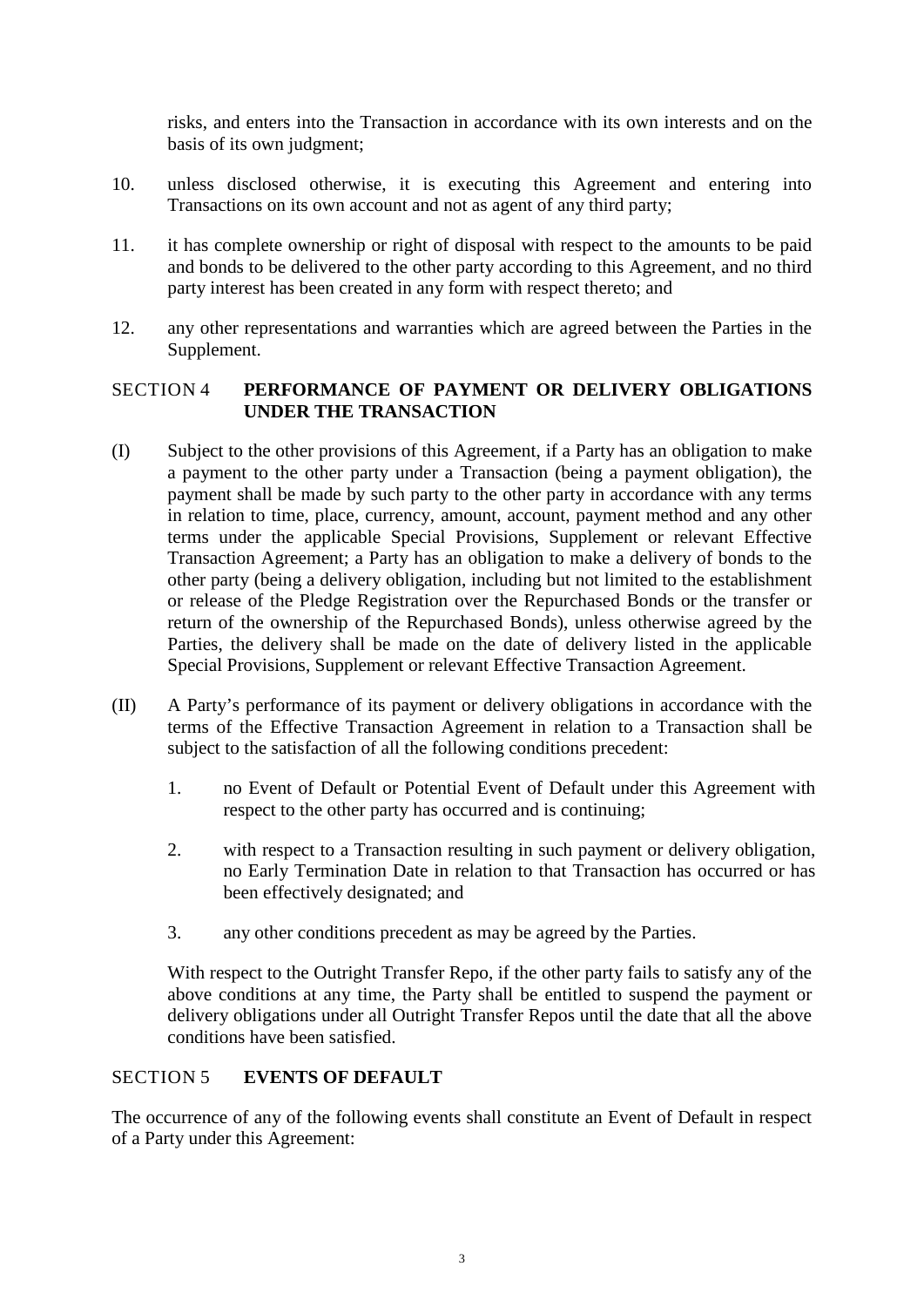- (I) In a Transaction, a Party fails to perform its payment or delivery obligations in accordance with the applicable Special Provisions, the Supplement or relevant Effective Transaction Agreement, or fails to send or accept the relevant operational instructions according to the relevant requirements as agreed between the Parties.
- (II) A Party denies or expressly refuses to perform all or part of its obligations under this Agreement, or denies the validity of this Agreement.
- (III) It is proven that any representation and warranty made by a Party under this Agreement on the date such representation or warranty was made or was deemed to be made contains any material misrepresentation, misleading information or material omission.
- (IV) When a Party survives after a division, or where it consolidates, amalgamates or restructures with, or transfers its substantial assets to, another entity, and the surviving, resulting or transferee entity fails to perform or expressly refuses to perform the obligations under this Agreement.
- (V) Cross default

If the Parties agree in the Supplement that this Sub-section shall apply, and a Party or any Specified Entity in respect of such Party designated in the Supplement for the purpose of this Sub-section defaults under any other debt documents and such default is not remedied by the end of any applicable grace period, and has resulted in any of the following circumstances, such circumstances shall constitute a cross default and an Event of Default in respect of such Party under this Agreement:

- 1. the obligation under other debt documents being declared accelerated, or becoming capable of being declared accelerated, and the aggregate principal amount of such debts exceeds the threshold amount for the cross default;
- 2. a default in payment in respect of any obligation under other debt documents where such obligation is not being accelerated, or is not capable of being accelerated, and the aggregate amount of such defaulted payments exceeds the threshold amount for the cross default;

Unless otherwise agreed by the Parties in the Supplement, "other debt documents" refers to loan agreements, bonds and relevant security agreements. The threshold amount for the cross default refers to the minimum aggregated amount of defaulted payments which will trigger the occurrence of a cross default; the Parties may agree in the Supplement on the threshold amount for the cross default applicable to either Party and the Specified Entity designated (individually or jointly) for the purpose of this Sub-section, and in the absence of such agreement on threshold amount, cross default shall be deemed to be not applicable to such Party.

(VI) Default under Specified Transactions

If the Parties agree in the Supplement that this Sub-section applies, the occurrence of any of the following with respect to a Party, or any Specified Entity in respect of such Party which is designated in the Supplement for the purpose of this Sub-section under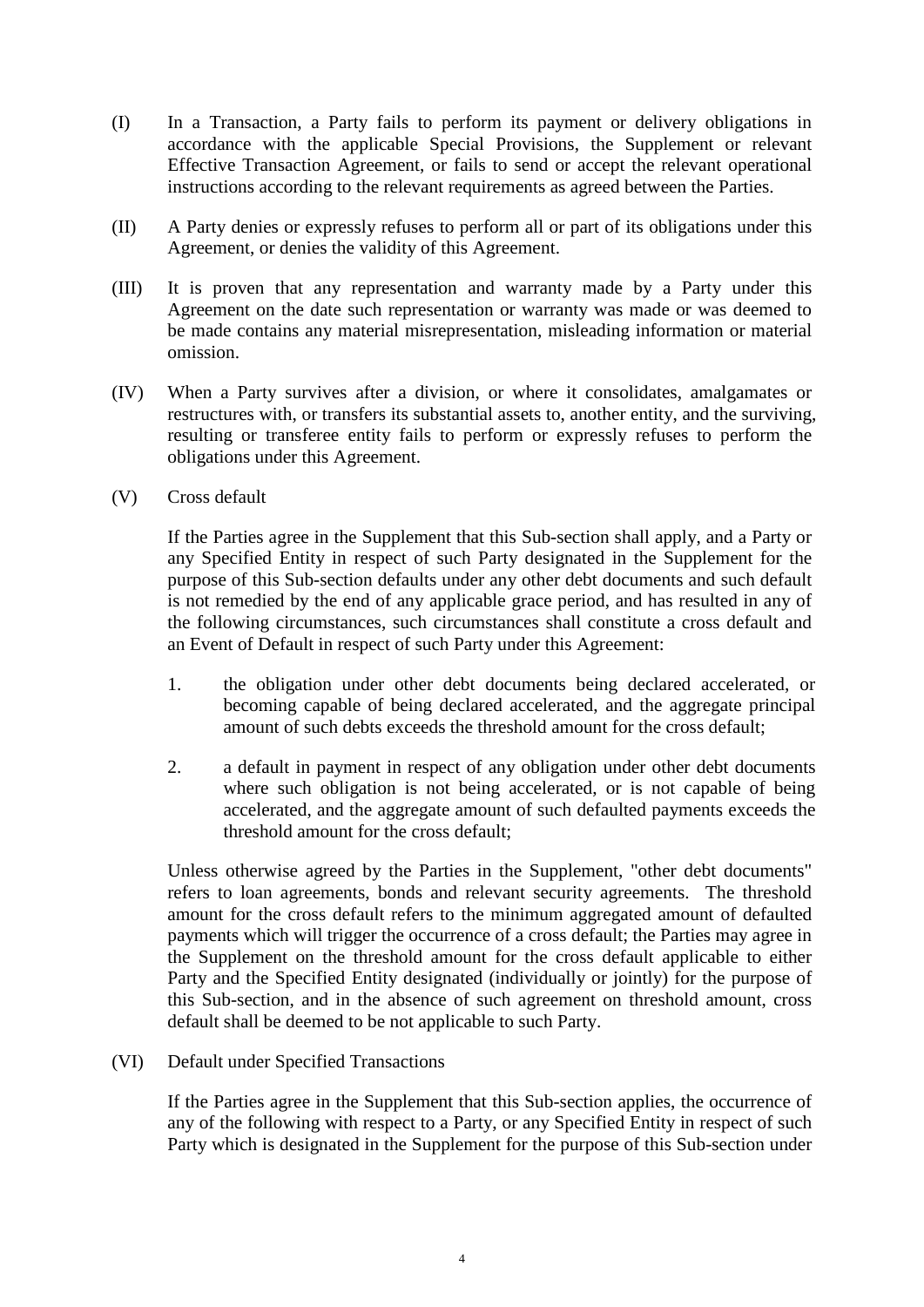any existing effective Specified Transaction shall constitute an Event of Default in respect of such Party under this Agreement:

- 1. it repudiates or expressly refuses to perform the Specified Transaction;
- 2. it fails to perform its payment obligations and such failure to perform results in the liquidation or early termination of the Specified Transaction, or acceleration of the obligations thereunder;
- 3. it fails to perform its payment obligations due on the final payment date of the Specified Transaction, or fails to pay any amount in respect of the early termination of such Specified Transaction, and such failure is not remedied by the end of the applicable grace period;
- 4. it fails to perform its delivery obligations and such failure is not remedied by the end of the applicable grace period, and such failure to perform results in the liquidation, early termination or acceleration of any obligations of all the transactions under the agreement applicable to that Specified Transaction;

except where any default under Item 2, 3 or 4 above results from the occurrence of the events set out in Section 6 (I) or Section 6 (II) of the General Provisions.

- (VII) The occurrence of any of the following with respect to a Party, or any Specified Entity in respect of such Party designated in the Supplement for the purpose of this Subsection shall constitute an Event of Default with respect to such Party under this Agreement:
	- 1. dissolution (other than those pursuant to a consolidation, amalgamation or restructuring);
	- 2. it fails to pay its debts as they become due, and its assets are insufficient to pay all debts or it clearly lacks the ability to pay its debts;
	- 3. it admits in writing its inability to pay its debts as they become due;
	- 4. it enters into a transfer agreement or settlement agreement in relation to all or substantially all of its assets generally for the benefit of its creditors, or it makes an arrangement for or enters into a reconciliation agreement in respect of all or most of its debts with, its creditors;
	- 5. it institutes or has instituted against it by a regulatory supervisor an administrative or judicial proceeding seeking its official management, bankruptcy or liquidation, or has instituted against it by a creditor an administrative or judicial proceeding seeking its official management, bankruptcy or liquidation, and such proceeding results in it being declared bankrupt, wound-up, liquidated or officially managed in accordance with the Laws, or none of the above procedures is rejected, revoked, suspended or prohibited within thirty days of the institution thereof;
	- 6. it passes a resolution for its winding-up, liquidation or application for bankruptcy;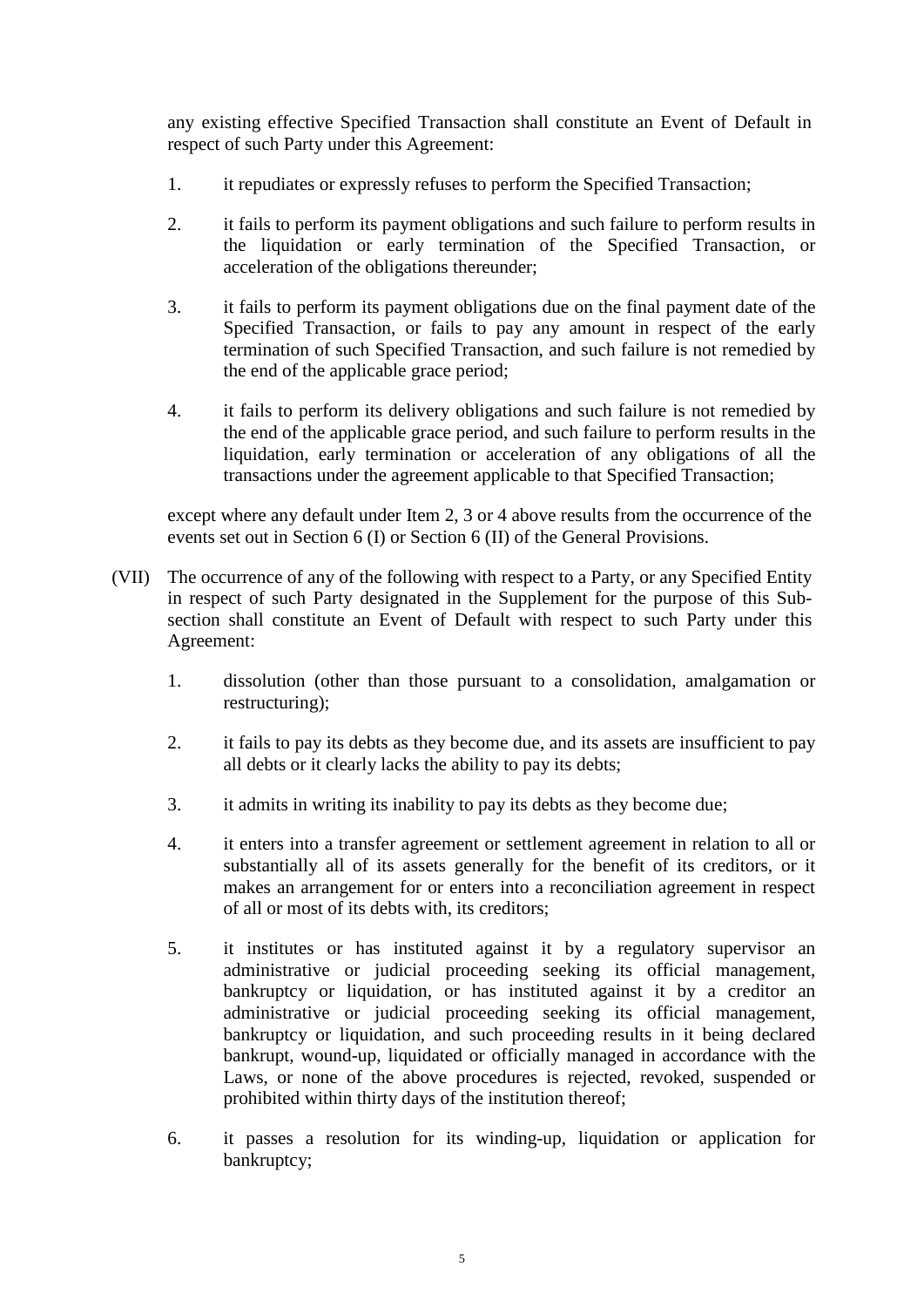- 7. it seeks or becomes subject to the appointment of a provisional liquidator, custodian, trustee, official manager or other similar official for it or for all or most of its assets;
- 8. a creditor, being a secured party, takes possession of all or most of its assets or has a seizing, distraining or freezing order, or mandatory enforcement order against all or substantially all of its assets, and any such process is not revoked or prohibited by the relevant authorities within thirty days thereafter; or
- 9. any other event that has a similar effect to those specified in Items 1 to 8 of this Sub-section.
- (VIII) Where the Parties agree in the Supplement that Section 1 (*Adjustment*) and/or Section 2 (*Performance Protection Arrangement*) of the Special Provisions of Outright Transfer Repo shall be applied, a Party fails to perform its obligations according to such agreement and such failure is not remedied by the end of any applicable grace period, or denies or expressly refuses to perform all or part of its obligations under such adjustment and/or performance assurance arrangement, or denies the validity of such adjustment and/or performance assurance arrangement.
- (IX) A Party fails to perform its other obligations under this Agreement and such failure is not remedied by the end of the thirtieth day after the notice of failure of performance sent out by the other party becoming effective. However, if a Party, being the Affected Party, fails to perform its obligations of serving notice, making confirmation and providing the relevant evidence within the prescribed period as provided in Section 9(I) of the General Provisions, the failure to perform such obligations shall not constitute an Event of Default or a Potential Event of Default.

### <span id="page-10-0"></span>SECTION 6 **TERMINATION EVENTS**

The occurrence of any of the following events with respect to a Party shall constitute a Termination Event:

- (I) after a Transaction has been entered into, if, by reason of a change in applicable Laws with respect to a party (the "**Affected Party**"), its continued performance or maintenance of this Transaction or its continued compliance with other material terms under this Agreement in relation to such Transaction becomes illegal; or
- (II) due to the occurrence of a Force Majeure event, it becomes impossible or impracticable for a party (the "**Affected Party**") to perform obligations in relation to such Transaction, or to comply with any other material terms of this Agreement in relation to such Transaction, and the aforesaid circumstance continues beyond three Business Days from the date of occurrence of such circumstances.

### <span id="page-10-1"></span>SECTION 7 **HIERARCHY OF EVENTS**

If any event or circumstance occurs which would otherwise constitute or give rise to a Termination Event as specified in Section 6 of the General Provisions, and such event or circumstance is relating to a failure to make payment or delivery or a failure to comply with any other material provision of this Agreement and also constitutes or gives rise to an Event of Default or a Potential Event of Default under Section 5(I), 5(VIII) or 5(IX) of the General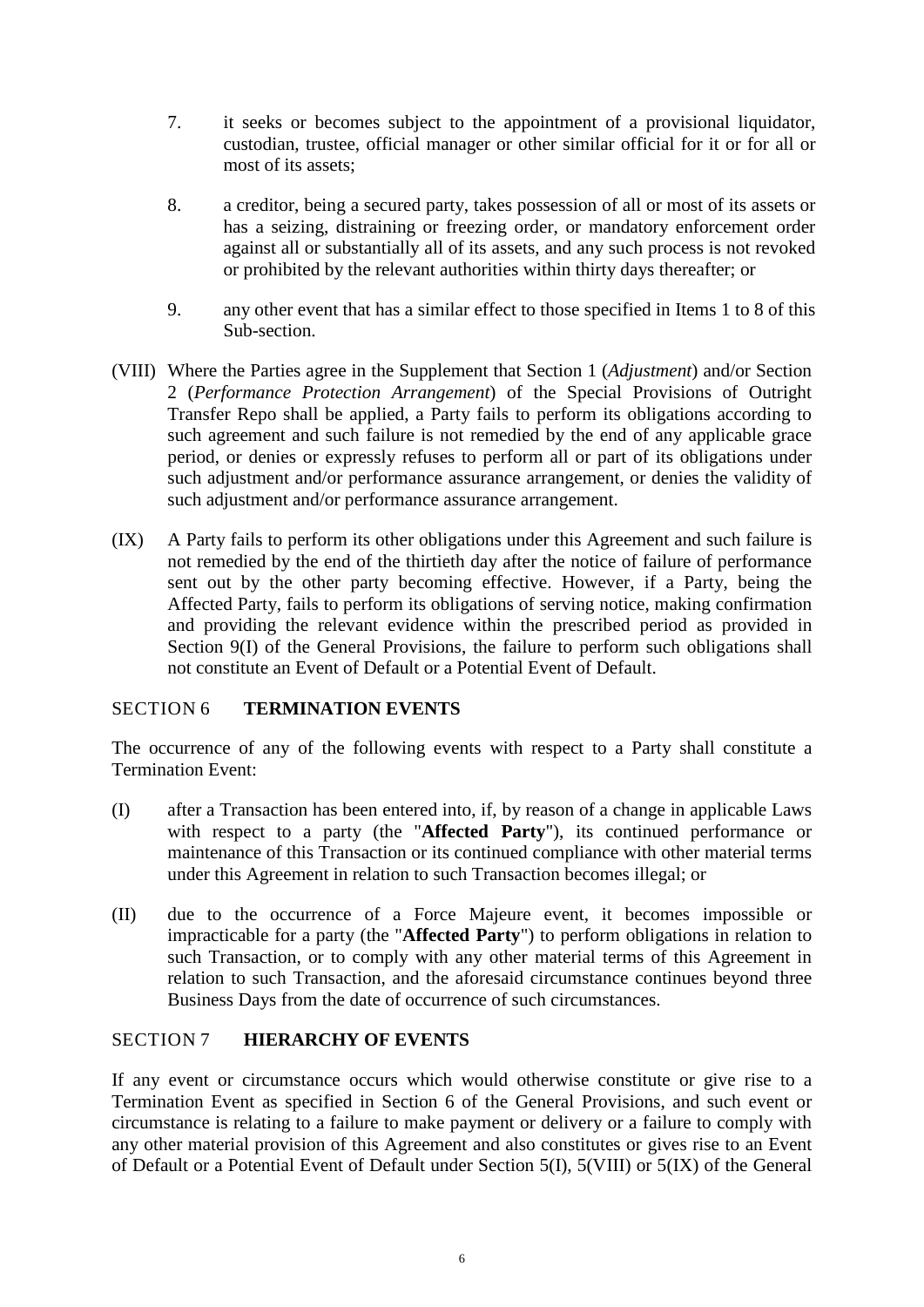Provisions, such event shall be treated as a Termination Event as well. However, the circumstance set out in Section 6(II) of the General Provisions resulting from a Force Majeure event shall not constitute a Potential Event of Default for three Business Days from the occurrence of such circumstance.

Except in the circumstances set out above, if any event or circumstance occurs which would otherwise constitute or give rise to a Termination Event as specified in Section 6 of the General Provisions, and also constitutes or gives rise to an Event of Default, such event or circumstance shall be treated as an Event of Default.

### <span id="page-11-0"></span>SECTION 8 **REMEDIES UPON EVENTS OF DEFAULT**

- (I) If an Event of Default occurs to a Party, the Parties may negotiate a resolution. If, after negotiations, the Parties fail to reach an agreement on the resolution of the default, such default should be resolved according to the following provisions.
	- 1. Where an Event of Default occurs to a Party under Section 5(I) of the General **Provisions**

If an Event of Default occurs in respect of a Defaulting Party on or before the Purchase Date of a Transaction, the Non-defaulting Party shall have the right to select from one of the following default resolution methods: (1) to notify the Defaulting Party in writing of the early termination of such Transaction (the notice method to be in accordance with Section 18 of the Master Agreement), following which such Transaction shall be terminated on the day that such notice is delivered to the Defaulting Party (the "**Early Termination Date**"); or (2) to designate the first Business Day after the Purchase Date as the new Purchase Date, and ask the Defaulting Party to continue the performance of such Transaction as from the new Purchase Date. If the Nondefaulting Party fails to designate the first Business Day after the Purchase Date as the new Purchase Date according to method (2), or the Event of Default continues on the new Purchase Date, method (1) shall apply. At the same time that the Non-defaulting Party selects from the above handling methods, with respect to each Transaction involved in each Event of Default, the relevant provisions under Item 3 of this Sub-section shall apply.

If an Event of Default occurs in respect of a Defaulting Party between the Purchase Date (exclusive) and the Repurchase Date (exclusive) of a Transaction, the Non-defaulting Party shall have the right to notify the Defaulting Party in writing of the early termination of such Transaction (with such notice to be made in the manner as set out in Section 18 of the Master Agreement), following which such Transaction shall be terminated on the day that such notice is delivered to the Defaulting Party (the "**Early Termination Date**"). At the same time, with respect to each Transaction that is terminated prior to the maturity date, the relevant provisions under Item 3 of this Subsection shall apply.

If an Event of Default occurs in respect of a Defaulting Party on the Repurchase Date of a Transaction, with respect to each Transaction in respect of which the Event of Default has occurred, the relevant provisions under Item 3 of this Sub-section shall apply.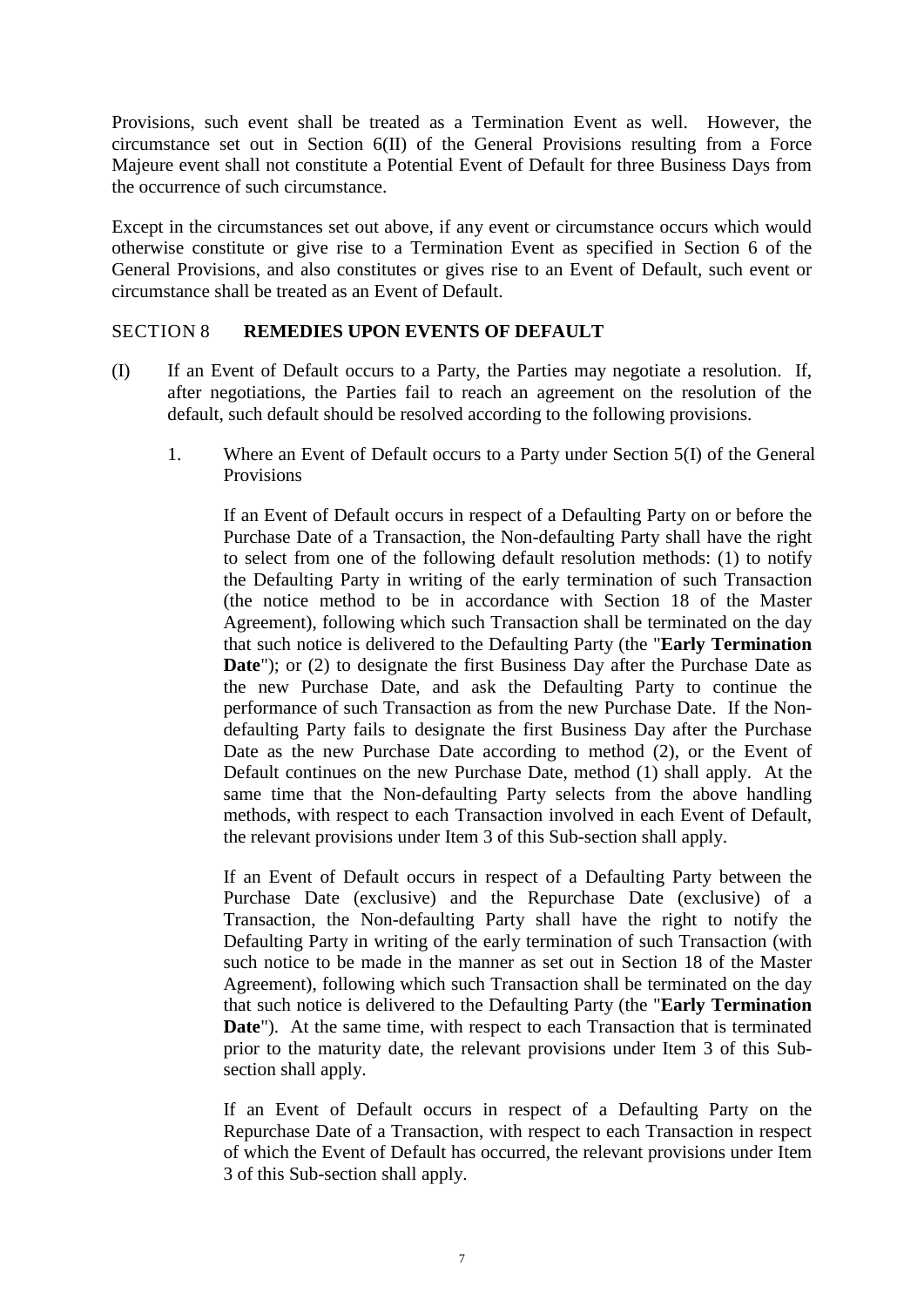2. Where an Event of Default occurs in respect of a Party under Section 5(II) to Section  $5(IX)$  of the General Provisions and such Event of Default is continuing

The Non-defaulting Party shall have the right to notify the Defaulting Party in writing of the occurrence of such Event of Default (the notice method to be in accordance with Section 18(I) of the Master Agreement). All outstanding Transactions between the Parties under this Agreement shall then be terminated on the date that such notice is delivered to the Defaulting Party ("**Early Termination Date**"). With respect to each such early terminated Transaction, the relevant provisions under Item 3 of this Sub-section shall apply.

For the avoidance of any doubt, if an Event of Default occurs to a Party under Section 5(VIII) of the General Provisions and such Event of Default is still continuing, the Non-defaulting Party shall have the right to notify the Defaulting Party in writing of the occurrence of such Event of Default (Such notice shall be made in the manner as set out in Section 18(I) of the Master Agreement), following which all outstanding Outright Transfer Repos under this Agreement between the Parties shall be terminated on the Early Termination Date.

- 3. Remedies under each Transaction in respect of which an Event of Default has occurred
	- (1) Where the Repo Party is the Defaulting Party under a Transaction
		- A. Where the Event of Default has occurred on or before the Purchase Date

The Defaulting Party shall pay the relevant Compensation Amount to the Non-defaulting Party on the Early Termination Date.

If the Non-defaulting Party has paid the Purchase Amount, the Defaulting Party shall return the Purchase Amount to the Nondefaulting Party and pay the aforesaid Compensation Amount on the Early Termination Date.

If the Defaulting Party has delivered the Repurchased Bonds, the Non-defaulting Party shall release the Pledge Registration over the Repurchased Bonds or return the relevant Repurchased Bonds on the first Business Day after the date that the aforesaid requirements are fully satisfied by the Defaulting Party.

If an Event of Default under Section 5(I) under the General Provisions has occurred to the Defaulting Party on the Purchase Date, and the Non-defaulting Party effectively designates the first Business Day after the Purchase Date as the new Purchase Date, then the above provisions shall not apply and the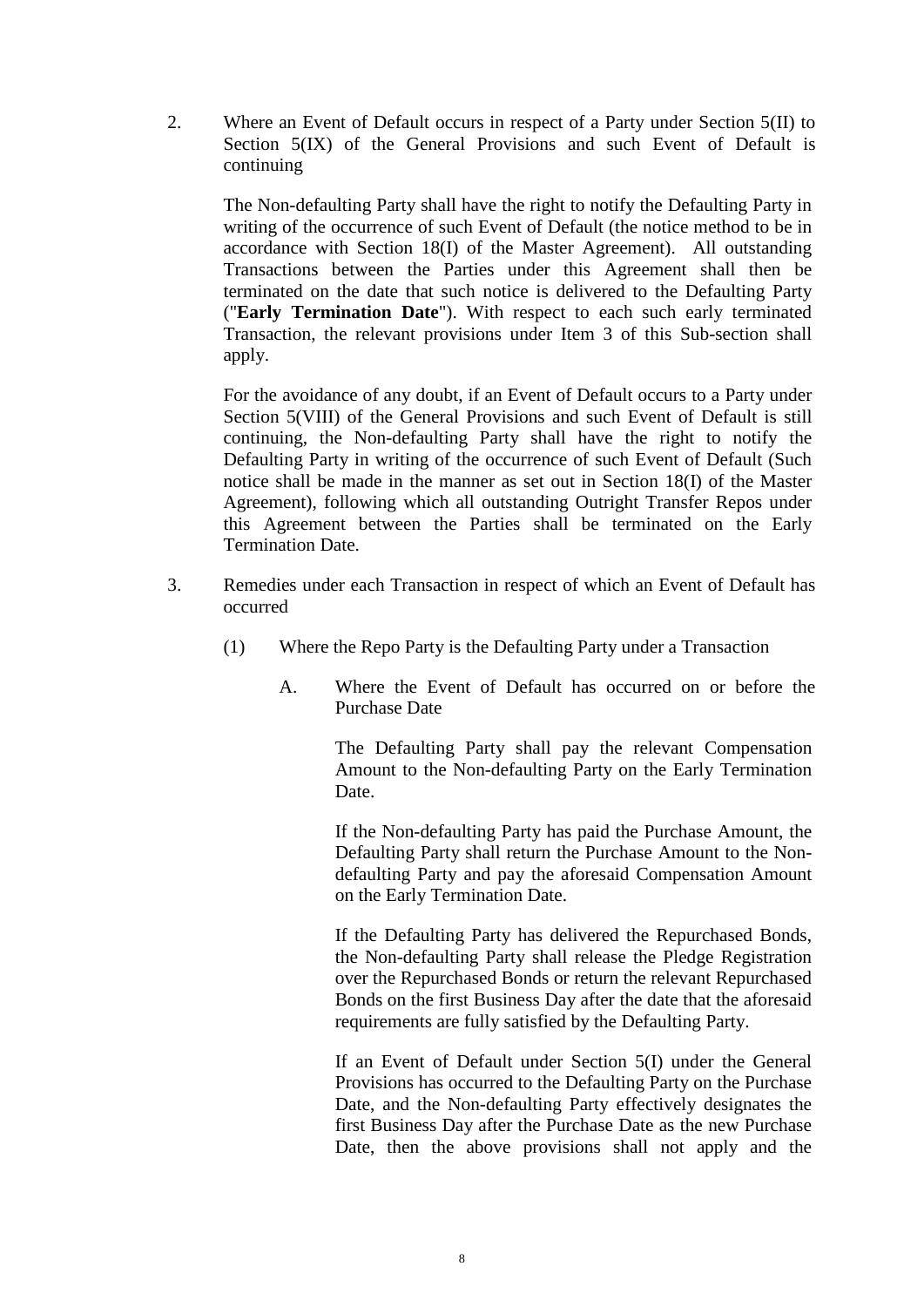Defaulting Party shall pay the relevant Compensation Amount to the Non-defaulting Party on the new Purchase Date.

B. Where the Event of Default occurs between the Purchase Date (exclusive) and Repurchase Date (exclusive)

> The Defaulting Party shall pay the Early Repayment Amount and the relevant Compensation Amount to the Non-defaulting Party on the Early Termination Date.

> The Non-defaulting Party shall release the relevant Pledge Registration over the Repurchased Bonds or return the relevant Repurchased Bonds on the first Business Day after the date that the aforesaid requirements have been fully satisfied by the Defaulting Party.

C. Where the Event of Default occurs on the Repurchase Date

If the Event of Default occurs in respect of the Defaulting Party on the Repurchase Date, it shall immediately pay the Repurchase Amount and the relevant Compensation Amount. If the Defaulting Party has paid the Repurchase Amount to the Non-defaulting Party within three Business Days from the Repurchase Date, it shall pay the relevant Compensation Amount to the Non-defaulting Party in accordance with the number of the days of delay. If it has not paid the Repurchase Amount and/or the relevant Compensation Amount within the above-mentioned three Business Day period, the Defaulting Party shall pay default interest according to Section 10 of the General Provisions on the unpaid Repurchase Amount and/or Compensation Amount starting from the fourth Business Day.

The Non-defaulting Party shall release the relevant Pledge Registration over the Repurchased Bonds or return the relevant Repurchased Bonds on the first Business Day after the date that the above requirements have been fully satisfied by the Defaulting Party.

- (2) Where the Reverse Repo Party is the Defaulting Party under a **Transaction** 
	- A. Where an Event of Default occurs on or before the Purchase Date<sup>.</sup>

The Defaulting Party shall pay the relevant Compensation Amount to the Non-defaulting Party on the Early Termination Date.

If the Non-defaulting Party has delivered the Repurchased Bonds, in addition to the above-mentioned Compensation Amount, the Defaulting Party shall release the Pledge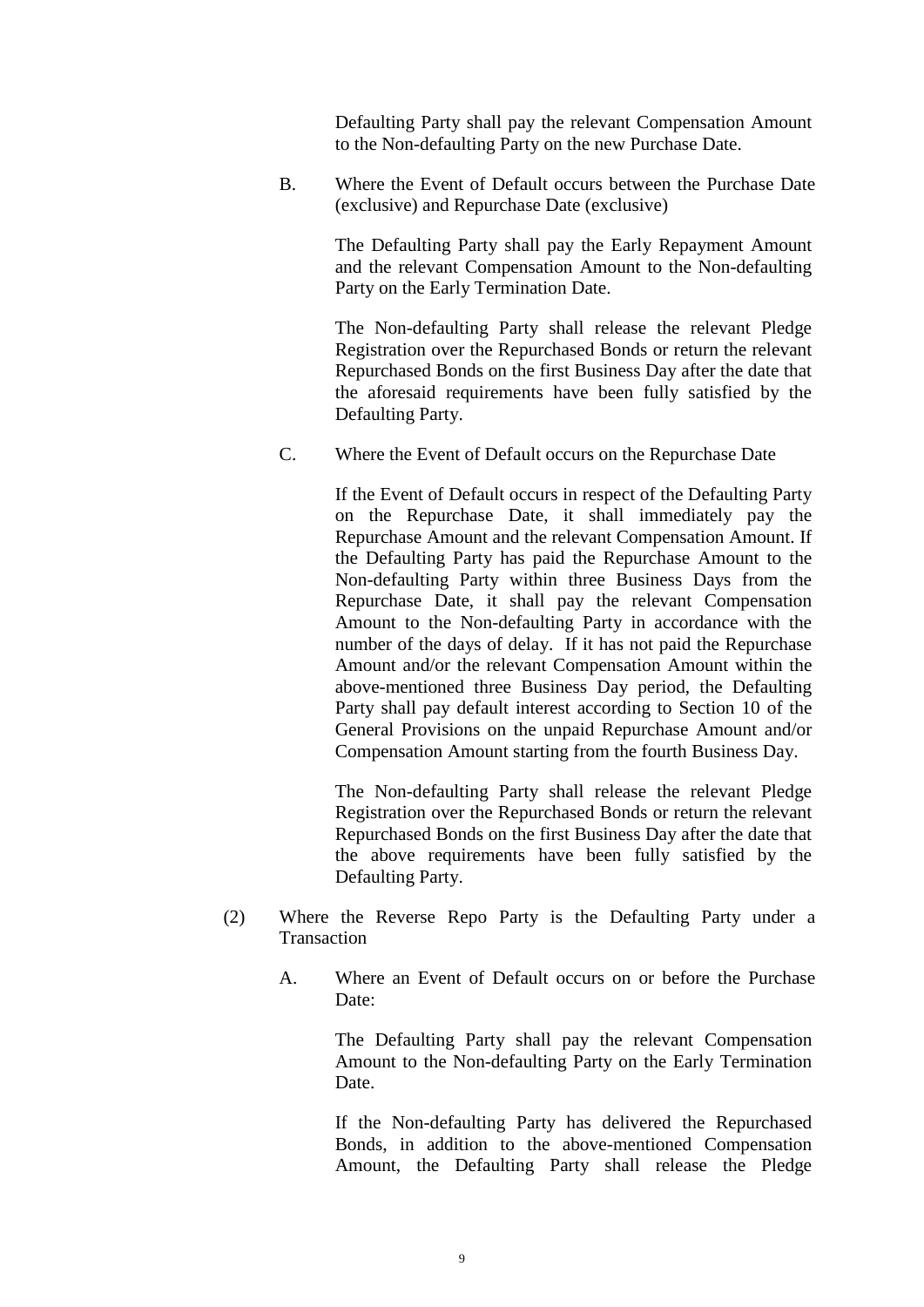Registration over the relevant Repurchased Bonds or return the relevant Repurchased Bonds on the Early Termination Date.

If the Defaulting Party has paid the Purchase Amount, then (1) in the case where the Non-defaulting Party has not delivered the Repurchased Bonds, the Non-defaulting Party shall, on the first Business Day after the Early Termination Date, repay the Purchase Amount and the Excess Interest to the Defaulting Party; or (2) in the case where the Non-defaulting Party has delivered the Repurchased Bonds, the Non-defaulting Party shall repay the Purchase Amount and the Excess Interest to the Defaulting Party on the first Business Day after the date on which the Defaulting Party has actually performed the relevant delivery obligations. If the Defaulting Party fails to pay the full amount of the relevant Compensation Amount, additional Compensation Amount and relevant default interest, the Nondefaulting Party may deduct them from the Purchase Amount and the Excess Interest payable to the Defaulting Party. If the Non-defaulting Party fails to repay the Purchase Amount and the Excess Interest to the Defaulting Party on time, the Nondefaulting Party shall pay default interest according to Section 10 of the General Provisions based on the total unpaid amount starting from the first Business Day after the due date of the relevant payment obligations.

If an Event of Default under Section 5(I) of the General Provisions occurs to the Defaulting Party, and the Nondefaulting Party validly designates the first Business Day after the Purchase Date as the new Purchase Date, the preceding default clauses shall not apply, and the Defaulting Party shall pay the relevant Compensation Amount to the Non-defaulting Party on the new Purchase Date.

B. Where an Event of Default occurs between the Purchase Date (exclusive) and the Repurchase Date (exclusive):

> Other than the payment of relevant Compensation Amount, the Defaulting Party shall release the Pledge Registration over the Repurchased Bonds or return the Repurchased Bonds on the Early Termination Date.

> The Non-defaulting Party shall, on the first Business Day after the date on which the Defaulting Party has actually performed the relevant delivery obligations, pay the Early Repayment Amount to the Defaulting Party. If the Defaulting Party fails to pay the full amount of relevant Compensation Amount, additional Compensation Amount and the relevant default interest, the Non-defaulting Party may make deductions when paying the Early Repayment Amount.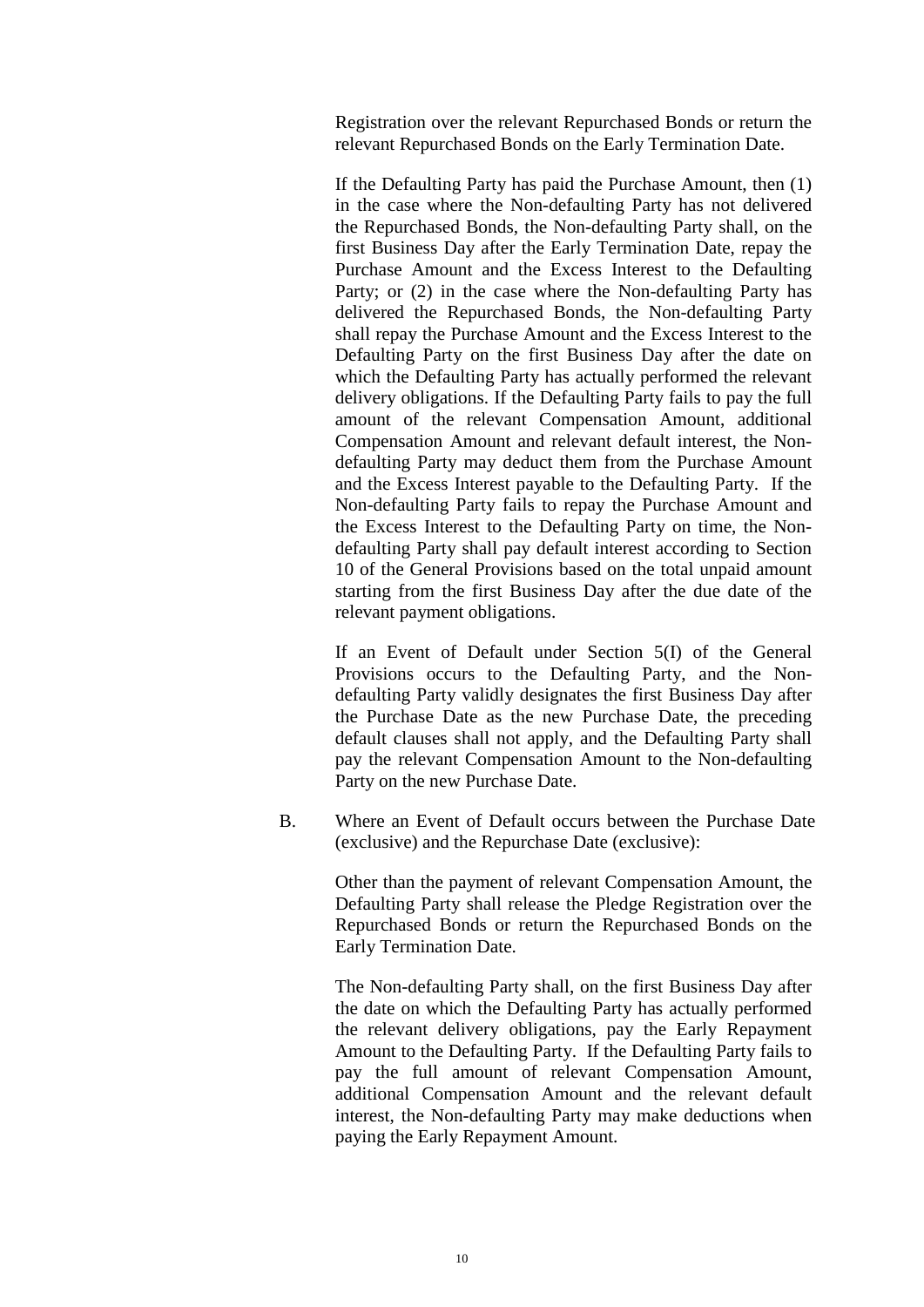If the Non-defaulting Party fails to pay the Early Repayment Amount to the Defaulting Party on time, the Non-defaulting Party shall pay default interest according to Section 10 of the General Provisions based on the total unpaid amount starting from the first Business Day after the due date of the relevant payment obligations.

For the avoidance of any doubt, when the Non-defaulting Party notifies the early termination of the relevant Transaction in writing in accordance with Item 2 of Section 8(II), if the Defaulting Party still fails to perform the relevant delivery obligations, the Non-defaulting Party is not required to set forth the aforesaid relevant amount and the basis of its calculation in the notice.

C. Where an Event of Default occurs on the Repurchase Date:

If an Event of Default occurs in relation to the Defaulting Party on the Repurchase Date, it shall immediately release the Pledge Registration over the Repurchased Bonds or return the relevant Repurchased Bonds.

The Non-defaulting Party shall, on the first Business Day after the date on which the Defaulting Party has actually performed the relevant delivery obligations, pay the Repurchase Amount and the Excess Interest to the Defaulting Party. If the Defaulting Party fails to pay the full amount of the relevant Compensation Amount, additional Compensation Amount and relevant default interest, the Non-defaulting Party may make the deductions when paying the Repurchase Amount and its Excess Interest.

If the Non-defaulting Party fails to pay the Repurchase Amount and its Excess Interest on time to the Defaulting Party, the Nondefaulting Party shall pay default interest according to Section 10 of the General Provisions based on the total unpaid amount starting from the first Business Day after the due date of the relevant payment obligations.

(3) Under any of the aforesaid circumstances, if the release of the Pledge Registration over the Repurchased Bonds or the return of the relevant Repurchased Bonds is delayed by the Defaulting Party or the Nondefaulting Party due to reasons attributable to such Party , it shall immediately perform the relevant delivery obligation. If the Party responsible for such delay releases the Pledge Registration over the relevant Repurchased Bonds or returns the relevant Repurchased Bonds within three (3) Business Days of the date on which the Pledge Registration over the Repurchased Bonds should be released or the Repurchased Bonds should be returned, then it shall pay the additional Compensation Amount to the other party based on the number of days of such delay; if the Party fails to perform the relevant obligations of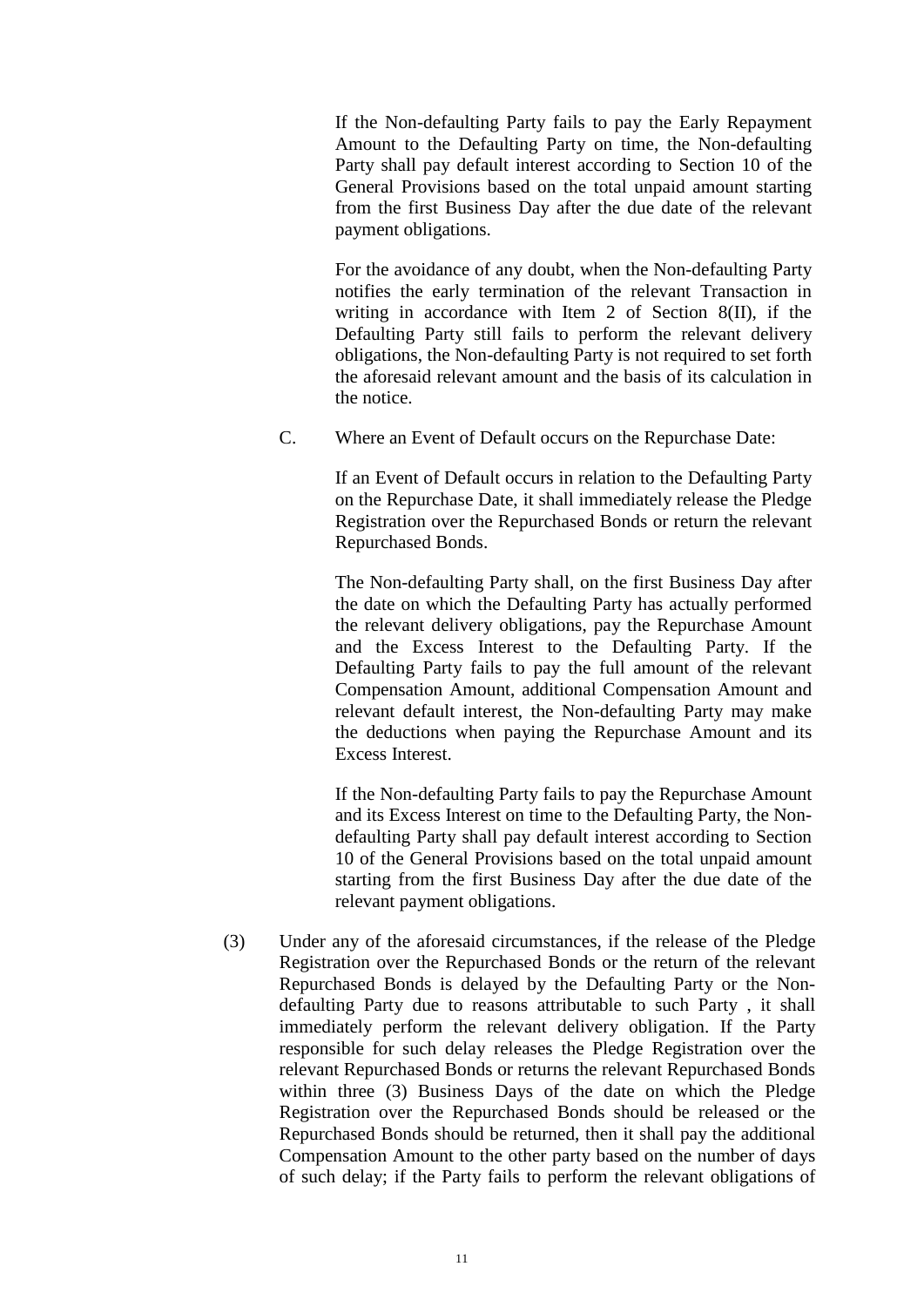delivery or payment of additional Compensation Amount within the above-mentioned three Business Days' period, then in addition to performing the relevant delivery obligation as soon as possible, the Party shall pay to the other party default interest on the aggregate amount of the Purchase Amount and the additional Compensation Amountfrom the fourth Business Day in accordance with Section 10 of the General Provisions, until the date (exclusive) on which the obligation of delivery has been duly performed and the additional Compensation Amount has been duly paid. If the result of the Fair Market Value of the Repurchased Bonds on the date on which the Pledge Registration should be released or the Repurchased Bonds should be returned minus the Fair Market Value of the Repurchased Bonds on the date when the Pledge Registration is actually released or the Repurchased Bonds are actually returned is greater than the aggregate of the above mentioned additional Compensation Amount and the default interest, then upon reasonable request of the other party, the Party responsible for the delay shall be liable to compensate the full amount of such difference.

- (II) Calculation and Notice
	- 1. The Non-defaulting Party shall be the calculating party of the Early Repayment Amount, Compensation Amount or other payable amounts.
	- 2. Unless otherwise agreed by the Parties, if the Non-defaulting Party wishes to terminate any or all Transactions early, it shall issue a notice to the Defaulting Party within three (3) Business Days after the occurrence of the Event of Default (or the date on which the Non-defaulting Party becomes aware of or it should have become aware of the occurrence of the Event of Default), in which shall specify the relevant computable amounts (including but not limited to Purchase Amount, Repurchase Amount, Early Repayment Amount, Compensation Amount or other payable amounts) that are payable or repayable by the Non-defaulting Party or by the Non-defaulting Party under the Early Terminated Transaction up to the Early Termination Date, the basis for calculation and the due date. In addition, if the Non-defaulting Party applies the close-out amount according to Section 3(V) of the Special Provisions of Outright Transfer Repo, it shall also comply with other notification requirements under Item 3 of that Sub-section.
	- 3. If the Non-defaulting Party fails to issue such notice within three (3) Business Days in accordance with the above Item 2 of this Sub-section, the Nondefaulting Party shall be deemed to have waived its right to terminate the Transaction early, provided that the waiver will not affect the Non-defaulting Party's rights conferred by the provisions with respect to the Non-defaulting Party's remedies in respect of the Event of Default which occurs on the Repurchase Date under Sub-section (I) of this Section if the Event of Default remains existing[i](#page-55-1) on the Repurchase Date of the Transaction.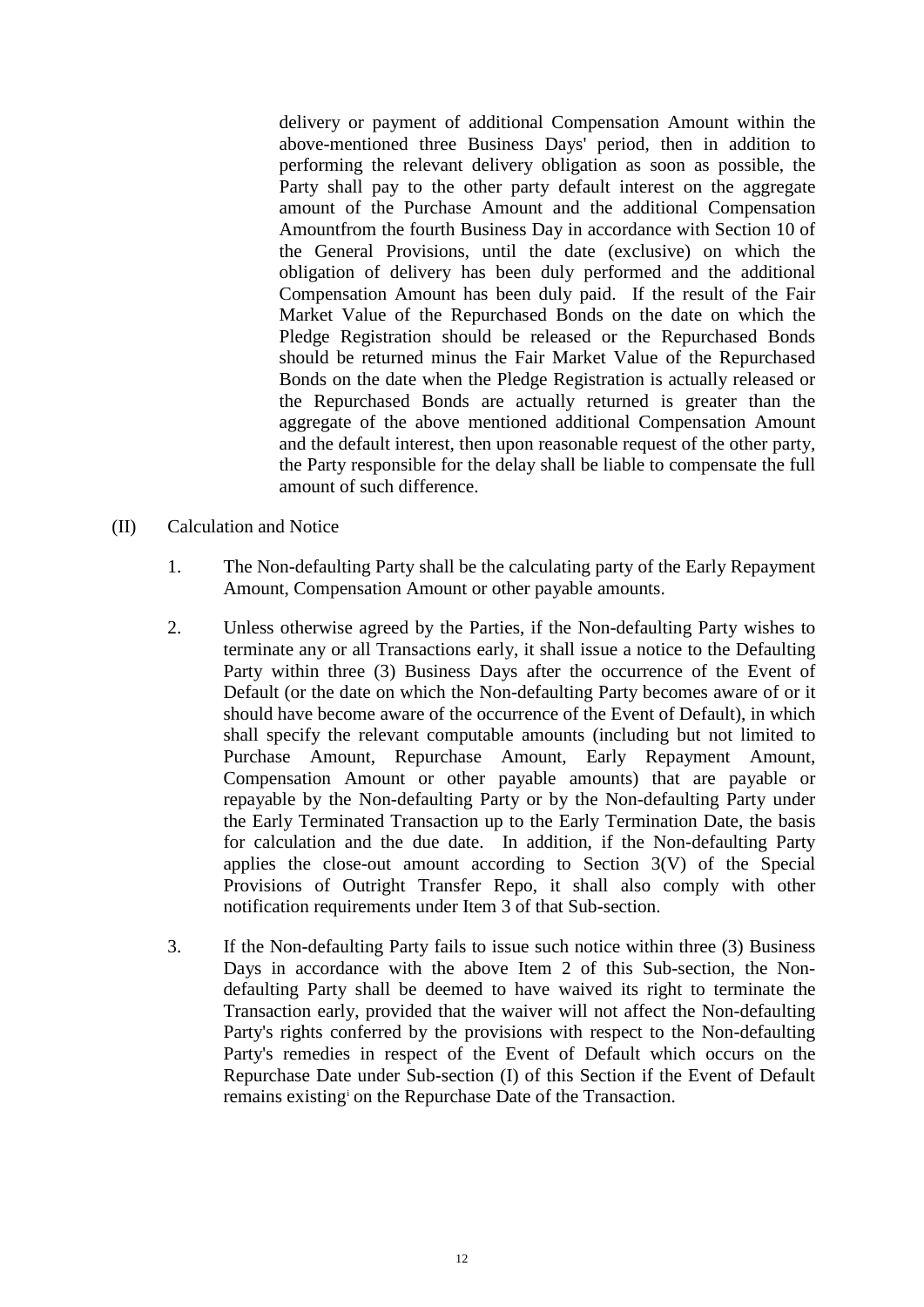#### <span id="page-17-0"></span>SECTION 9 **REMEDIES UPON TERMINATION EVENTS**

(I) Notice

When the Affected Party becomes aware of a Termination Event, it shall immediately notify the other party of the occurrence of such Termination Event and the details of all Affected Transactions, and shall provide relevant evidence of such Termination Event within fifteen (15) Business Days after sending out the notice.

If the Non-affected Party becomes aware of a Termination Event and it has not received any notice from the Affected Party regarding the Termination Event, the Non-affected Party shall be entitled to notify the Affected Party; the Affected Party shall reply within 2 Business Days of the notice becoming effective and shall provide the relevant evidence of such Termination Event within 15 Business Days of the notice becoming effective.

(II) Consultations

The Parties may hold consultations after the Termination Event notice becoming effective so as to avoid the early termination of the Affected Transactions.

- (III) Remedies
	- 1. If a Termination Event described in Section 6(I) of the General Provisions occurs, either Party shall have the right to take one or more of the following measures:
		- (1) to deliver a written notice to the other party to terminate any Affected Transactions that have not been performed, and either Party does not need to pay any Compensation Amount to the other party, following which the Affected Transaction that has not been performed shall be terminated on the date when the notice becomes effective ("**Early Termination Date**");or
		- (2) to deliver a written notice to the other party to terminate any outstanding Affected Transactions, unless otherwise provided for under the applicable Laws, following which such outstanding Affected Transactions shall be terminated on the date when the notice becomes effective ("**Early Termination Date**"). The Repo Party of each outstanding Affected Transaction shall pay the Early Repayment Amount to the Reverse Repo Party on the Early Termination Date. The Reverse Repo Party shall release the Pledge Registration over the Repurchased Bonds or return the Repurchased Bonds on the Early Termination Date, and if the Reverse Repo Party fails to perform its obligations, it shall be liable to pay the relevant Compensation Amount, default interest and relevant compensation (if any) to the Repo Party in accordance with Paragraph (3) of Item 3 of Section 8(I).

If both Parties issue the written notice, the Early Termination Date shall be the earlier of the dates when the written notices become effective.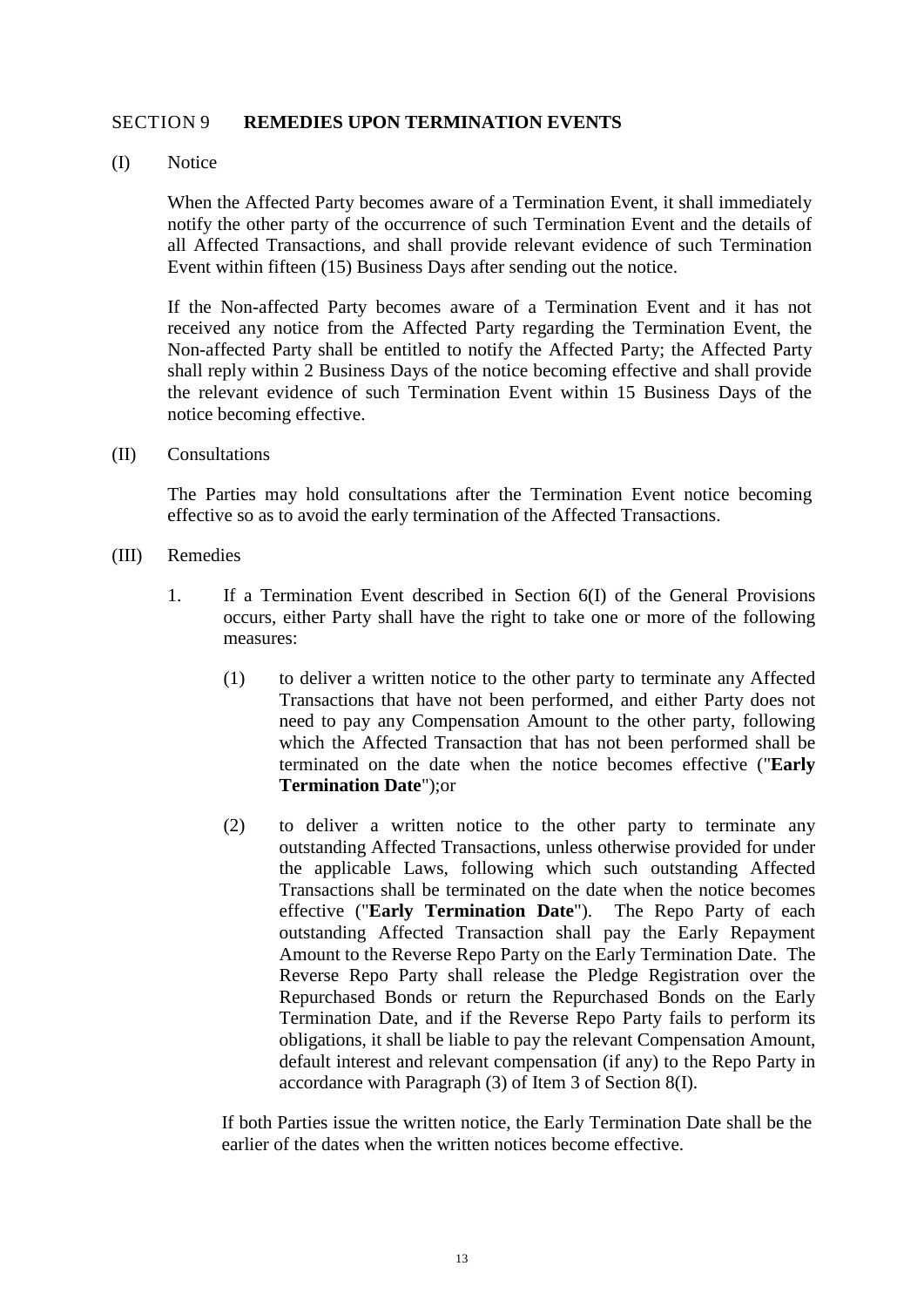2. If a Termination Event described in Section 6(II) of the General Provisions occurs, the Affected Party may suspend the performance of its obligations under the Affected Transactions until the Termination Event is no longer continuing, provided however that the Affected Party shall immediately resume the performance of the suspended obligations thereafter. If a Force Majeure event is continuing after three (3) Business Days of its occurrence, a Party has the right to deliver a written notice to the other party to terminate any Affected Transaction that has not been performed (without the obligation by any Party to pay any Compensation Amount to the other Party), or to terminate any outstanding Affected Transaction (the payment and delivery arrangements of the Repurchased Bonds and the relevant amount in relation to the Affected Transaction shall be separately negotiated and agreed by the Parties, in case of failing to reach such agreement, Section 4 of the Special Provisions of the Pledged Repo or Section 4 of the Special Provisions of Outright Transfer Repo shall apply). If both Parties issue the written notice, the Early Termination Date shall be the earlier of the dates when the written notices become effective.

### <span id="page-18-0"></span>SECTION 10 **DEFAULT INTEREST**

If a Party fails to pay any amount due to the other party on the Early Termination Date or the date when such amount becomes due and payable as determined in accordance with Section 8 and Section 9 of the General Provisions and the relevant provisions of the applicable Special Provisions, the default interest shall accrue from the Early Termination Date or the date when such amount is due and payable (inclusive) to the date on which the payable amount is actually paid (exclusive). The default interest shall be calculated based on the amount due and calculated at the default interest rate agreed by the Parties in the Supplement. If the Parties do not arrange the default interest rate in the Supplement, the default interest rate shall be a daily rate of 0.02%. If the applicable Repo Rate is higher than a daily interest rate of 0.02%, the default interest rate shall be the applicable Repo Rate. If there is more than one Repo Rate, the default interest rate shall be the highest Repo Rate.

#### <span id="page-18-1"></span>SECTION 11 **SET OFF**

- (I) If an Event of Default has occurred and there is only one Defaulting Party, or if a Termination Event has occurred whereby all the Transactions under this Agreement have become Terminated Transactions and there is only one Affected Party, the Nondefaulting Party or the Non-affected Party has the right to select to set off any Compensation Amount, Early Repayment Amount, default interest and other payables to the other party against any other amount ("**Other Amount**") payable by the other party (whether or not arising out of this Agreement, and whether denominated in the same or different currency). The Non-defaulting Party or the Non-affected Party shall promptly notify the Defaulting Party of any set-off conducted in accordance with this Section. Such notice shall be made in the manner as set out in Section 18(I) of the General Provisions.
- (II) For the purpose of Sub-section 1 of this Section, the Non-defaulting Party or the Nonaffected Party may convert the Compensation Amount, Early Repayment Amount, default interest, other payable amounts and Other Amount (or any relevant part thereof) into another currency in accordance with the actual exchange rate with which such Non-defaulting Party or Non-affected Party purchases the relevant amount denominated in other currency in good faith and in a commercially reasonable manner.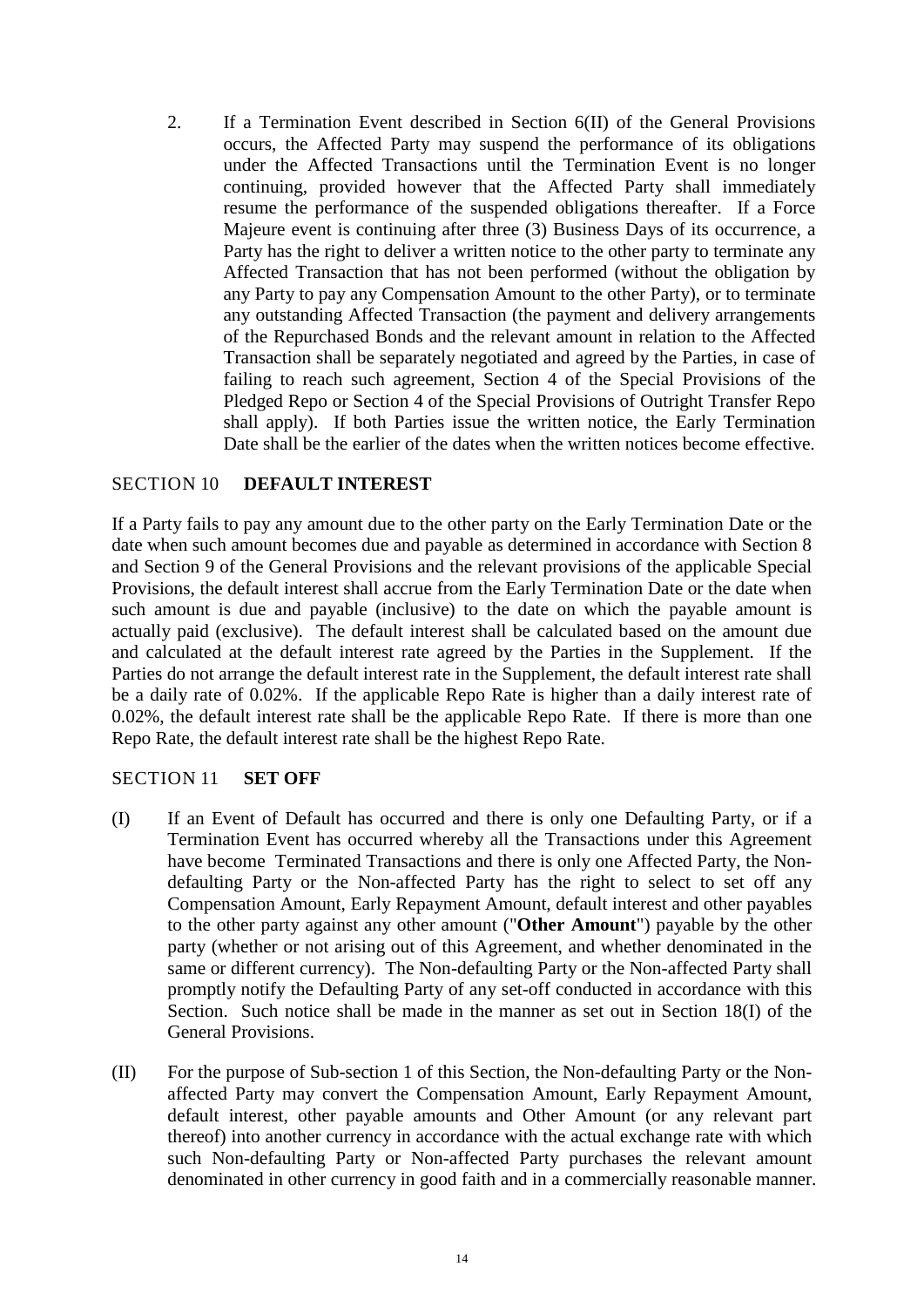### <span id="page-19-0"></span>SECTION 12 **TRANSFER**

- (I) Without the prior written consent of the other party, a Party may not transfer or dispose in any other way any of its rights or obligations under this Agreement, except those made in accordance with Sub-section 2 of this Section.
- (II) Sub-section 1 of this Section does not preclude a Party's right to transfer to a third party or dispose in any other way, without consent of the Defaulting Party, all or any part of its rights and interest over any amount payable by the Defaulting Party in accordance with Section 8 of the General Provisions.

#### <span id="page-19-1"></span>SECTION 13 **NO WAIVER**

Any failure or delay in the exercise of, or the partial exercise of, any right with respect to this Agreement shall not be deemed to be a waiver of that right.

### <span id="page-19-2"></span>SECTION 14 **SEVERABILITY**

If any provision of this Agreement is invalid, illegal or unenforceable, the validity of this Agreement as a whole and the remaining provisions shall not be affected.

#### <span id="page-19-3"></span>SECTION 15 **TELEPHONE RECORDING**

Unless otherwise agreed by the Parties, a Party may record telephone conversations between them with respect to Transactions or any potential Transactions under this Agreement, and to the extent this does not contravene any PRC Laws, such recording may be submitted as evidence in any dispute resolution process.

### <span id="page-19-4"></span>SECTION 16 **CONFIDENTIALITY AND INFORMATION DISCLOSURE**

(I) Confidentiality

Without the prior written consent of the other party, a Party shall not disclose to any person any information concerning the other party in relation to this Agreement and Transactions under this Agreement, except for any disclosure made pursuant to Subsection 2 and Sub-section 3 of this Section.

(II) Statutory Information Disclosure

This Section does not restrict a Party in respect of its disclosure of any information relating to this Agreement and Transactions under this Agreement, where such disclosure is required by applicable Laws.

(III) Agreed Information Disclosure

In addition to the provisions in Sub-section 2 and Sub-section 3, a Party agrees that the other party may communicate or disclose the information related to this Agreement and the Transaction hereunder to an Affiliate, external professional advisor or service provider of such other party. In any event the disclosing party shall ensure that any such Affiliate, external professional advisor or service provider is under a duty of confidentiality in relation to the information so disclosed.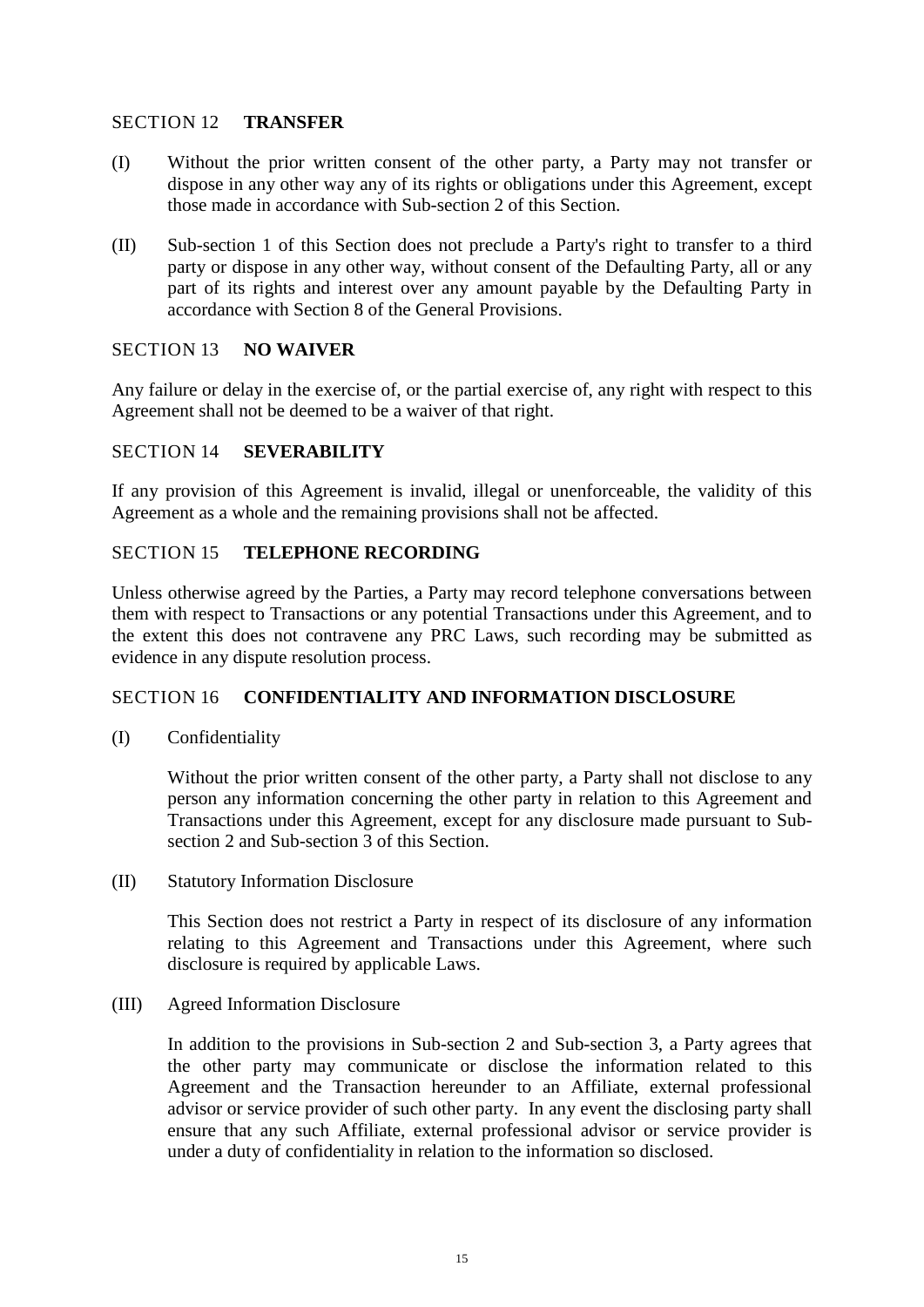# <span id="page-20-0"></span>SECTION 17 **GOVERNING LAW AND DISPUTE RESOLUTION**

(I) Governing Law

This Agreement is governed by and construed in accordance with the PRC Law.

(II) Dispute Resolution

The Parties may resolve, through consultation, any disputes, claims or disagreements under or in connection with this Agreement.

If the Parties do not carry out such consultation or no agreement is reached from such consultation, the Parties agree to submit such disputes, disagreements or claims to the China International Economic and Trade Arbitration Commission for arbitration to be conducted in Beijing in accordance with the *Arbitration Rules of China International Economic and Trade Arbitration Commission* then in effect; the arbitral tribunal shall consist of three arbitrators, and the arbitration award shall be final and binding on the Parties.

Where the Parties have agreed on another arbitration institution for dispute resolution, such arbitration institution shall be an arbitration institution lawfully registered or incorporated within the territory of the People's Republic of China (which, for the purposes of this Agreement, does not include the Hong Kong Special Administrative Region, the Macao Special Administrative Region or Taiwan), and the place of arbitration shall be located within the territory of the People's Republic of China (which, for the purposes of this Agreement, does not include the Hong Kong Special Administrative Region, the Macao Special Administrative Region or Taiwan).

Where the Parties have agreed to resolve disputes not through arbitration but by litigation, each Party may only initiate legal proceedings at the people's court with competent jurisdiction within the territory of the People's Republic of China (which, for the purposes of this Agreement, does not include the Hong Kong Special Administrative Region, the Macao Special Administrative Region or Taiwan).

### <span id="page-20-1"></span>SECTION 18 **METHOD AND EFFECTIVENESS OF NOTICES**

- (I) If given in person or by courier, a notice shall be effective on the date of receipt that is marked on the relevant acknowledgement of delivery; but where the recipient, the agent of the recipient or the person exercising the power of a bankruptcy administrator of the recipient refuses to acknowledge the receipt on the delivery acknowledgement, the sender may give effective notice through service by notarization or, pursuant to the agreement by the Parties in the Supplement, through service by a public announcement or service by placing the notice on the premises of the recipient, and the notice which is effective through service by notarization, service by public announcement or service by placing the notice on the premises of the recipient shall be regarded as having the same effect in all aspects as the notice which was effected through the original method of service.
- (II) If sent by registered mail, a notice shall be effective on the date of acknowledgement of receipt.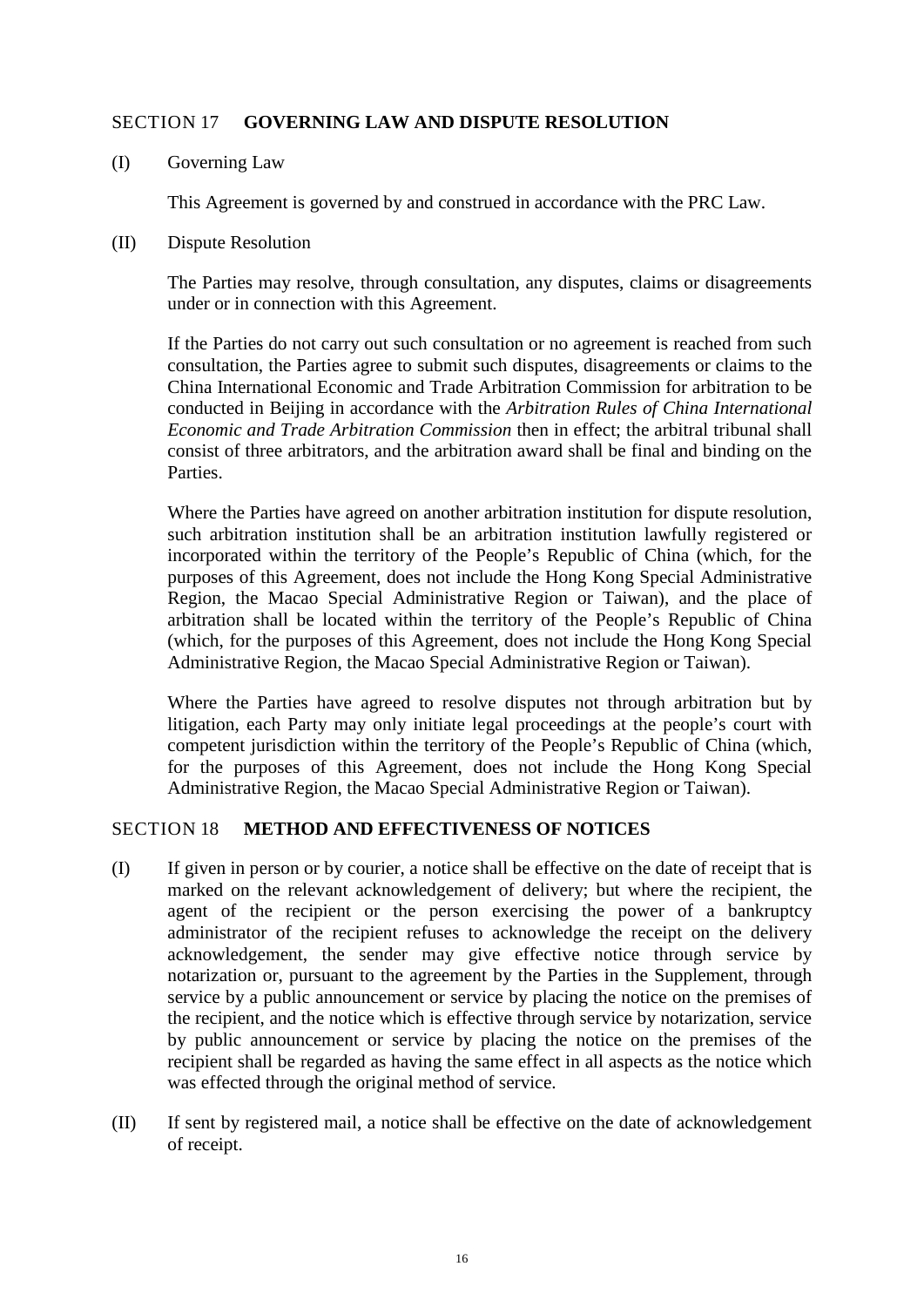- (III) If sent by facsimile transmission, a notice shall be effective on the date the recipient acknowledges that it has received a legible copy of the transmission.
- (IV) If sent by electronic messaging system, a notice shall be effective on the date that such notice enters into the system designated by the recipient for receiving electronic information.
- (V) If sent by any other method, a notice shall be effective at a time agreed by the Parties.

If any date mentioned above is not a Business Day, or a notice is delivered, received or enters into the relevant system after the close of business on a Business Day, such notice shall be deemed effective on the Business Day immediately following that date.

# <span id="page-21-0"></span>SECTION 19 **EXPENSES**

Subject to no double-counting occurring, a Defaulting Party shall, on demand by the Nondefaulting Party, indemnify the Non-defaulting Party against all reasonable fees and other expenses incurred by such Non-defaulting Party due to the protection and enforcement of its rights under this Agreement, as well as all reasonable fees and other expenses incurred by the Non-defaulting Party due to the early termination of any Transaction under this Agreement.

### <span id="page-21-1"></span>SECTION 20 **HEADINGS**

The name of this Agreement and the headings in this Agreement are for convenience of reference only, and are not to affect the structure of, or to be construed as interpreting any part of, this Agreement.

# <span id="page-21-2"></span>SECTION 21 **REMEDIES CUMULATIVE**

Except as otherwise provided in this Agreement, the rights and remedies provided and recognized in this Agreement are cumulative and do not exclude any rights or remedies provided and recognized by the PRC Laws.

# <span id="page-21-3"></span>SECTION 22 **AMENDMENT OF THIS AGREEMENT**

To the extent not contravening any PRC Laws, the Parties may, in the Supplement or the Effective Transaction Agreements, come to specific agreement on relevant provisions of the Master Agreement, or further agreement on the matters which are not addressed in the Master Agreement, but the following content contained in the Master Agreement shall not be amended or excluded:

- (I) Section 2 of the General Provisions;
- (II) Section 17(I), and the third and fourth Paragraphs of Section 17(II) of the General Provisions;
- (III) this Section 22;
- (IV) Section 23 of the General Provisions; and
- (V) the definition of "PRC Laws" provided in Section 24 of the General Provisions.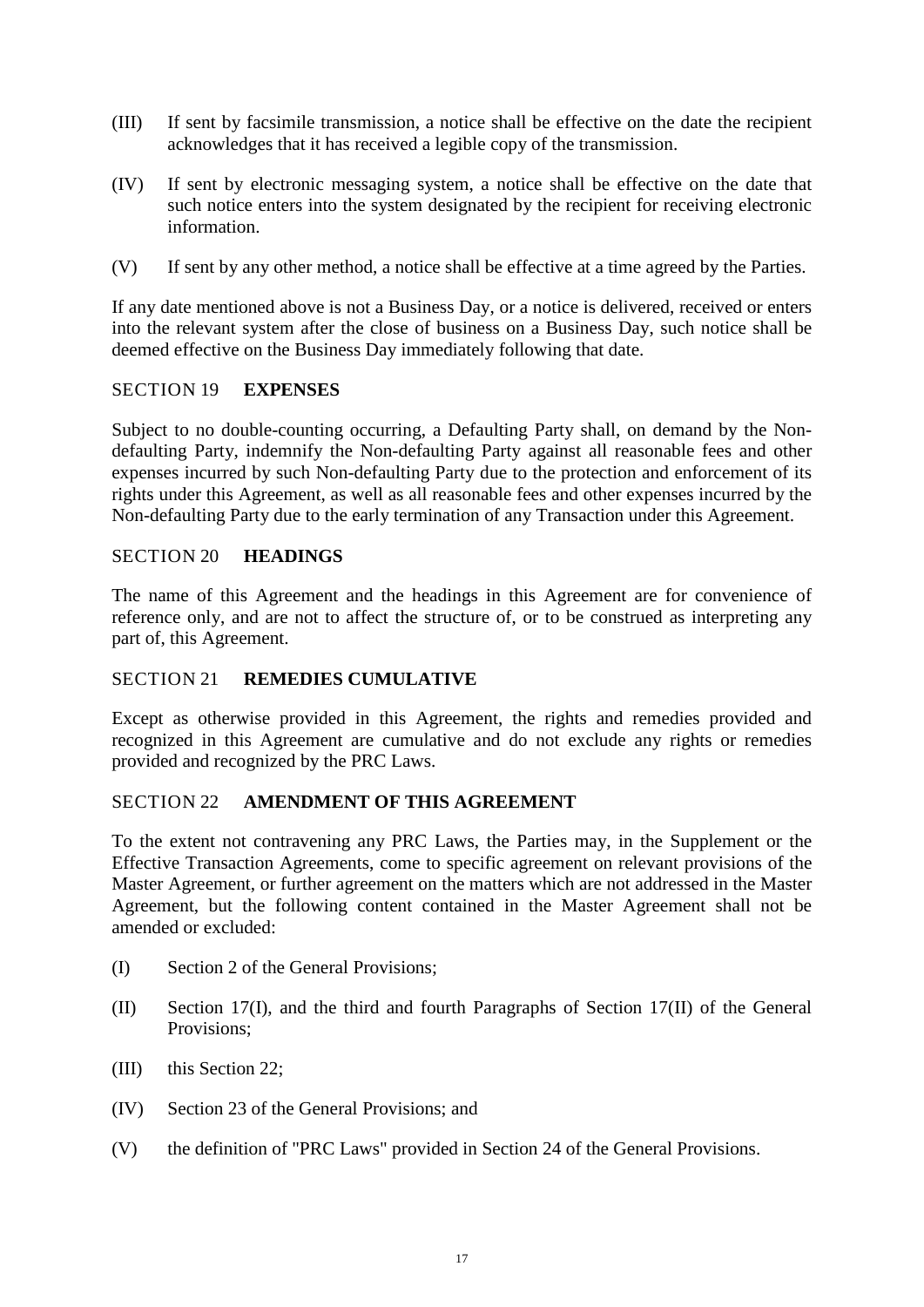# <span id="page-22-0"></span>SECTION 23 **EXECUTION**

Each signing party shall sign the Master Agreement in two copies by its legal representative or authorized signatory and by affixing official seals, with one copy being kept by the signing party and one copy being submitted to National Association of Financial Market Institutional Investors for their records. After a signing party effectively executes the Master Agreement, the Master Agreement shall become binding upon the signing party and other signing parties.

The Parties may execute the Supplement if necessary, in which case a copy of the Supplement (and any amendment) shall be submitted to the National Association of Financial Market Institutional Investors for its records.

### <span id="page-22-1"></span>SECTION 24 **DEFINITIONS**

- 1. **Cash Margin**: any cash designated as Cash Margin by the Parties for the purpose of Section 2 of the Special Provisions of Outright Transfer Repo. The Parties may agree in the Supplement on the currency of the Cash Margin.
- 2. **Bond Margin**: any book-entry bond issued and traded in the People's Republic of China (for the purpose of this Agreement, not including Hong Kong Special Administrative Region, the Macao Special Administrative Region or Taiwan) that is agreed to be the Bond Margin by the Parties in the Supplement for the purposes of Section 2 of the Special Provisions of Outright Transfer Repo. The Parties may agree on the acceptable types of Bonds in the Supplement.
- 3. **Compensation** Amount,: the amount payable by one Party to the other Party for the losses incurred by the other Party due to the occurrence of an Event of Default or a Termination Event calculated in accordance with Sections 8(I) and 9(III) of the General Provisions, Sections 3 and 4 of the Special Provisions of Pledged Repo, and Sections 3 and 4 of the Special Provisions of Outright Transfer Repo.

For purpose of this Section, in respect of a Transaction:

- *C*: Compensation Amount,;
- *Ppa*: Purchase Amount;
- *Pra*: Repurchase Amount;
- *Per*: Early Repayment Amount;
- *Irepo*: Repo Rate;
- *Ier*: Deposit Rate For Excess Reserve;
- *Id*: Default Rate;
- *Dro*: Interval;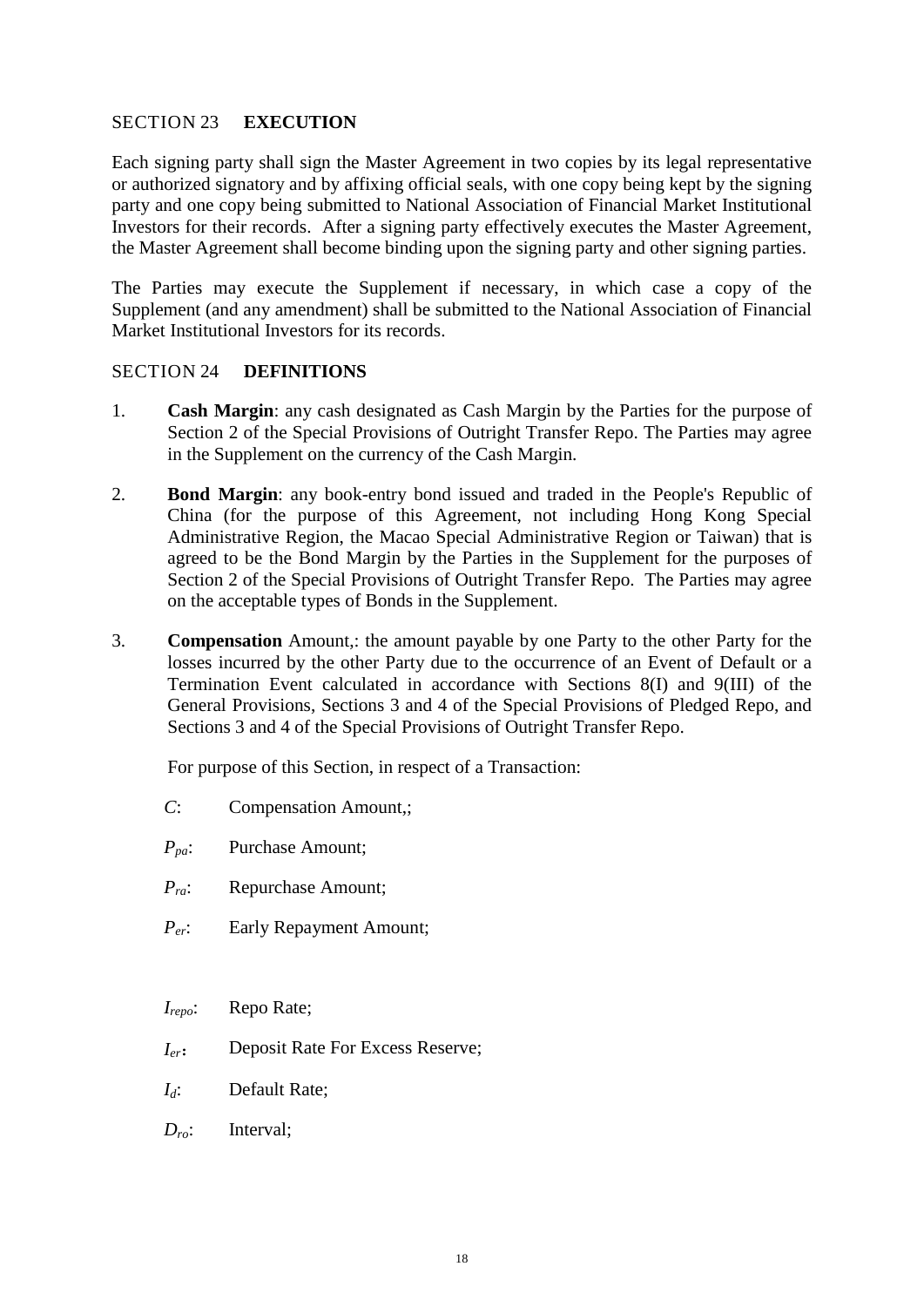- *D<sub>bpt</sub>*: the number of days from the Early Termination Date (inclusive) to the original applicable Repurchase Date (exclusive) of a Transaction;
- $D_{dp}$ : in respect of an amount payable under a Transaction, the number of days from the date that amount becomes due (inclusive) to the date on which the amount is actually paid (exclusive), provided however that such period shall be no more than three Business Days. If an Event of Default under Section 5(I) of the General Provisions occurs to the Defaulting Party on the Purchase Date and the Non-defaulting Party effectively selects the first Business Day following the Purchase Date as the new Purchase Date, then  $D_{dp}$  shall be the number of days from the original Purchase Date (inclusive) to the following first Business Day (exclusive);
- *D<sub>dd</sub>*: in respect of the Repurchased Bonds under a Transaction, the number of days from the day when the Pledge Registration over the Repurchased Bonds should have been completed/released or the Repurchased Bonds should have been sold/returned (inclusive) till the day when the Pledge Registration is actually completed/released or the Repurchased Bonds are actually sold/returned (exclusive), provided however that the above period shall be no more than three Business Days. If an Event of Default under Section 5(I) of the General Provisions occurs to the Defaulting Party on the Purchase Date and the Non-defaulting Party effectively selects the first Business Day following the Purchase Date as the new Purchase Date, then  $D_{dd}$  shall be the number of days from the original Purchase Date (inclusive) to the following first Business Day (exclusive).
	- (1) The Repo Party under a Transaction being the Defaulting Party
		- A. In case of an Event of Default on or before the Purchase Date,

where the Transaction is terminated prior to the maturity date, the Compensation payable by the Defaulting Party shall be calculated as follows:

 $C = P_{pa} \times (I_d - I_{er}) \times D_{ro} / 365 \text{ days}$ 

If an Event of Default under Section 5(I) of the General Provisions occurs to the Defaulting Party on the Purchase Date and the Non-defaulting Party effectively selects the first Business Day following the Purchase Date as the new Purchase Date, the Compensation Amount payable by the Defaulting Party shall be calculated as follows (for the purpose of calculating the Compensation Amount, the date on which the Event of Default occurs (or on which the Non-defaulting Party knows or should have known the Event of Default occurs") mentioned in  $I_d$ <sup>"</sup> shall be construed as the original Purchase Date ):

 $C = P_{pa} \times I_d \times D_{dd} / 365 \text{ days}$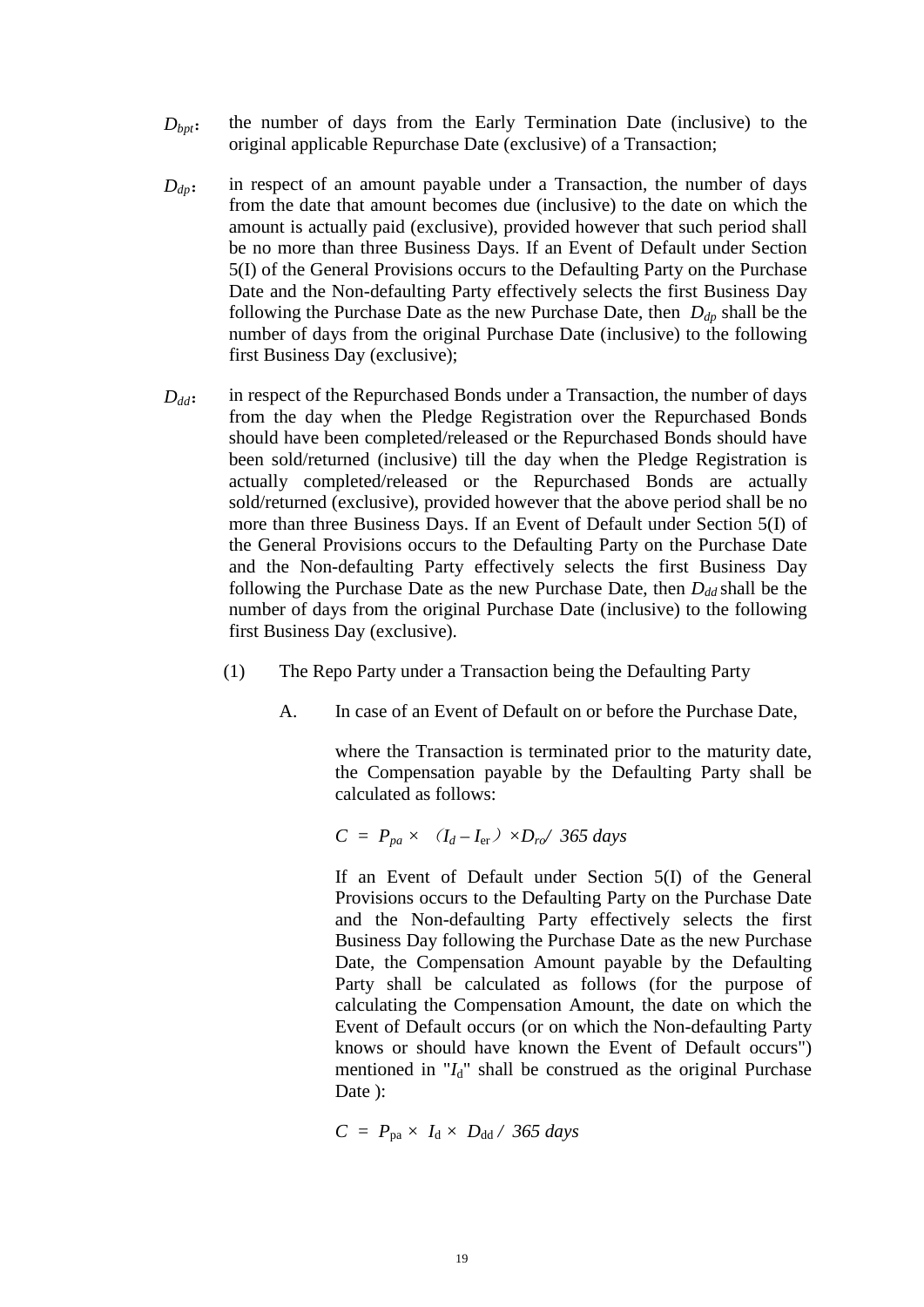B. In case of an Event of Default between the Purchase Date (exclusive) and the Repurchase Date (exclusive),

> The Compensation Amount payable by the Defaulting Party shall be calculated as follows:

 $C = P_{pa} \times I_d \times D_{bpt}$  /365 days

C. In case of an Event of Default on the Repurchase Date,

The Compensation Amount payable by the Defaulting Party shall be calculated as follows:

 $C = P_{ra} \times I_d \times D_{dp}$  */365 days* 

(2) The Reverse Repo Party under a Transaction being the Defaulting Party

A. In case of an Event of Default on or before the Purchase Date

The Compensation Amount payable by the Defaulting Party before the early termination of the Transaction shall be calculated as follows:

$$
C = P_{\text{pa}} \times (I_{\text{d}} - I_{\text{repo}}) \times D_{\text{ro}} / 365 \text{ days}
$$

If an Event of Default under Section 5(I) of the General Provisions occurs to the Defaulting Party on the Purchase Date and the Non-defaulting Party effectively selects the first Business Day following the Purchase Date as the new Purchase Date, the Compensation Amount payable by the Defaulting Party shall be calculated as follows (for the purpose of calculating the Compensation Amount, the date on which the Event of Default occurs (or on which the Non-defaulting Party knows or should have known the Event of Default occurs") mentioned in "*I*d" shall be construed as the original Purchase Date ):

$$
C = P_{\text{pa}} \times I_{\text{d}} \times D_{\text{dp}} / 365 \text{ days}
$$

B. In case of an Event of Default between the Purchase Date (exclusive) and the Repurchase Date (exclusive)

> The Compensation Amount payable by the Defaulting Party shall be calculated as follows: (For the purpose of calculating the Compensation Amount, the Early Termination Date referred to in  $D_{\text{bpt}}$  and, the date on which the Event of Default occurs (or on which the Non-defaulting Party knows or should have known the Event of Default occurs) mentioned in " $I_d$ " shall be construed as the date when the Defaulting Party has actually released the Pledge Registration over, or has returned, the relevant Repurchased Bonds.)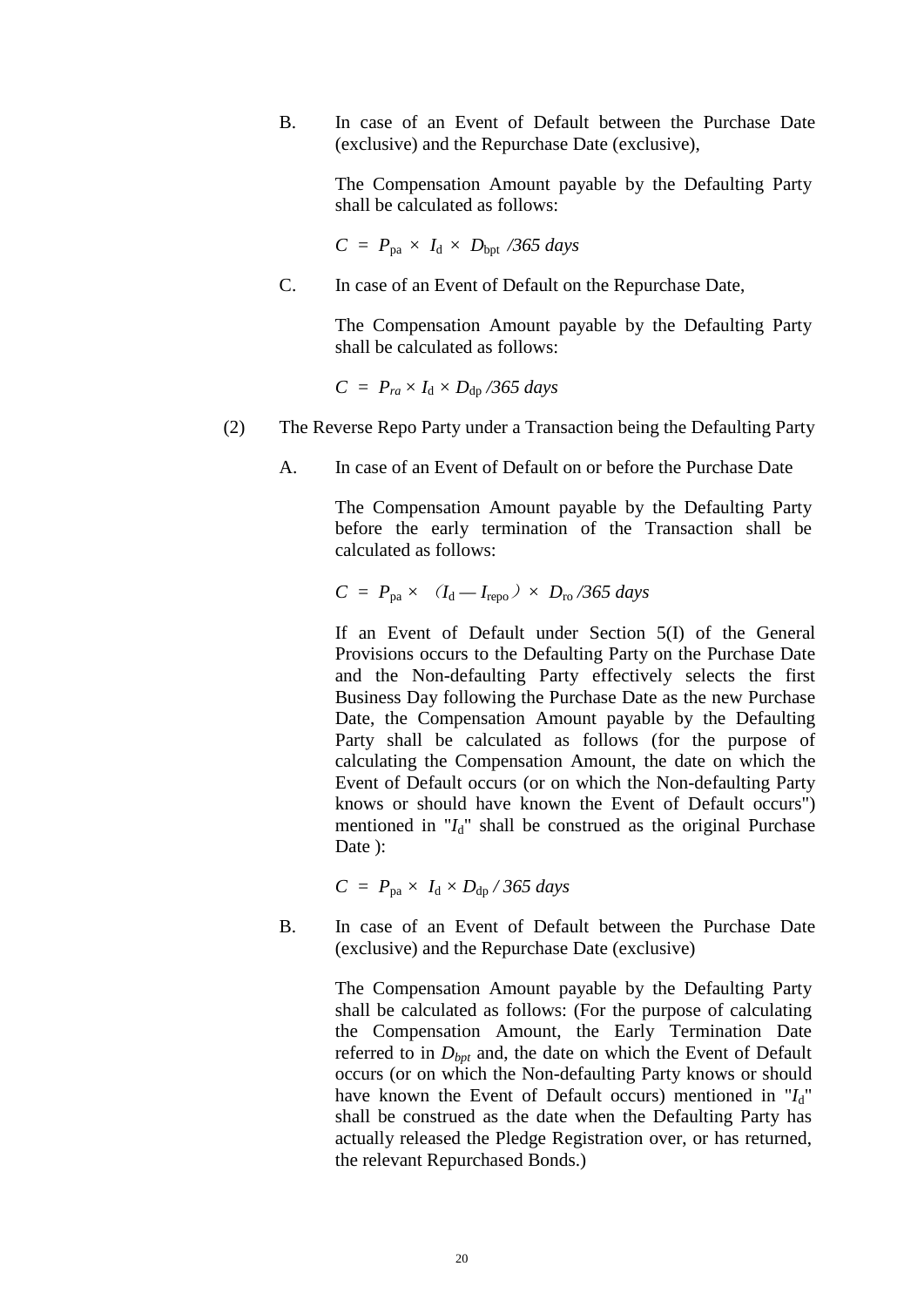$C = P_{er} \times (I_d - I_{repo}) \times D_{opt} / 365 \text{ days}$ 

C. In case of an Event of Default on the Repurchase Date,

The Compensation Amount payable by the Defaulting Party shall be calculated as follows:

 $C = P_{ra} \times I_d \times D_{dd} / 365 \text{ days}$ 

(3) Under any of the above circumstances, where the release of the Pledge Registration over, or the return of the relevant Repurchased Bonds is delayed for reasons attributed to either the Non-defaulting Party or the Defaulting Party, the additional Compensation Amount payable thereby shall be calculated as follows:

 $C = P_{pa} \times I_d \times D_{dd} / 365 \text{ days}$ 

- 4. **Supplement**: the Pledged Repo Supplement to the Master Agreement of NAFMII on Bond Repurchase Transactions (2013 version) or the Outright Transfer Repo Supplement to the Master Agreement of NAFMII on Bond Repurchase Transactions (2013 version).
- 5. **Force Majeure:** any objective circumstance which is unforeseeable, unavoidable and cannot be overcome, including, but not limited to, the following events: natural disasters, breakdowns in transportation or communications, and other events which are of a similar nature.
- 6. **Excess Reserve Deposit Rate**: the deposit rate applied by the People's Bank of China to the Excess Reserve from depository financial institutions applicable on the date on which the Event of Default occurs (or on which the Non-defaulting Party knows or should have known the Event of Default occurs).
- 7. **Contract Note**: the evidence in written form, which is generated from the trading system of the China Foreign Exchange Trade System & National Interbank Funding Center after a Transaction, is entered into between the Parties through such trading system, which confirms the transaction conditions of that Transaction.
- 8. **Closing Date**: the date when the Parties enter into the specific Transaction.
- 9. **Pledgor / Pledgee**:

**Pledgor**: the Party that pledges the Cash Margin or the Bonds Margin in accordance with Section 2 of the Special Provisions of Outright Transfer Repo. The Pledgor may be either Party.

**Pledgee**: the Party to which the Cash Margin or the Bonds Margin are pledged (or which is entitled to accept the pledge of the Cash Margin or the Bonds Margin) in accordance with Section 2 of the Special Provisions of Outright Transfer Repo. The Pledgee may be either Party.

10. **Excess Interest**: (1) for the purpose of Paragraph (2)A of Item 3 of Section 8(I) of the General Provisions, means the extra Interest payable by the Non-defaulting Party to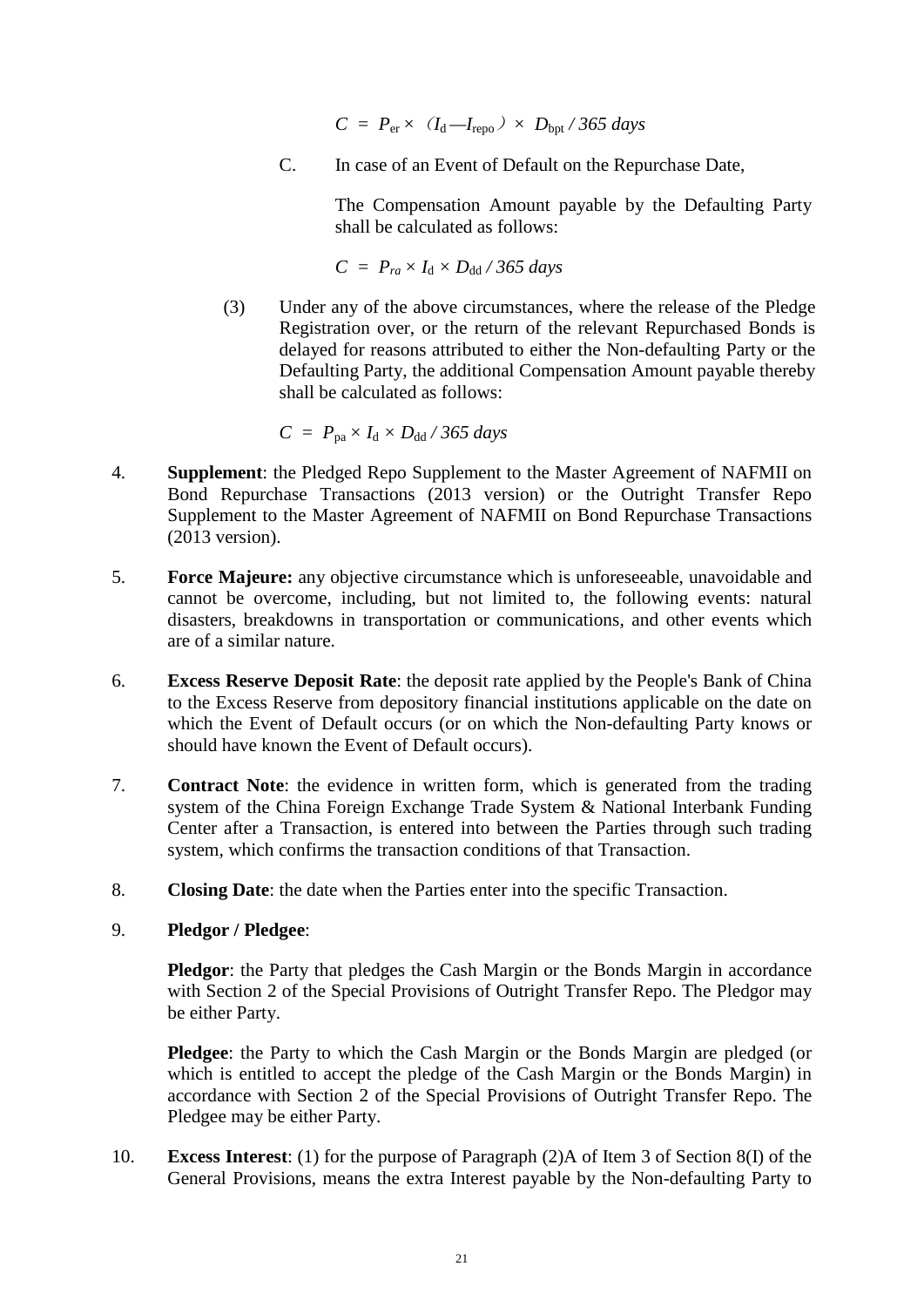the Defaulting Party in respect of the relevant amount at the Repo Rate calculated based on the period commencing on the date (inclusive) when the relevant amount is paid to the Non-defaulting Party and ending on the date (exclusive) when the relevant amount is actually repaid to the Defaulting Party or (2) for the purpose of Paragraph (2)C of Item 3 of Section 8(I) of the General Provisions, means the extra Interest payable by the Non-defaulting Party to the Defaulting Party in respect of the relevant amount at the Repo Rate calculated based on the period commencing on the original Repurchase Date (inclusive) and ending on the date (exclusive) when the relevant amount is actually repaid to the Defaulting Party.

- 11. **Laws** means the constitution, treaties, laws, statutory regulations, ordinances, rules, regulations, provisions and any order, interpretation, permission, notice, judgment, decision, injunction issued by any authority having legislative, judicial or administrative power or authority, pursuant to law, which has general binding authority.
- 12. **Valuation Agent**: the entity or entities agreed and defined as "Valuation Agent" in the Supplement, which can be one Party, both Parties, or a thirty party jointly appointed by the Parties.
- 13. **Valuation Date**: the valuation date agreed by the Parties in the Supplement or otherwise, or without such agreement, each Business Day in the repurchase period.
- 14. **Affiliate**: for the purpose of Section 16(III) of the General Provisions, with respect to an entity or a person, any entity or person that, directly or indirectly, controls or is controlled by or under joint control with such entity or person. For the purpose of this definition, "control" of any entity or person means ownership of a majority of the voting power of the entity or person.
- 15. **Repo Rate**: with respect to a Pledged Repo, the ratio of interest accrued on the financed funds, payable by the Repo Party to the Reverse Repo Party, to the financed funds, which is agreed by the Parties and reflected in annualized percentage. The base number of days for interest calculation purposes is 365 days.

With respect to an Outright Transfer Repo,

(1) in the absence of any payment of the interest of the Repurchased Bonds during the term of a Transaction:

$$
I_{\textrm{repo}} = \ \left( \begin{array}{cc} P_{\textrm{ra}} \\ P_{\textrm{pa}} \end{array} \right. - 1 \ \ \right) \div \ \frac{D_{\textrm{ro}}}{365}
$$

(2) in case of any payment of the interest of the Repurchased Bonds during the term of a Transaction: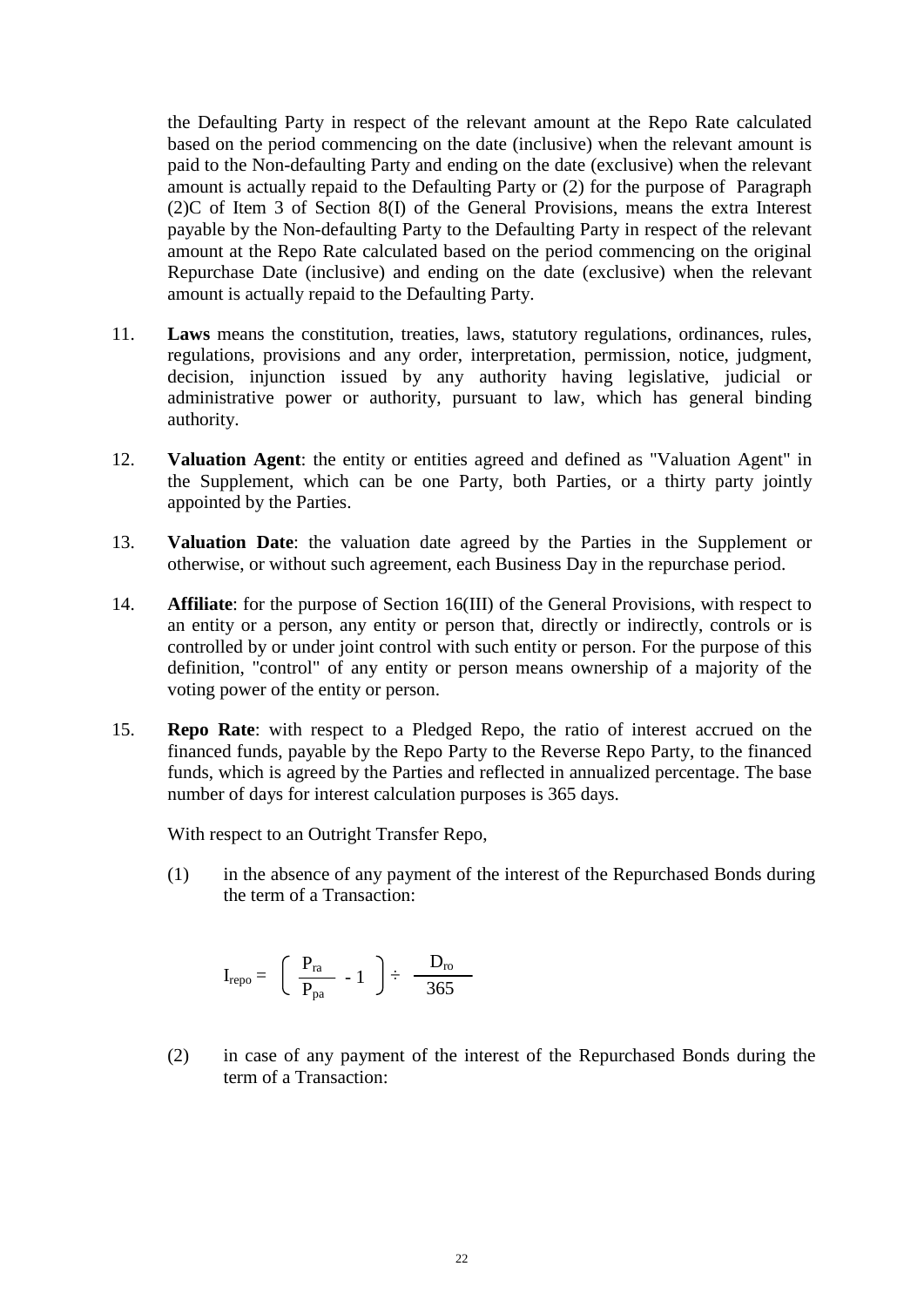$$
I_{\text{repo}} = \begin{array}{c} P_{\text{ra}} - P_{\text{pa}} + TC \\ \hline P_{\text{pa}} \times \dfrac{D_{\text{ro}}}{365} - TC \times \dfrac{d}{365} \end{array}
$$

in which *TC* refers to the interest amount paid by the issuer of the Repurchased Bonds within the repurchase period; *d* refers to the number of days from the payment date of the interest accrued from the Repurchased Bonds (inclusive) until the Repurchase Date (exclusive) within the repurchase period.

- 16. **Repo Term**: the period for the use of the funds in a Transaction, as agreed by the Parties.
- 17. **Repurchased Bonds**: in a Pledged Repo, the bonds pledged by the Repo Party to the Reverse Repo Party; in an Outright Transfer Repo, the bonds that are transferred to the Reverse Repo Party by the Repo Party and to be repurchased back from the Reverse Repo Party by the Repo Party. Repurchased Bonds are identified by their bond codes and bond abbreviations.
- 18. **Repurchased Bonds Equivalent**: for the purposes of Section 2 of the Special Provisions of Pledged Repo and Section 1 of the Special Provisions of Outright Transfer Repo, the bonds of the same type as the Repurchased Bonds or the bonds of any other type as agreed by the Parties.
- 19. **Repo Volume**: the total par value of the Repurchased Bonds (in denominations of 10,000 yuan).
- 20. **Transaction Confirmation**: the document or other written instrument exchanged by the Parties to confirm or evidence a specific Transaction, including, without limitation, Contract Notes, emails, telegraphs, telexes, faxes, contracts and letters. A Transaction Confirmation is generally composed of the following items:
	- (1) names of the Parties to a Transaction;
	- (2) name and number of Bond Accounts and name, account number and opening bank of Fund Accounts;
	- (3) abbreviations, code and volumes, or configuration rules of the Repurchased Bonds;
	- (4) the Closing Date, Purchase Date, Repo Term, Interval and Repurchase Date; and
	- (5) the Purchase Amount, Repurchase Rate and Repurchase Amount.
- 21. **Parties** means, in relation to a Transaction, the Repo Party and the Reverse Repo Party that are bound by this Agreement.
- 22. **Party** means either one of the Parties.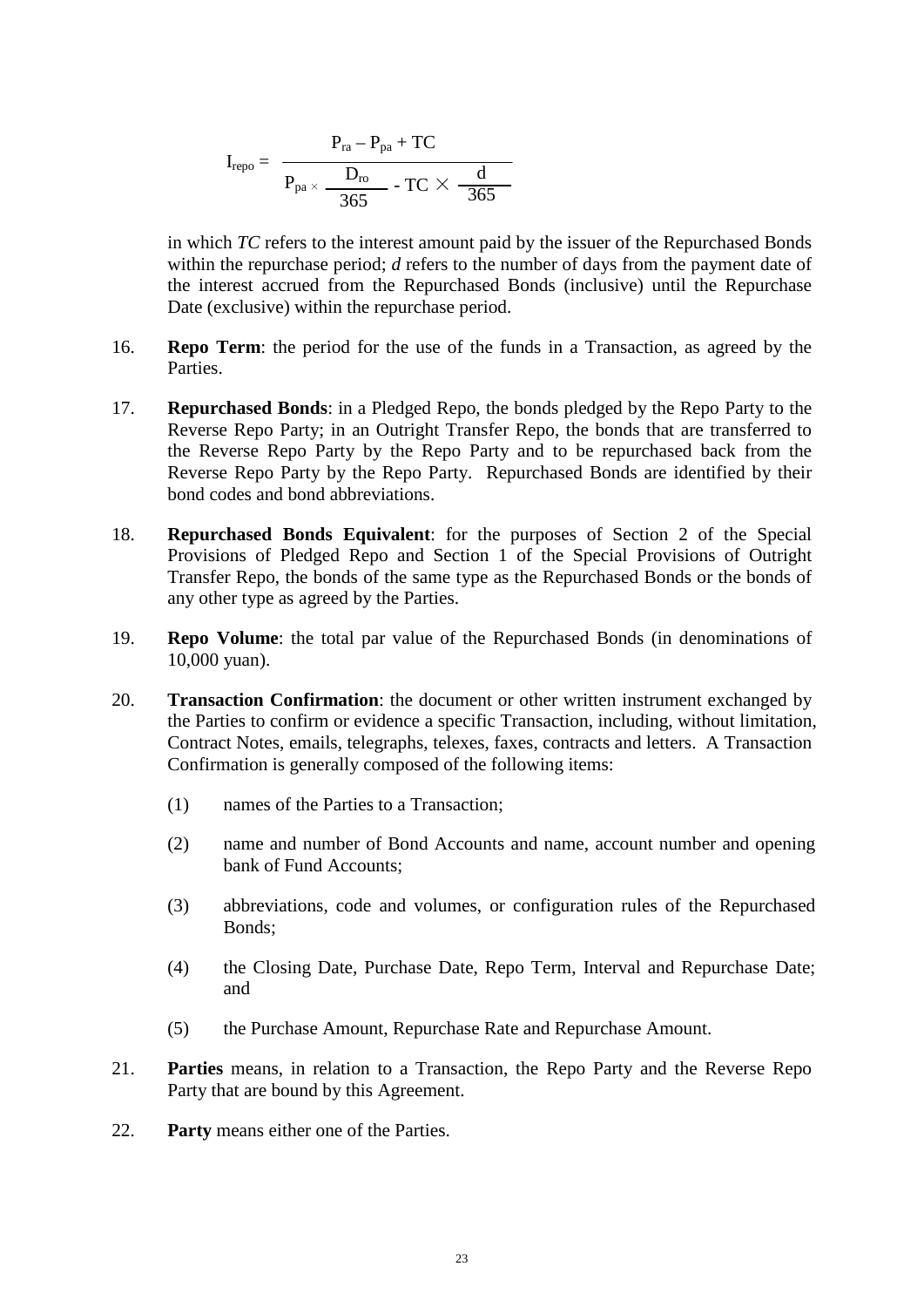- 23. **Effective Transaction Agreement** means a legally binding agreement (including, but not limited to, a Transaction Confirmation) entered into in respect of each of the specific Transactions.
- 24. **Settlement Method**: the modes agreed by the parties to a transaction to effect monetary payment or delivery of the Repurchased Bonds (or creation/release of the Pledge Registration over the Repurchased Bonds), including Delivery Versus Payment, Payment After Delivery, and Delivery After Payment.

**DVP** or **Delivery Versus Payment**: a settlement method under which the delivery of the Repurchased Bonds (or creation/release of the Pledge Registration over the Repurchased Bonds) and the monetary payment concur simultaneously if the Parties to the transaction have sufficient Repurchased Bonds and capital to effect the settlement.

**PAD** or **Payment After Delivery**: a settlement method under which a Party will pay the fund to the other party only after the Party is satisfied that the other party is capable of delivering sufficient Repurchased Bonds (or is capable of creating/releasing the Pledge Registration over the Repurchased Bonds).

**DAP** or **Delivery After Payment**: a settlement method under which a party will only effect delivery of the Repurchased Bonds (or creation/release of the Pledge registration over of the Repurchased Bonds) to the other party after the Party has received the payment made by the other party.

25. **Net Exposure**: In respect of a Pledged Repo, means the net exposure of a Pledged Repo.

For the Repo Party:

Repo Party's net exposure = Fair Market Value of the Purchased Bonds as of the Valuation Date  $\times$  the Conversion Rate applicable to the Pledged Repo - Cost of Capital

For the Reverse Repo Party:

Reverse Repo Party's net exposure = Cost of Capital - Fair Market Value of the Purchased Bonds as of the Valuation Date  $\times$  the Conversion Rate applicable to the Pledged Repo

In respect of an Outright Transfer Repo, means the net exposure of all the outstanding Outright Transfer Repos between the Parties under this Agreement. For a Party, its net exposure is equal to (1) the Fair Market Value, as of the Valuation Date, of the relevant Repurchased Bonds under the relevant Outright Transfer Repo where the other party is a Reverse Repo Party multiplied by the applicable Conversion Rate; *plus* (2) the Cost of Capital of the relevant Outright Transfer Repo where the other party is a Reverse Repo Party; *plus* (3) the Fair Market Value, as of the Valuation Date, of the Repurchased Bonds Equivalent (if any) held by the other party under Section 1 in the Special Provisions of Outright Transfer Repo multiplied by the applicable Conversion Rate; *plus* (4) the RMB Equivalent to the Cash Margin (if any) held by the other party under Section 2 (performance collateral) in the Special Provisions of Outright Transfer Repo; *plus* (5) the Fair Market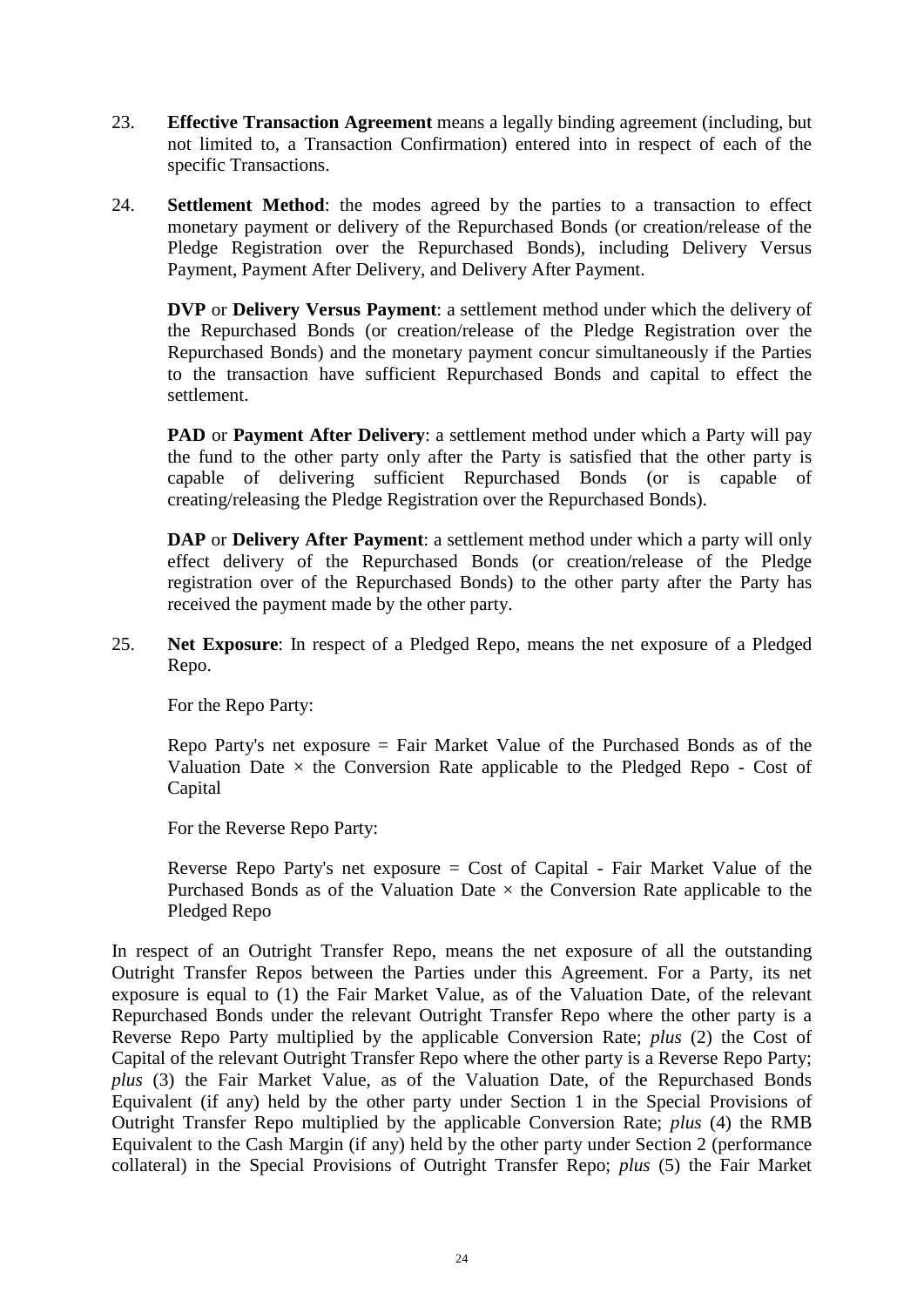Value of the Bonds Margin (if any) over which a pledge interest is held by the other party under Section 2 (performance collateral) in the Special Provisions of Outright Transfer Repo multiplied by the applicable Conversion Rate; *minus* (6) the Fair Market Value, as of the Valuation Date, of the relevant Repurchased Bonds held by the Party (as Reverse Repo Party) under the relevant Outright Transfer Repo multiplied by the applicable Conversion Rate; *minus* (7) the Funding Cost of Capital of the Party (as Repo Party) under the relevant Outright Transfer Repo; *minus* (8) the Fair Market Value, as of the Valuation Date, of the Repurchased Bonds Equivalent (if any) held by the Party under Section 1 in the Special Provisions of Outright Transfer Repo multiplied by the applicable Conversion Rate; *minus* (9) the RMB Equivalent to the Cash Margin (if any) held by the Party under Section 2 (performance collateral) in the Special Provisions of Outright Transfer Repo; *minus* (10) the Fair Market Value of the Bonds Margin (if any) over which a pledge interest is held by the Party under Section 2 (performance collateral) in the Special Provisions of Outright Transfer Repo multiplied by the applicable Conversion Rate.

For the purpose of this Section, Cost of Capital refers to the Purchase Amount applicable either to a Pledged Repo or to an Outright Transfer Repo plus the interest payable thereof, at a rate of the Repo Rate, as of the Valuation Date (exclusive). The Conversion Rate applicable to Pledged Repo is to be agreed upon by both Parties in the Effective Transaction Agreements. The Conversion Rate applicable to Outright Transfer Repo is to be agreed upon by the Parties in the Supplement. In absence of such agreement between the Parties, the Conversion Rate shall be 100%.

- 26. **Interest**: with respect to an Interest Period the total RMB Equivalent of the total interest accrued on the cash principal of the Cash Margin, in each currency, within the Interest Period. The daily interest accrued on the cash principal in each currency within the Interest Period shall be determined by the Valuation Agent in the following manner:
	- (1) the cash amount of the currency on that day; multiplied by
	- (2) the Cash Margin interest rate agreed by the Parties in the Supplement; divided by
	- (3) 365 (in cases of GBP or HK\$) or 360 (in cases of any currency other than GBP and HK\$).
- 27. **Interest Period**: the period from the last Interest Transfer Date (or the Business Day the Cash Margin is pledged in favour of the Pledgee, if no Interest is transferred) (inclusive) to the next Interest Transfer Date (exclusive).
- 28. **Interest Transfer Date**: a date agreed upon and so defined by the Parties in the Supplement for transfer of Interest. In the absence of such agreement, an Interest Transfer Date refers to the last Business Day of each calendar month.
- 29. **Potential Event of Default** means any event which, with the giving of notice or lapse of time, would constitute an Event of Default.
- 30. **RMB Equivalent**: in terms of any amount on any Valuation Date, if the amount is denominated in RMB, it refers to such amount; if the amount is denominated in any currency other than RMB, it refers to the RMB equivalent to be used by the Valuation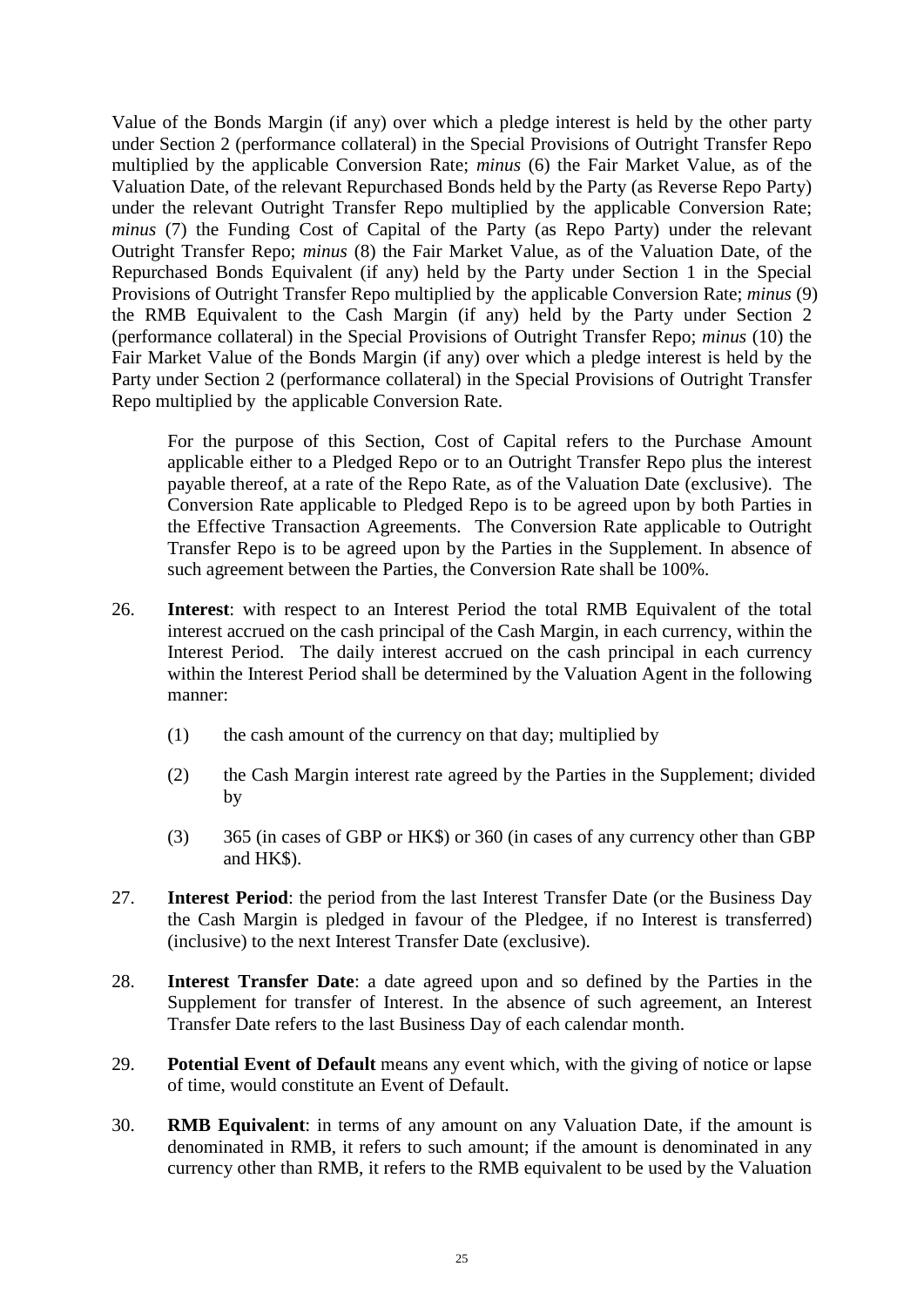Agent to purchase the amount in such non-RMB currency on the Valuation Date and is determined by the Valuation Agent in good faith and a commercially reasonable manner without breaching the PRC laws.

- 31. **Fair Market Value**: in respect of any Repurchased Bonds, Repurchased Bonds Equivalent, Bonds Margin or other book-entry bond, Fair Market Value refers to the average of the estimates or the quotations (the mean prices of the firm bid prices and the firm offer prices) of such bond provided on a Business Day by one or more thirdparty appraisers agreed by the Parties in the Supplement. If the Parties fail to agree on any third-party appraiser in the Supplement, the third-party appraiser should be either the intermediary platform providing information services to inter-bank bond market or any three market makers on the inter-bank bond market. Unless otherwise agreed by the Parties, if a third-party appraiser provides no estimates or bid/offer prices on the bond on a certain Business Day, the latest estimates in the past five Business Days apply. If no third-party appraiser provides estimates or bid/offer prices on the bond in the past five Business Days, the par value of the bond applies.
- 32. **Interval**: the number of days agreed by the Parties from the Purchase Date (inclusive) to the Repurchase Date (exclusive).

### 33. **Net Purchase Price / Net Repurchase Price:**

**Net Purchase Price**: the net price agreed by the Parties to be payable by the Reverse Repo Party on the Purchase Date in respect of the Repurchased Bonds in an Outright Transfer Repo (par value in *yuan* or in denominations of 100 *yuan*).

**Net Repurchase Price**: the net price agreed by the Parties to be payable by the Repo Party on the Repurchase Date in respect of the Repurchased Bonds in an Outright Transfer Repo (par value in *yuan* or in denominations of 100 *yuan*).

### 34. **Purchase Date / Repurchase Date:**

**Purchase Date**: the date agreed by the Parties as to when the Reverse Repo Party transfers the funds to the Capital Account designated by the Repo Party, and the Repo Party completes the Pledge Registration over the relevant Repurchased Bonds or transfers the relevant Repurchased Bonds to the Reverse Repo Party.

**Repurchase Date**: the date agreed by the Parties as to when the Repo Party transfers the funds to the Capital Account designated by the Reverse Repo Party, and the Reverse Repo Party releases the Pledge Registration over the relevant Repurchased Bonds or returns the relevant Repurchased Bonds to the Repo Party. Where the Repurchase Date is a statutory holiday, it is postponed to the next immediate Business Day.

### 35. **Interest on Purchase Date / Interest on Repurchase Date:**

**Interest on Purchase Date** ("**IPD**"): in an Outright Transfer Repo, the interest payable by the bond issuer to the bond holder(s), which is accrued on the Repurchased Bonds from the last interest payment date (or the value date) to the Purchase Date (exclusive) and with its par value denominated in *yuan* or 100 *yuan*.

**Interest on Repurchase Date** ("**IRD**"): in an Outright Transfer Repo, the interest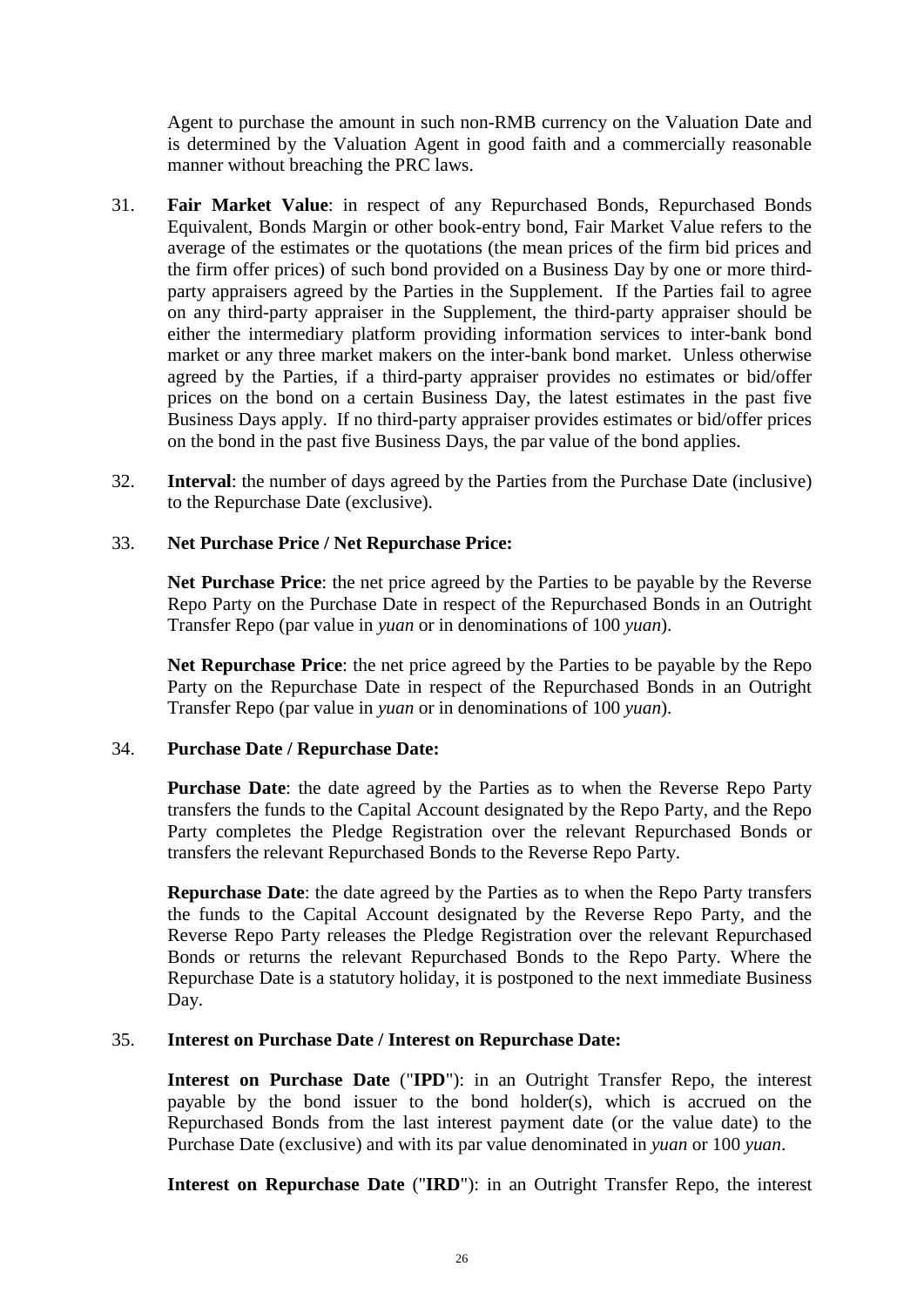payable by the bond issuer to the bond holder(s), which are accrued on the Repurchased Bonds from the last interest payment date (or the value date) to the Repurchase Date (exclusive) and with its par value denominated in *yuan* or 100 *yuan*.

#### 36. **Purchase Amount / Repurchase Amount:**

**Purchase Amount**: in a Transaction, the amount agreed by the Parties to be payable by the Reverse Repo Party to the Repo Party on the Purchase Date, denominated in *yuan*.

**In a Pledged Repo**: Purchase Amount = the amount obtained by the Repo Party.

**In an Outright Transfer Repo**: Purchase Amount = (Net Purchase Price + IPD)  $\times$ Repo Volume/100

**Repurchase Amount**: in a Transaction, the amount agreed by the Parties to be payable by the Repo Party to the Reverse Repo Party on the Repurchase Date, denominated in *yuan*.

**In a Pledged Repo:** Repurchase Amount = Purchase Amount  $\times$  (1+Repo Rate  $\times$ Interval /365)

**In an Outright Transfer Repo**: Repurchase Amount = (Net Repurchase Price + IRD)  $\times$  Repo Volume /100

#### 37. **Affected Party / Non-affected Party:**

**Affected Party**: the Party identified as "Affected Party" under Section 6 of the General Provisions.

**Non-affected Party**: the other party, if only one Affected Party is identified under Section 6 of the General Provisions.

- 38. **Affected Transactions**: with respect to the occurrence of any Termination Event specified in Section 6 of General Provisions, all outstanding Transactions under this Agreement at the time of the Termination Event which are affected by such Termination Event; and with respect to the occurrence of all other Termination Events, unless otherwise agreed by the Parties, means all outstanding Transactions under this Agreement at the time of such other Termination Events.
- 39. **Specified Transaction**: bond repurchase transactions currently existing (and to which this Agreement does not apply) and bond lending transactions currently existing or subsequently entered into between one Party (or any of its applicable Specified Entities) and the other party (or any of its applicable Specified Entities) and any other transactions as agreed by the Parties which are not governed by this Agreement.
- 40. **Specified Entity**: any company, enterprise or entity specified as such in the Supplement.
- 41. **Early Repayment Amount**: the amount payable by one Party to the other party as determined in accordance with Paragraph 1B of Item 3 of Section 8(I), Paragraph 2B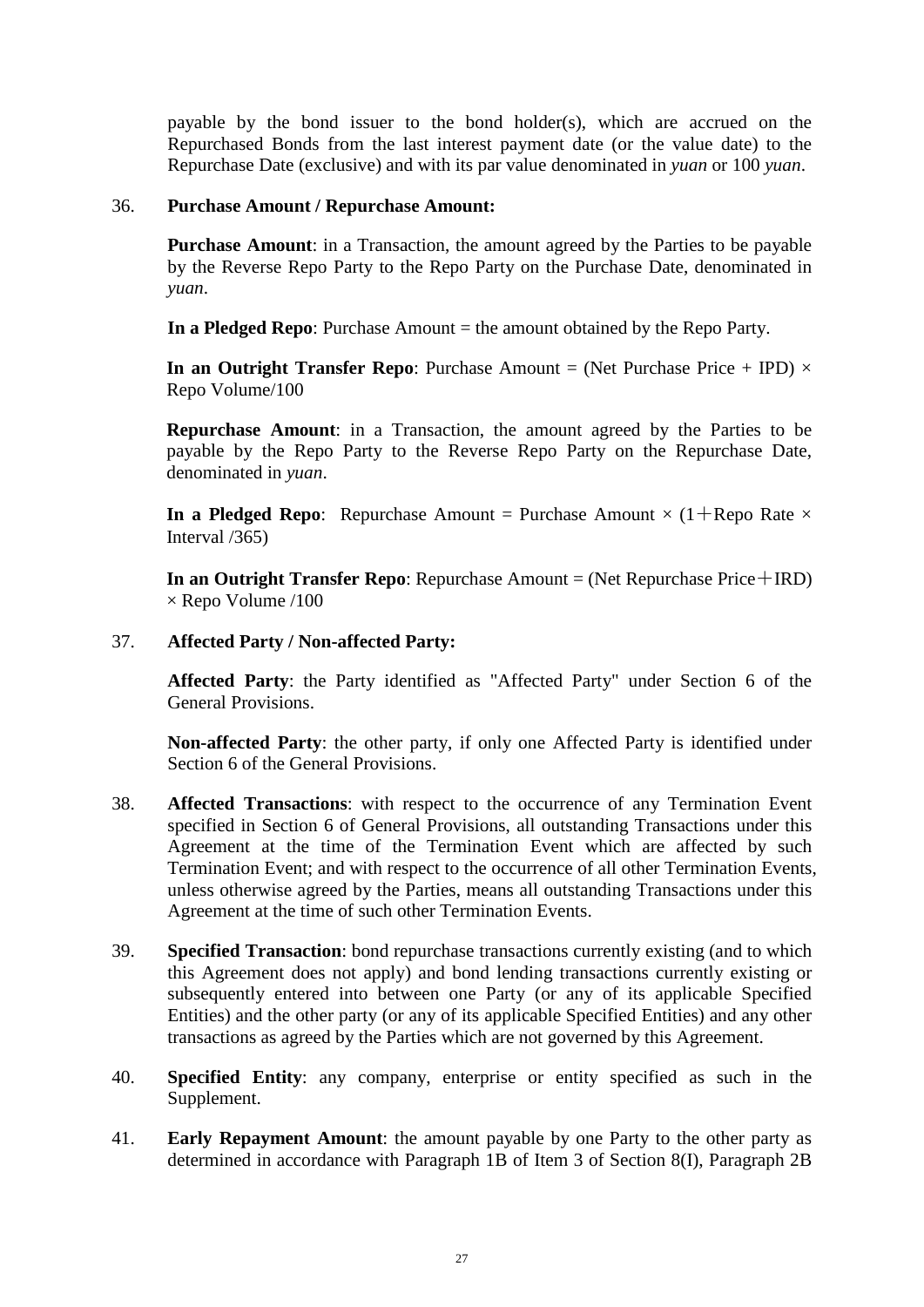of Item 3 of Section 8(I)) and Section 9(III) of the General Provisions when the Nondefaulting Party or the Affected Party terminates any or all transactions.

Under Paragraph 1B of Item 3 of Section 8(I) and Section 9(III) of the General Provisions, the Early Repayment Amount means the Purchase Amount applicable to one Transaction and the interest accrued thereon as per the Repo Rate by the Early Termination Date (exclusive).

Under Paragraph 2B of Item 3 of Section 8(I) of the General Provisions, the prepayment means the Purchase Amount applicable to one Transaction and the interest accrued thereon as per the Repo Rate by the first Business Day (exclusive) following the date when the Defaulting Party actually releases the Pledge Registration over the Repurchased Bond or returns the Repurchased Bond.

- 42. **Early Terminated Transaction**: with respect to an Early Termination Date, if resulting from an Event of Default under Section 5(I) of the General Provisions, all Transactions affected by such Event of Default; if resulting from an Event of Default under Section 5 (II)-(IX) of the General Provisions, all Transactions under this Agreement which are outstanding on that date; if resulting from the agreement under Section 3 (IV) of Special Provisions of an Outright Transfer Repo, all Outright Transfer Repos under this Agreement which are outstanding on that date; and if resulting from a Termination Event, all Affected Transactions under this Agreement which are outstanding on that date.
- 43. **Early Termination Date**: a date as determined in accordance with Item 1 of Section 8(I), Item 2 of Section 8(I), Paragraph 1 and 2 of Item 1 of Section 9(III) and Item 2 of Section 9(III) of the General Provisions on which one or more Transactions are terminated prior to the relevant maturity date(s).
- 44. **Early Termination Payment Amount**: the amount derived from the calculation in accordance with the formula set out in Item 1 of Section 3(V) of Special Provisions of Outright Transfer Repo.

### 45. **General Provisions / Special Provisions**

**General Provisions**: the General Provisions of the Master Agreement of NAFMII on Bond Repurchase Transactions (2013 version).

**Special Provisions**: the Special Provisions of the Pledged Repo under the Master Agreement of NAFMII on Bond Repurchase Transactions (2013 version) (the "**Special Provisions of the Pledged Repo**") or the Special Provisions of Outright Transfer Repo under the Master Agreement of NAFMII on Bond Repurchase Transactions (2013 version) (the "**Special Provisions of Outright Transfer Repo**").

- 46. **Defaulting Party** / **Non-defaulting Party**: in accordance with this Agreement, a Party in relation to whom an Event of Default has occurred is the Defaulting Party; and in respect of that Event of Default, the other party is the Non-defaulting Party.
- 47. **Default Rate**: unless otherwise agreed by the Parties, means a rate per annum based on the relevant period in the interest rate curve of the Shanghai Interbank Offered Rate (the "**SHIBOR**") quoted by the National Interbank Lending Center at Shanghai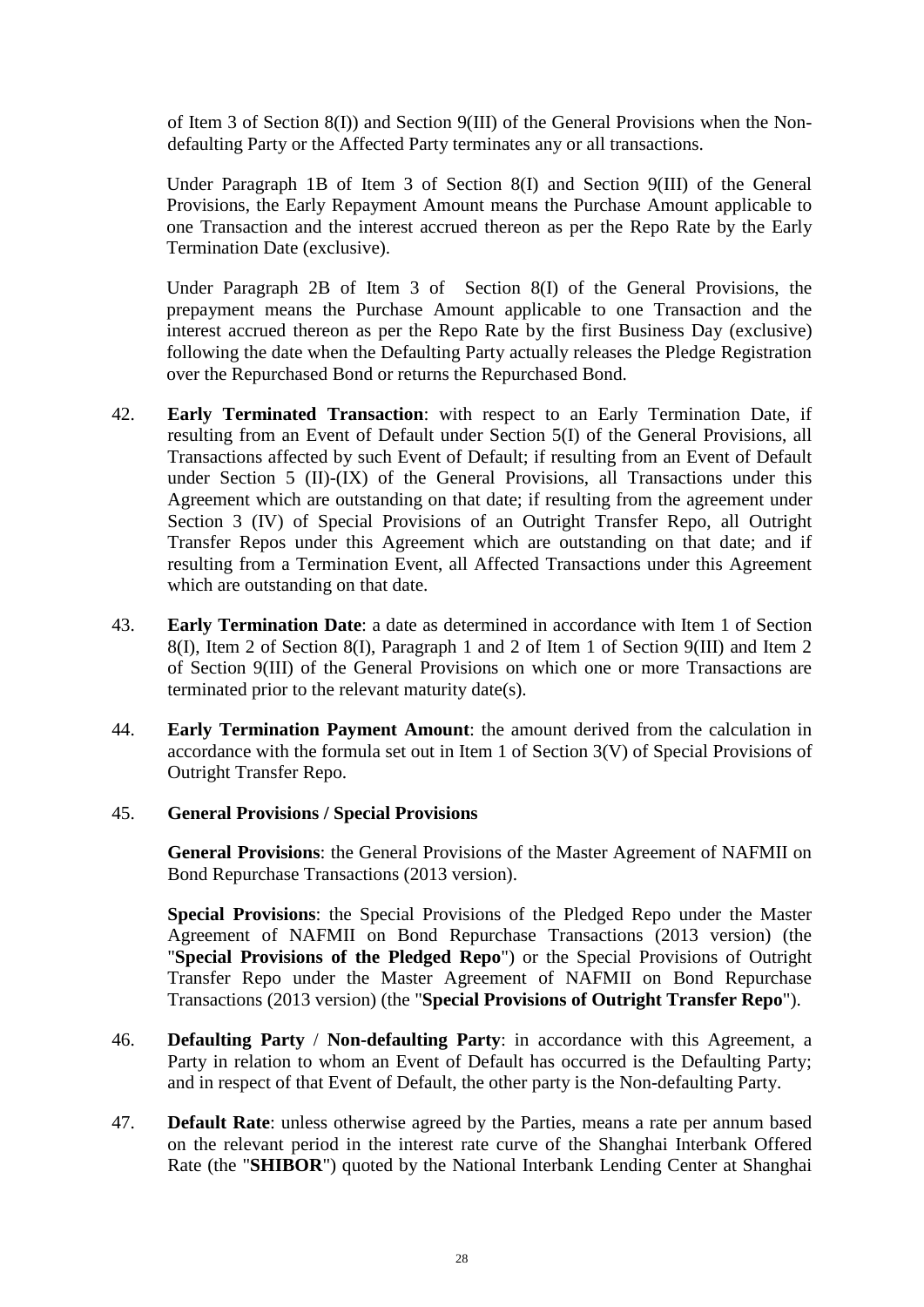at http://www.shibor.org at or around 11:30 a.m. (Beijing time) prevailing on the date when the relevant Event of Default occurs (or the Non-defaulting Party knows or should have known the Event of Default occurred) (provided however if the overdue period of the defaulted amount is more than 360 days, the applicable rate shall be SHIBOR 1 year rate multiplied by the number of days of the overdue period then divided by 360), plus 1% per annum; provided further that if no such SHIBOR is available or if the Default Rate calculated as above is lower than the Repo Rate applicable to a Transaction, for the purpose of dealing with the Transaction involved in the Event of Default, the Repo Rate shall be used as the applicable Default Rate.

- 48. **Event of Default**: any event which is determined to be an "Event of Default" pursuant to Section 5 of the General Provisions and the Supplement.
- 49. **Business Day**: unless otherwise agreed by the Parties, means the following days: with respect to any payment, a day on which commercial banks in the place where the relevant account is located are open for business (not including statutory festivals and holidays); with respect to any delivery, a day on which China Government Securities Depository Trust & Clearing Co. Ltd. or Clearing House Financial Markets Co. Ltd is open for business (not including statutory festivals and holidays); with respect to any notices or communications, a day on which commercial banks in the city that is specified in the address of the notice and as provided by the receiving Party are ordinarily open for business (not including statutory festivals and holidays).
- 50. **Bond Repurchase Transactions (or Transactions)**: for the purpose of this Agreement, the one-to-one repurchase transactions entered into between the institutional investors involving the fixed-income negotiable securities (the "**Bonds**") in compliance with the PRC Laws, including but not limited to the Pledged Repo and Outright Transfer Repo.

### 51. **Bond Account / Fund Account:**

**Bond Account:** the account opened with China Government Securities Depository Trust & Clearing Co. Ltd. or Clearing House Financial Markets Co. Ltd for the custody and delivery of (or creation or release of Pledge Registration over) the Repurchased Bonds or Bonds except as otherwise agreed by the Parties.

**Fund Account**: the account into which payments are made as designated by the Parties.

52. **Pledge Registration**: the freezing of and creation of the pledge over the designated Repurchased Bonds or Bonds in the Securities Account of the Pledgor by China Government Securities Depository Trust & Clearing Co. Ltd. or Clearing House Financial Markets Co. Ltd as per the matching settlement instructions sent by the Parties.

### 53. **Pledged Repo / Outright Transfer Repo**

**Pledged Repo**: the transaction where one Party (the "**Repo Party**") pledges the Repurchased Bond to the other party (the "**Reverse Repo Party**") and the Reverse Repo Party pays the Purchase Amount on the Purchase Date to the Repo Party simultaneously, and the Parties agree to a certain date (ie the Repurchase Date) on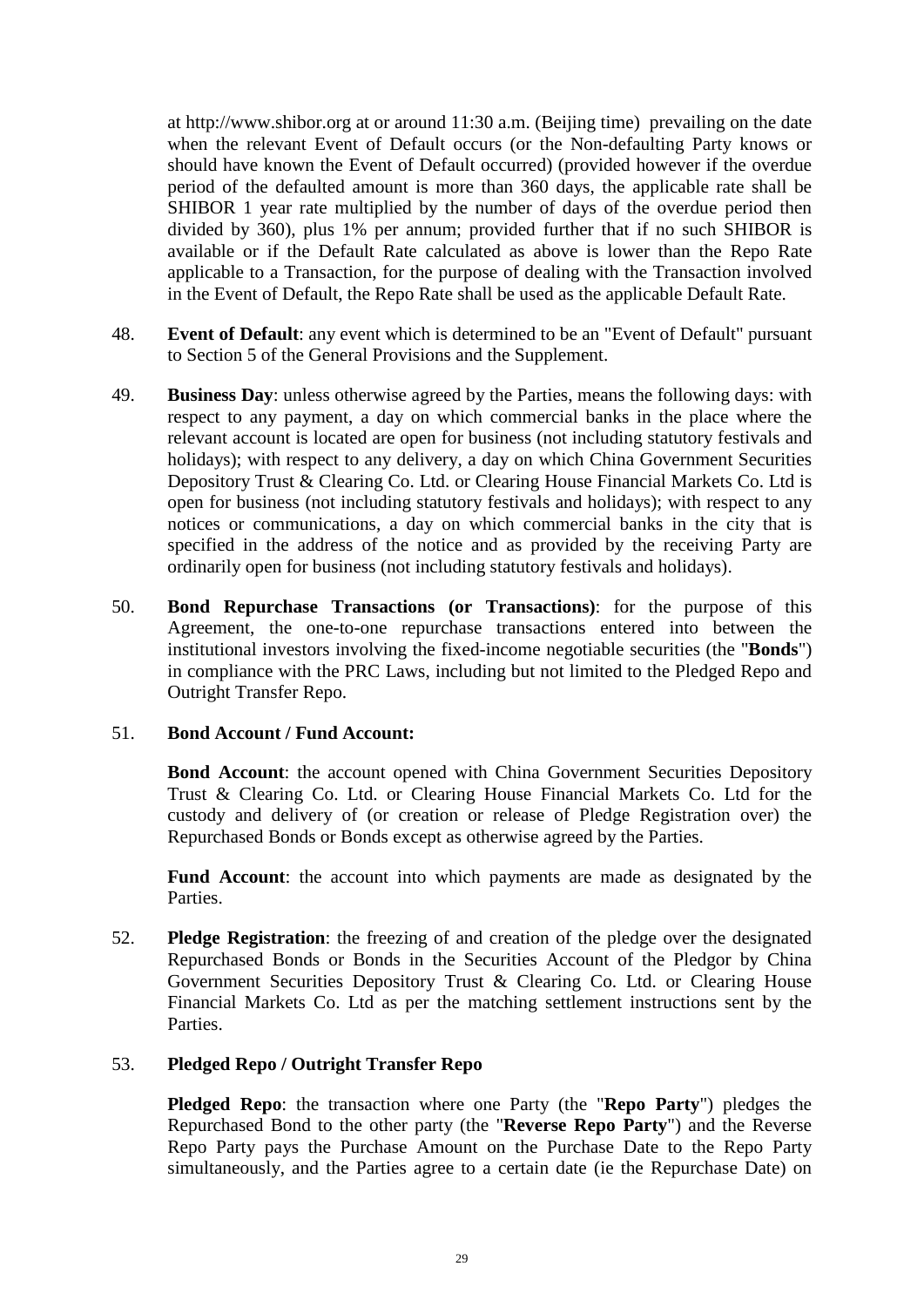which the Repo Party pays the Repurchase Amount to the Reverse Repo Party and the Reverse Repo Party releases the pledge over the Repurchased Bonds.

**Title Transfer Repo**: the transaction where one Party (the "**Repo Party**") sells the Repurchased Bonds to the other party (the "**Reverse** Repo Part**y"**) and the Reverse Repo Party pays the Purchase Amount on the Purchase Date to the Repo Party simultaneously, and the Parties agree to a certain date (Repurchase date) on which the Repo Party will purchase the Repurchased Bonds from the Reverse Repo Party at an agreed price ("**Repurchase Amount**").

- 54. **PRC Laws**: the laws, regulations and rules that are promulgated and have taken effect within the territory of the People's Republic of China (which, for the purposes of this Agreement, does not include the Hong Kong Special Administrative Region, the Macao Special Administrative Region or Taiwan) and any regulatory document issued by an authority having legislative, judicial or administrative power pursuant to law which has universal binding authority.
- 55. **Termination Event**: any event which is determined as a "Termination Event" pursuant to Section 6 of the General Provisions and the Supplement.
- 56. **Minimum Transfer Amount**: in respect of a Party, any amount (in RMB) applicable to this Party and so named as agreed in the Supplement. The Minimum Transfer Amount applicable to any Party shall be RMB100,000.00 except as otherwise agreed by the Parties.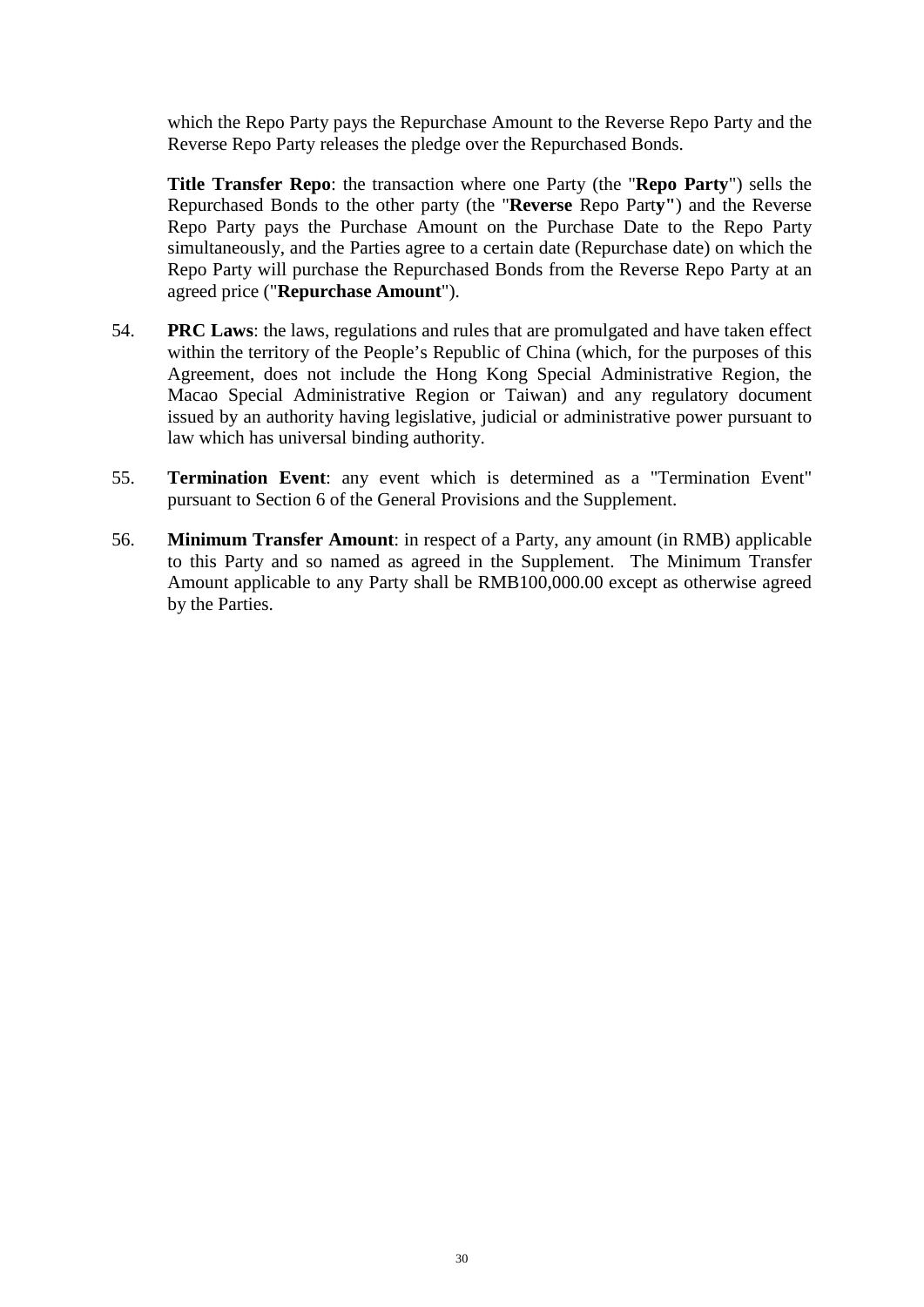# **SPECIAL PROVISIONS OF PLEDGED REPO**

<span id="page-35-0"></span>These Special Provisions apply to the Pledged Repo between the Parties. The terms used herein shall have the same meaning as defined in the General Provisions.

### <span id="page-35-1"></span>SECTION 1 **SUBSTITUTION**

On any Business Day between the Purchase Date (inclusive) and Repurchase Date (exclusive) of a Pledged Repo, upon demand from a Party and with consent from the other party, the Repo Party may create a Pledge Registration over bonds in an agreed amount and of agreed type other than the Repurchased Bonds (the "**Newly Repurchased Bonds**") for the Reverse Repo Party, in exchange for the release of the Pledge Registration over all or any part of the Repurchased Bonds by Reverse Repo Party on the same date (the "**Substitution Date**").

The Fair Market Value of the Newly Repurchased Bonds on the Substitution Date shall be no less than the Fair Market Value of the Purchased Bonds, the Pledge Registration over which has been released. Upon the completion of the exchange, the Newly Repurchased Bonds shall be deemed as Repurchased Bonds.

### <span id="page-35-2"></span>SECTION 2 **ADJUSTMENT**

Where the Parties agree in the Supplement to apply this Section, on any Business Day between the Purchase Date (exclusive) and Repurchase Date (exclusive) of a Pledged Repo, based on the valuation of the Valuation Agent on the Valuation Date, the Party whose Net Exposure is equal to or exceeds the Minimum Transfer Amount may notify the other party to create or release the Pledge Registration in respect of a certain amount ("**Adjusted Amount**") of the Repurchased Bonds orally or in writing on the first Business Day following the Valuation Date (the "**Date of Notification**").

When the Net Exposure of the Repo Party is equal to or exceeds the Minimum Transfer Amount, it may notify the Reverse Repo Party to release the Pledge Registration in respect of the Adjusted Amount of the Repurchased Bonds.

When the Net Exposure of the Reverse Repo Party is equal to or exceeds the Minimum Transfer Amount, it may notify the Repo Party to create the Pledge Registration in respect of the Adjusted Amount of Repurchased Bonds Equivalent. Upon adjustment, such Repurchased Bonds Equivalent shall be deemed as Repurchased Bonds.

After one Party sends the notice to the other party in accordance with the above paragraphs, such other party shall complete the creation or release of the Pledge Registration in respect of the Adjusted Amount of Repurchased Bonds on the first Business Day following the Date of Notification (the "**Date of Adjustment**").

The Fair Market Value of the Adjusted Amount of Repurchased Bonds or Repurchased Bonds Equivalent on the Valuation Date shall not be less than the Net Exposure of such Party.

# <span id="page-35-3"></span>SECTION 3 **REMEDIES UPON EVENTS OF DEFAULT**

Where the Defaulting Party in a Pledged Repo is the Repo Party and such party fails to perform its obligations under Section 8 of the General Provisions, the Non-defaulting Party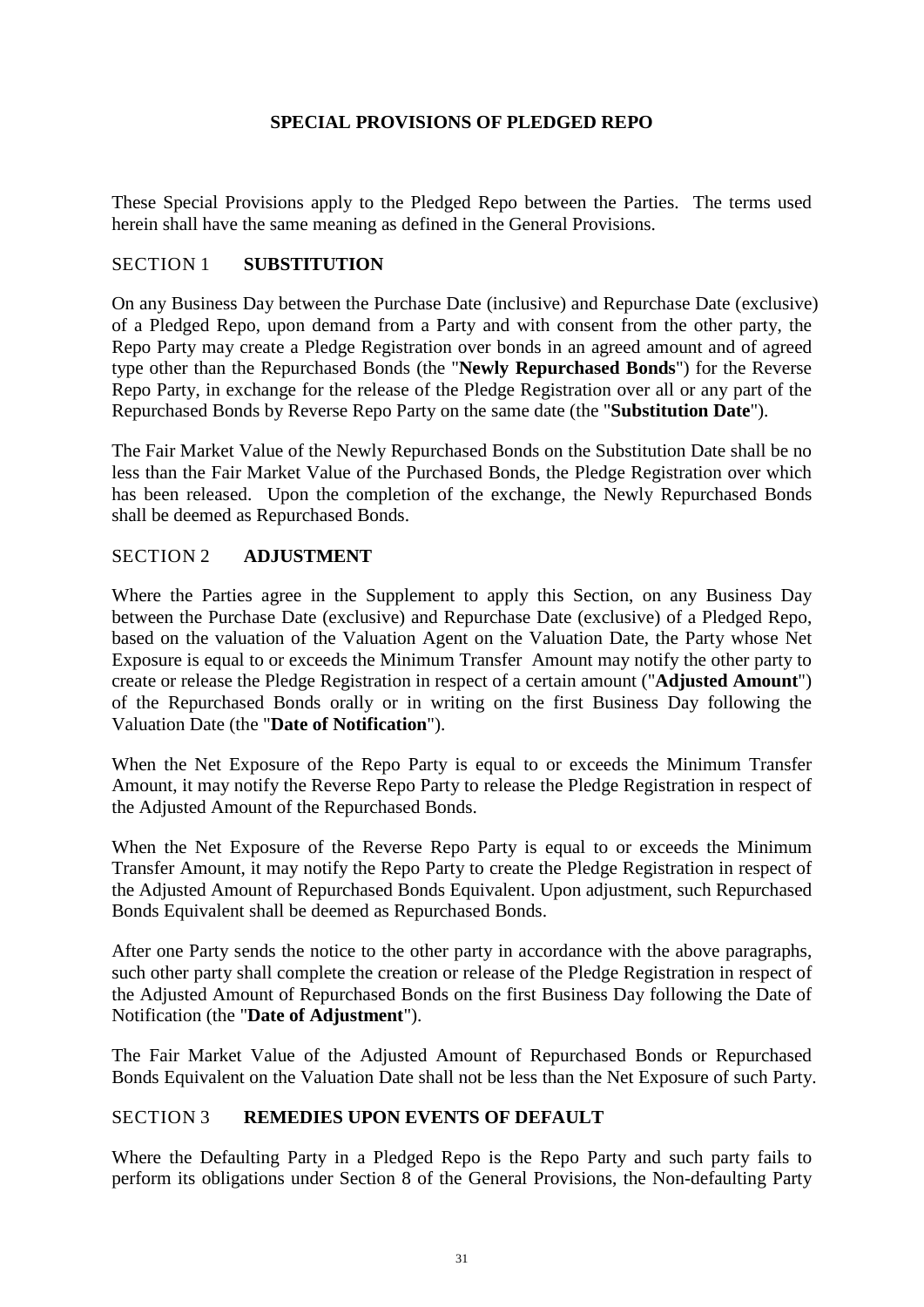may dispose of the Repurchased Bonds relating to such Pledged Repo through auction, sale or at a conversion price agreed with the Defaulting Party. The disposal proceeds, after compensation of the loss suffered by the Non-defaulting Party under this Pledged Repo and deduction of the reasonable costs for the disposal in connection with the Event of Default, shall be returned to the Defaulting Party. If the disposal proceeds are not sufficient to compensate such loss and reasonable costs, the Non-defaulting Party may request the Defaulting Party to pay the difference.

### <span id="page-36-0"></span>SECTION 4 **REMEDIES UPON TERMINATION EVENTS**

Under a Pledged Repo, if subject to the Settlement Method of Payment After Delivery or Delivery After Payment, the Affected Party or Non-affected Party has become the Pledgee of the Repurchased Bonds or has received the relevant payment made by the other party, it shall release the Pledge Registration over the Repurchased Bonds on the Early Termination Date as determined under Section 9 of General Provisions or refund the amount received and the interest accrued thereon at the applicable Repo Rate (for the period commencing from the date of receipt of such amount (inclusive) to the Early Termination Date (exclusive). If such Party fails to perform the obligation to release the Pledge Registration over the Repurchased Bonds on the Early Termination Date, it shall pay the Compensation Amount for the period of such delay in accordance with Paragraph 3 of Item 3 of Section 8 (I); if such Party delays in refunding the amount received and interest accrued thereon, it shall pay the default interest to the other party based on the number of days delayed in accordance with the Section 10 of General Provisions.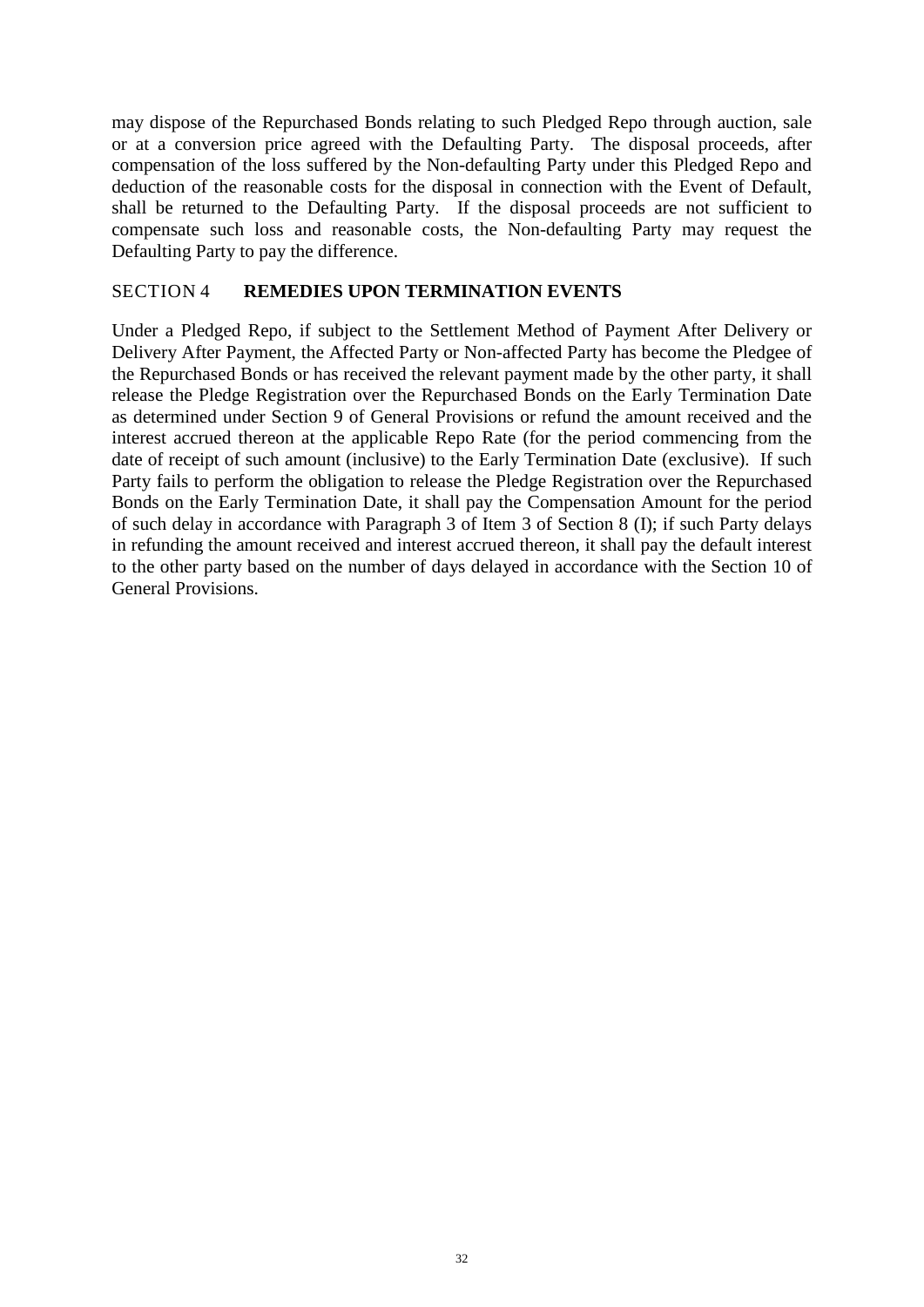# **SPECIAL PROVISIONS OF OUTRIGHT TRANSFER REPO**

<span id="page-37-0"></span>These Special Provisions apply to the Outright Transfer Repo between the Parties. The terms used herein shall have the same meaning as defined in the General Provisions.

### <span id="page-37-1"></span>SECTION 1 **ADJUSTMENT**

Where the Parties agree in the Supplement to apply this Section, on any Business Day of the period during which an Outright Transfer Repo exists, based on the valuation of the Valuation Agent on the Valuation Date, the Party whose Net Exposure is equal to or exceeds the Minimum Amount of Transfer may notify the other party to transfer a certain amount ("**Adjusted Amount**") of the Repurchased Bonds Equivalent orally or in writing on the first Business Day following the Valuation Date (the "**Date of Notification**").

After one Party sends the notice to the other party in accordance with the above paragraphs, such other party shall complete the transfer of the Repurchased Bonds Equivalent in the Adjusted Amount on the first Business Day following the Date of Notification (the "**Date of Adjustment**").

The Fair Market Value of the Adjusted Amount of Repurchased Bonds Equivalent on the Valuation Date shall not be less than the Net Exposure of such Party.

For the purpose of Section 3(V) of these Special Provisions, the Repurchased Bonds Equivalent shall be deemed as the payables to the Defaulting Party or Non-defaulting Party when calculating the Early Termination Payment Amount.

### <span id="page-37-2"></span>SECTION 2 **PERFORMANCE GUARANTEE ARRANGEMENT (CASH MARGIN AND BOND MARGIN)**

Where the Parties agree in the Supplement to apply this Section, on any Business Day of the period during which an Outright Transfer Repo exists, based on the valuation of the Valuation Agent on the Valuation Date, the Party whose Net Exposure is equal to or exceeds the Minimum Amount of Transfer may notify the other party orally or in writing on the first Business Day following the Valuation Date (the "**Date of Notification**"): (i) to transfer a Margin not less than such Net Exposure (the "**Adjusted Amount of Margin**") to its possession as security or to release the possession and security; or (ii) create in its favour or release the Pledge Registration over a certain amount (the "**Adjusted Amount of Bonds**") of the Bonds.

Where the Net Exposure of the Pledgor is equal to or exceeds the Minimum Amount of Transfer, the Pledgor may notify the Pledgee to release possession of the Margin in the Adjusted Amount of Margin or release the Pledge Registration over the Bond in the Adjusted Amount of Bonds Margin.

Where the Net Exposure of the Pledgee is equal to or exceeds the Minimum Amount of Transfer, the Pledgee may notify the Pledgor to transfer the Cash Margin in the Adjusted Amount of Margin to its possession or create the Pledge Registration over the Bonds Margin in the Adjusted Amount of Bonds.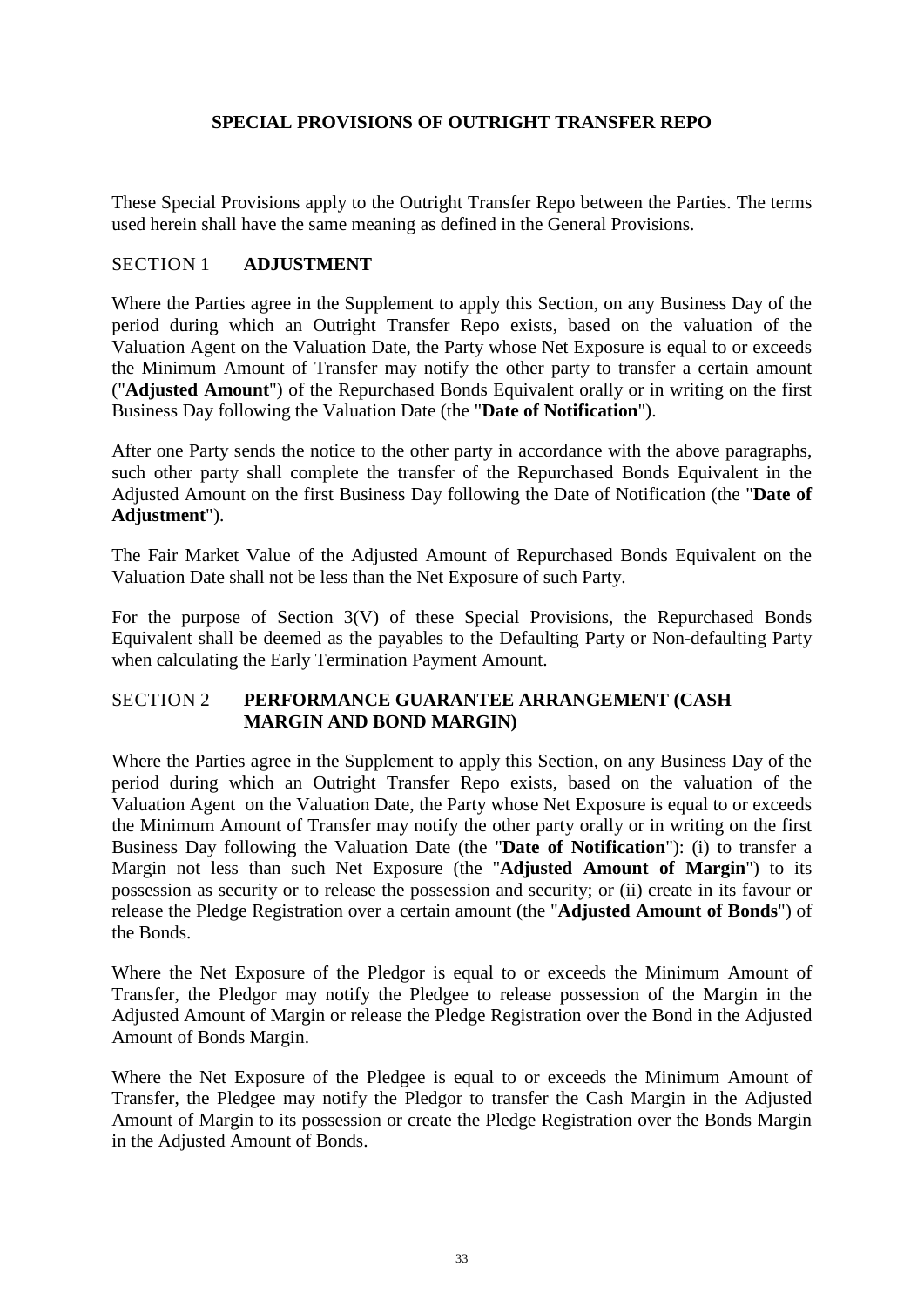After one Party sends the notice to the other party in accordance with the above paragraphs, such other party shall complete the transfer of the Cash Margin or release the possession of the Cash Margin in the Adjusted Amount or create or release the Pledge Registration over the Bonds in the Adjusted Amount of Bonds on the first Business Day following the Date of Notification (the "**Completion Date**").

The Adjusted Amount of Margin shall not be less than the Net Exposure of such Party; and the Fair Market Value of the Bond Margin in the Adjusted Amount of Bonds on the Valuation Date shall not be less than the Net Exposure of such Party.

Except as otherwise agreed in the Supplement, the Pledgee is entitled to retain any gain generated from the Cash Margin held by the Pledgee (or deemed to be held by the Pledge according to the customary practice) and is under no obligation to transfer such gain. However, the Pledgee shall transfer the Interest to the Pledgor on the first Interest Transfer Date upon the expiry of the Interest Period.

In addition to the Cash Margin and Bond Margin under this Section, the parties may enter into any other performance guarantee arrangement.

### <span id="page-38-0"></span>SECTION 3 **REMEDIES UPON EVENTS OF DEFAULT**

- (I) Where the Reverse Repo Party, as the Non-defaulting Party, receives interest distributed in respect of the Repurchased Bonds by the issuer (the "**Distributed Interest**") before returning the Repurchased Bonds, it shall pay interest to the Defaulting Party at the Excess Reserve Deposit Rate in respect of the Distributed Interest when it returns the Repurchased Bonds (the interest period commencing from the date of the receipt of the Distributed Interest (inclusive) to the date of actual payment (exclusive)).
- (II) Where the Reverse Repo Party, as the Defaulting Party, receives the Distributed Interest in respect of the Repurchased Bonds before returning the Repurchased Bonds, it shall pay such interest to the Non-defaulting Party on the date of the receipt. Otherwise, it shall pay the default interest to the Non-defaulting Party in respect of the Distributed Interest for such term of delay in accordance with Section 10 of the General Provisions.
- (III) Difference calculation method

In respect of an Outright Transfer Repo, if the return of the Repurchased Bonds is required upon the default, the Non-defaulting Party has the right to use the difference calculation method as set out in this Sub-section. The provisions on the return of the Repurchased Bonds by the Reverse Repo Party and the calculation of the Compensation Amount upon early termination or expiry of the Outright Transfer Repo under Section 8 of the General Provisions will not apply.

For the purpose of this Section, in respect of an Outright Transfer Repo, the difference calculation method means calculating the balance by offsetting the aggregate amount that would have been payable to the Non-defaulting Party or the Fair Market Value of the Repurchased Bonds that would have been returned to the Non-defaulting Party by the Defaulting Party under Section 8 of the General Provisions against the Fair Market Value of the Repurchased Bonds that would have been returned to the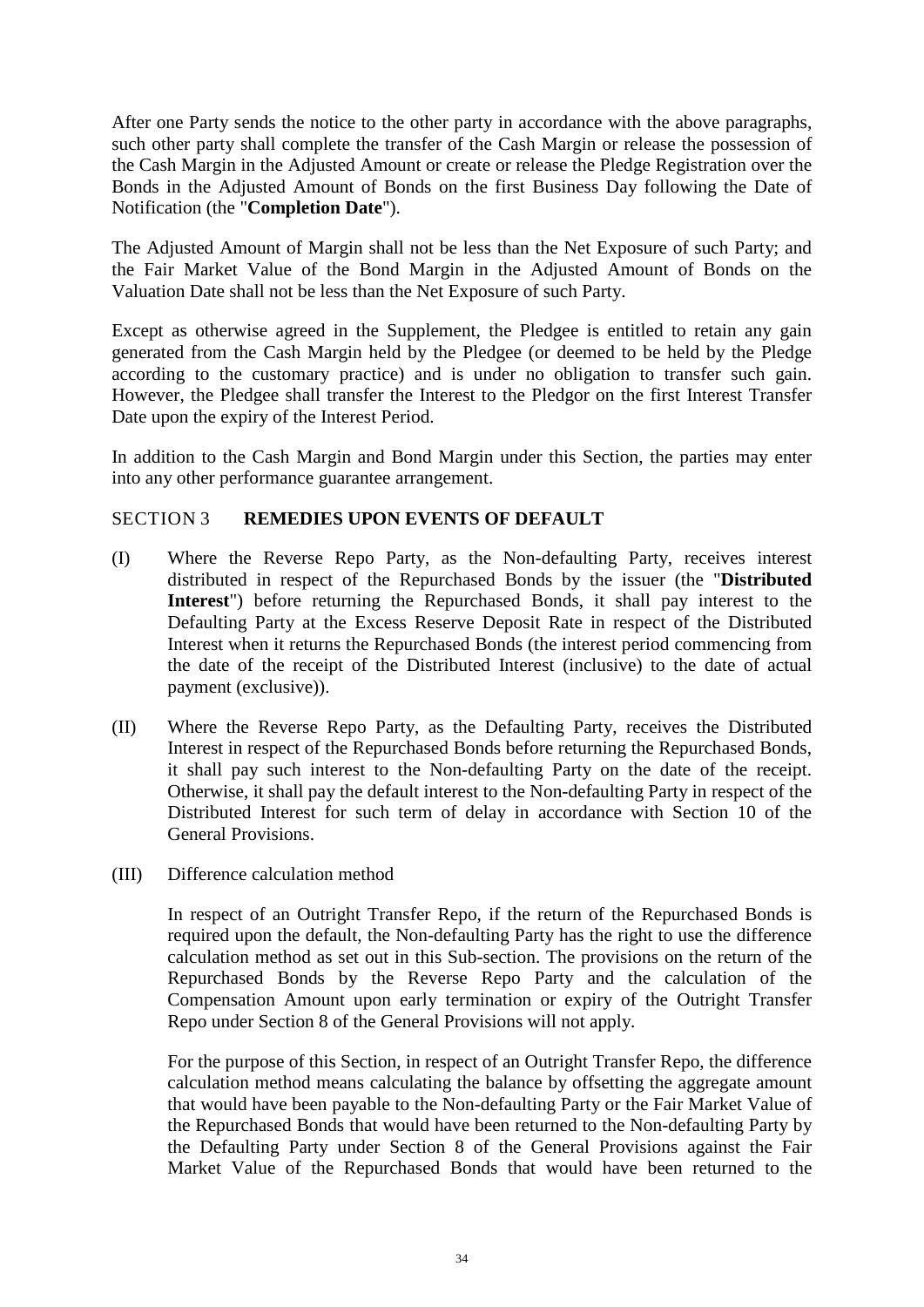Defaulting Party or the aggregate amount that would have been payable to the Defaulting Party under Section 8 of the General Provisions; if the balance is positive, it shall be paid by the Defaulting Party to the Non-defaulting Party; if the difference is negative, it shall be paid by the Non-defaulting Party to the Defaulting Party.

(IV) Rights to terminate all the outstanding Outright Transfer Repos under this Agreement prior to the maturity dates

Under Item 2 of Section 8(I) of the General Provisions, in case of the occurrence of the Event of Default on the side of Defaulting Party under Section 5(II)-(IX) and that such Event of Default remains uncured, the Non-defaulting Party shall have the right to terminate all the outstanding Outright Transfer Repos under this Agreement on the Early Termination Date by written notice to the other party. Further, in respect of an Outright Transfer Repo, in case of the occurrence of the Event of Default on the side of Defaulting Party under Section 5(I) of the General Provisions and that such Event of Default remains uncured upon the expiry of the first Business Day following the performance date agreed by the Parties, the Non-defaulting Party has the right to terminate all the outstanding Outright Transfer Repos under this Agreement in accordance with Item 2 of Section 8(I) of the General Provisions, and relevant provisions dealing with defaults shall apply.

(V) Application of close-out netting

Under Sub-section 4 of this Section, where the Non-defaulting Party terminates all the outstanding Outright Transfer Repos under this Agreement, the relevant Early Terminated Transactions shall be terminated on the Early Termination Date and close-out netting will apply to all the payments under such Early Terminated Transactions; in other words, only the Early Termination Payment Amount calculated by the Non-defaulting Party using the formula agreed in Item 1 of this Sub-section on a netting basis needs to be paid, and Parties do not need to make individual payments in respect of each Early Terminated Transaction.

(1) Formula for calculation of Early Termination Payment Amount

Early Termination Payment Amount = Total Amount Payable under Relevant Early Terminated Transaction  $+$  amount unpaid that is payable to the Nondefaulting Party – amount unpaid that is payable to the Defaulting Party

If the amount is positive, the Defaulting Party shall pay it to the non-Defaulting Party; if the amount is negative, the Non-defaulting Party shall pay it to the Defaulting Party.

(2) Formula for calculation of Total Amount Payable under Relevant Early Terminated Transaction

Total Amount Payable under Relevant Early Terminated Transaction = Total Amount Receivable by Non-defaulting Party – Total Amount Payable by Nondefaulting Party

Where: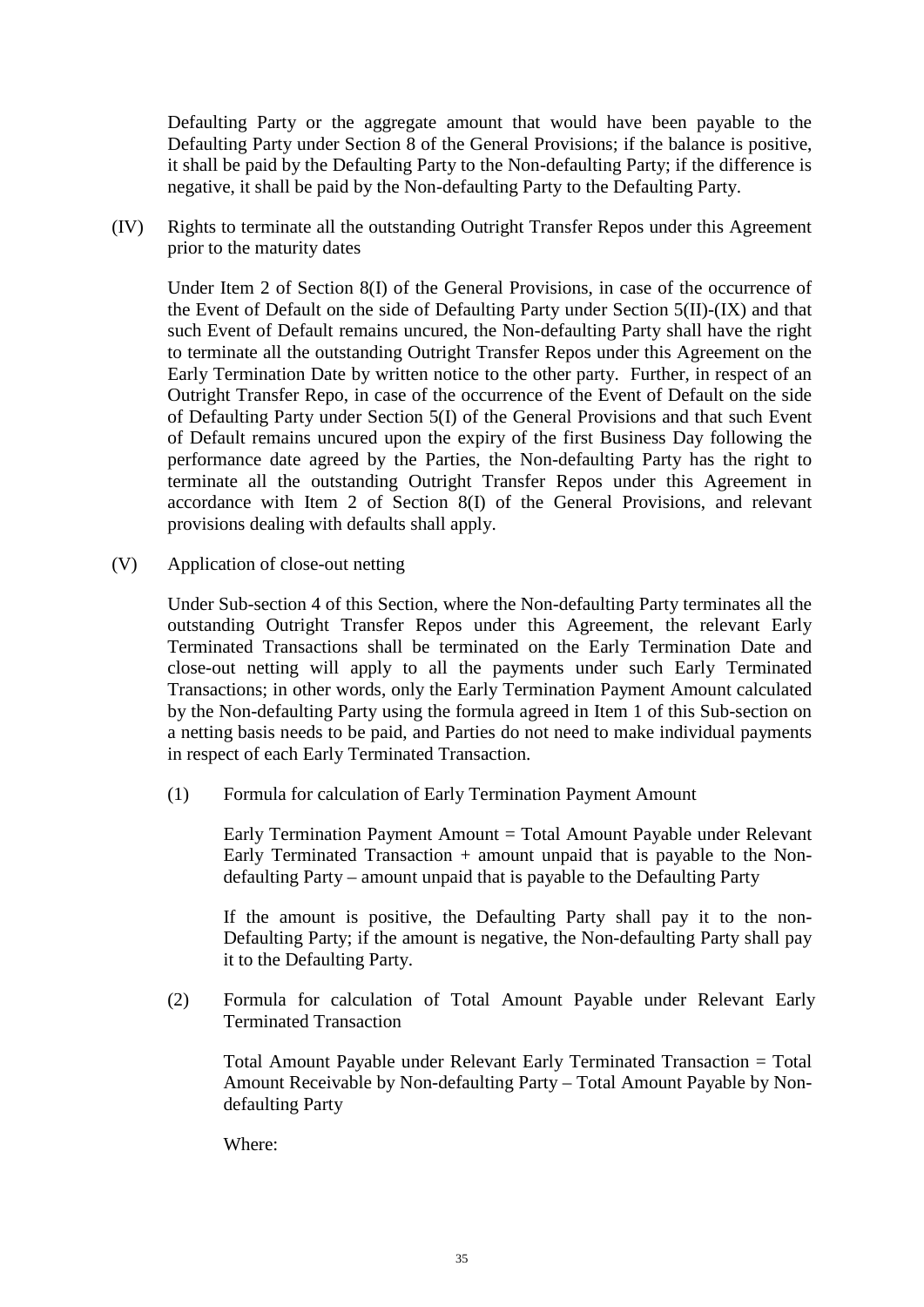"Total Amount Receivable by Non-defaulting Party" refers to the aggregate amounts payable by the Defaulting Party to the Non-defaulting Party under relevant Early Terminated Transaction calculated by the Non-defaulting Party in accordance with Section 8 of the General Provisions;

"Total Amount Payable by Non-defaulting Party" refers to the aggregate amounts payable by the Non-defaulting Party to the Defaulting Party under relevant Early Terminated Transaction calculated by the Non-defaulting Party in accordance with Section 8 of the General Provisions;

In addition, the Non-defaulting Party may elect to apply the difference calculation method set out under Sub-section 3 of this Section to each relevant Early Terminated Transaction, and calculate the total amount payable under relevant Early Terminated Transaction in accordance with the formula below:

Total Amount Payable under Relevant Early Terminated Transaction = Amount Payable by Defaulting Party – Amount Payable by Non-defaulting Party

Where:

"Amount Payable by Defaulting Party" refers to the aggregate balance payable by the Defaulting Party to the Non-defaulting Party under each relevant Early Terminated Transaction;

"Amount Payable by Non-defaulting Party" refers to the aggregate balance payable by the Non-defaulting Party to the Defaulting Party under each relevant Early Terminated Transaction;

- (3) The Non-defaulting Party shall specify the relevant amounts that shall be paid or returned by the Defaulting Party or the Non-defaulting Party to the other Party under the Early Terminated Transaction or the balance under the relevant Early Terminated Transaction and its basis of calculation, by a written notice in accordance with Item 2 of Section 8(II) of the General Provisions. In addition, the Non-defaulting Party shall also specify the Early Termination Payment Amount, its calculation basis, the due date, and the determined payer in such notice.
- (4) The payer determined in the notice referred to under Item 3 of this Sub-section shall pay the Early Termination Payment Amount on the Early Termination Date. If the payer delays in the payment of Early Termination Payment Amount, it shall pay the default interest to the receiver for the period of delay in accordance with Section 10 of the General Provisions.

### <span id="page-40-0"></span>SECTION 4 **REMEDIES UPON TERMINATION EVENTS**

Under an Outright Transfer Repo, if subject to the Settlement Method of "Payment After Delivery" or "Delivery After Payment", the Affected Party or Non-affected Party has received the Repurchased Bond delivered by the other party or has received relevant amount paid by the other party, it shall be obliged to return the Repurchased Bond on the Early Termination Date determined under Section 9 of the General Provisions, or return the amount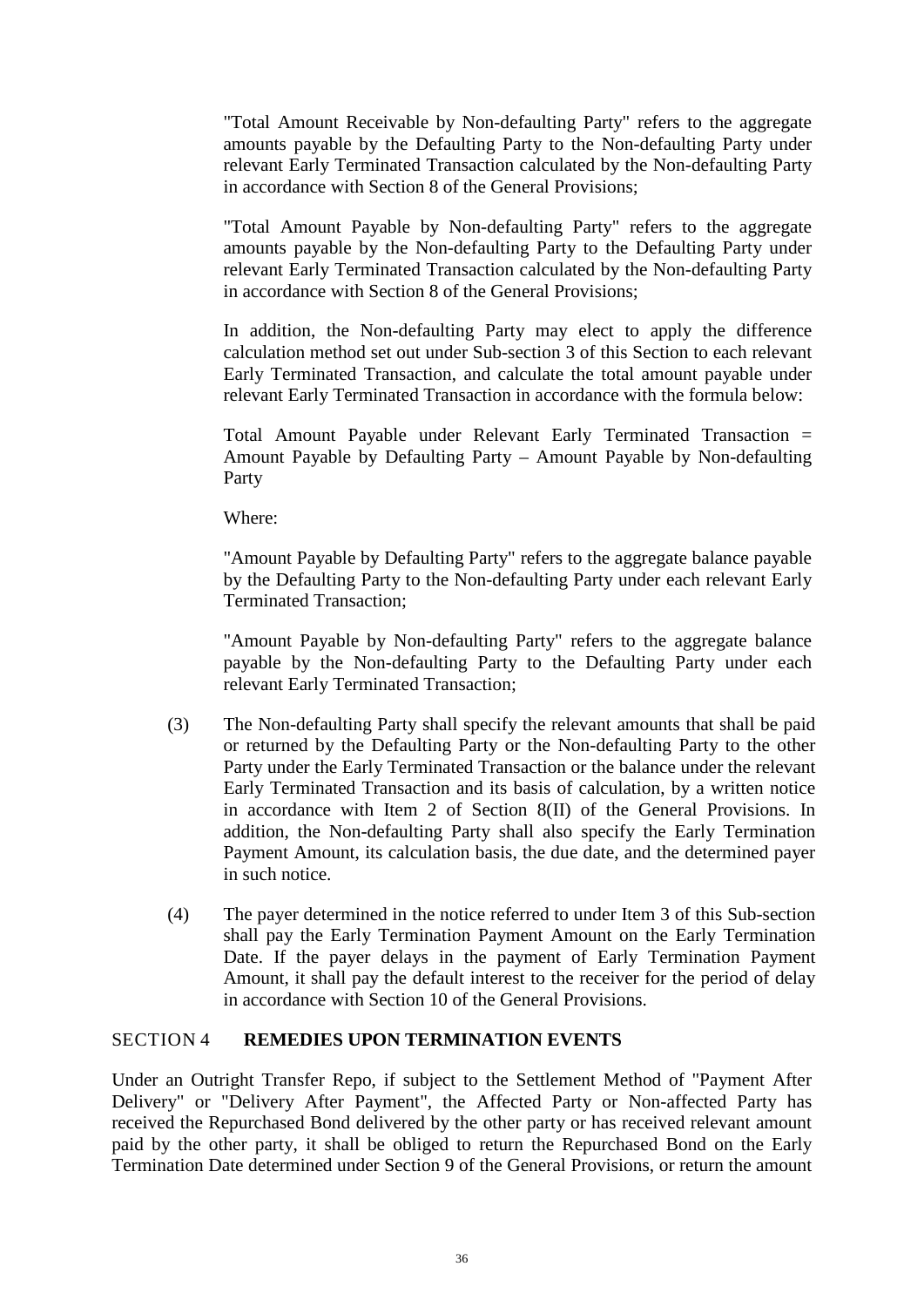received and relevant interest accrued thereon at the applicable Repo Rate (for the period commencing from the date of receipt of such amounts (inclusive) to the Early Termination Date (exclusive). If such Party fails to perform the obligation to return the relevant Repurchased Bonds on the Early Termination Date, it shall pay to the other Party additional Compensation Amount for the period of such delay in accordance with Paragraph 3 of Item 3 of Section 8(I) of the General Provisions; if such Party delays in refunding the amount received and interest accrued thereon, it shall pay to the other party the default interest based on the number of days of delayed in accordance with Section 10 of the General Provisions.

If an Outright Transfer Repo becomes an Affected Transaction and is terminated prior to the maturity date, the Parties may agree to apply difference calculation method under Section 3(III) of these Special Provisions.

If two or more Outright Transfer Repos become Affected Transactions and are all terminated prior to the maturity dates, the provisions on close-out netting under Section 3(V) of these Special Provisions may apply, wherein the "Non-defaulting Party" refers to the Party which terminates or is the first to terminate the Outright Transfer Repo and the "Defaulting Party" refers to the other party; and "Early Terminated Transactions" refers to such early terminated Outright Transfer Repos.

### <span id="page-41-0"></span>SECTION 5 **REMEDIES OF THE PLEDGOR AND PLEDGEE UNDER THE PERFORMANCE GUARANTEE ARRANGEMENTS**

(I) Remedies of the Pledgee

If an Event of Default occurs to the Pledgor and is continuing, or results in an Early Termination Date being designated (unless the Pledgor has discharged all its obligations then due), the Pledgee shall be entitled to one or more of the following remedies:

- (1) offset the Cash Margin held by the Pledgee against any amount payable by the Pledgor in relation to its present or future obligations under this Agreement and reasonable expenses incurred by the Pledgee as the result of dealing with relevant Event of Default (the **"Obligations**");
- (2) dispose of the Bond Margin by auction, sale or at a conversion price as agreed with the Pledgee to repay any amount payable by the Pledgor in relation to any Obligations; and
- (3) any other remedies available to the Pledgee in relation to the Cash Margin and Bond Margin under applicable Laws.
- (II) Remedies of the Pledgor

If an Event of Default occurs to the Pledgee and results in an Early Termination Date being designated (except that such Early Termination Date only relates to part of Transactions under this Agreement, and the Pledgee has already performed all its obligations due then under Section 8 and 9 of the General Provisions), then:

(1) the Pledgee shall immediately discharge the rights under the pledge created by the Pledgor on the Cash Margin and Bond Margin in favor of the Pledgee, and immediately transfer the Interest to the Pledgor;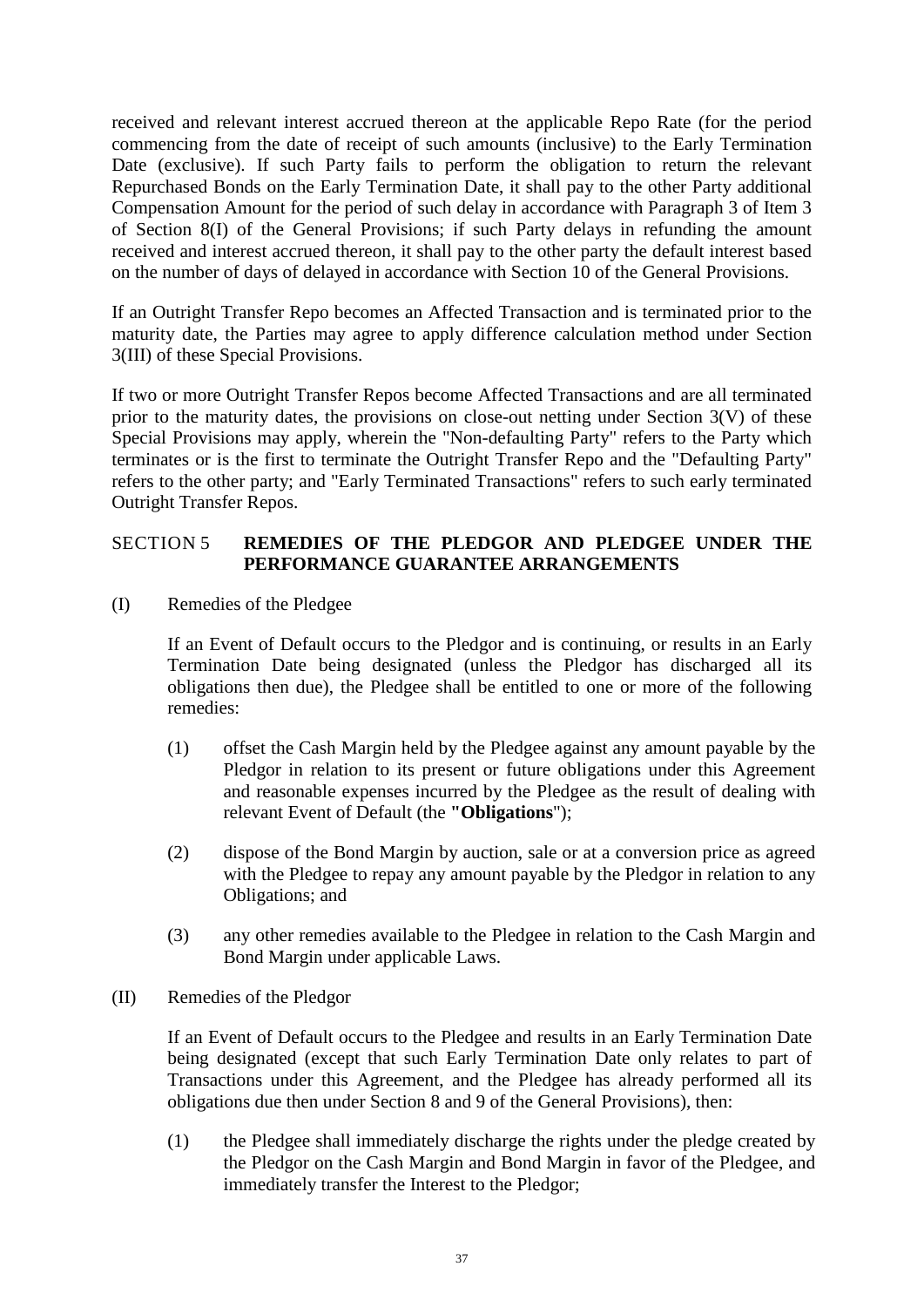- (2) if the Pledgee fails to discharge the relevant rights under the pledge or transfer the Interest to the Pledgor in accordance with Item 1 of this Sub-section, the Pledgor may:
	- (a) suspend the payment of any remaining amount payable by the Pledgor in relation to any Obligations (to the extent of the Fair Market Value of the remaining Cash Margin and Bonds Margin), until the right of pledge is discharged by the Pledgee; and
	- (b) offset the Cash Margin held by the Pledgee against any amount payable by the Pledgor in relation to any Obligations; and
- (3) the Pledgor may seek any other remedies available in relation to the Cash Margin and Bond Margin under the applicable Laws.

#### (III) Shortfall and excess

To the extent that there is any remaining Cash Margin and Bond Margin after the enforcement of any remedies or rights under Sub-section 1 and 2 of this Section, if the Pledgor has no outstanding amount payable in relation to any Obligations, the Pledgee shall promptly discharge the right of pledge created over such remaining Margin and Bond(s) Margin in its favor. If the Pledgor has any outstanding amount payable after the enforcement of any remedies or rights under Sub-section 1 and 2 of this Section, the Pledgor shall be obliged to pay such outstanding amount under all circumstances.

(IV) Final return

If the Pledgor has no present or future amount payable in relation to any Obligations, the Pledgee shall promptly discharge all rights of pledge created over the Cash Margin and Bond(s) Margin in favor of the Pledgee, and transfer to the Pledgor all Interest (if any) accrued from the Cash Margin held by it (or deemed to be held by it in accordance with market practices) which have not yet transferred to the Pledgor.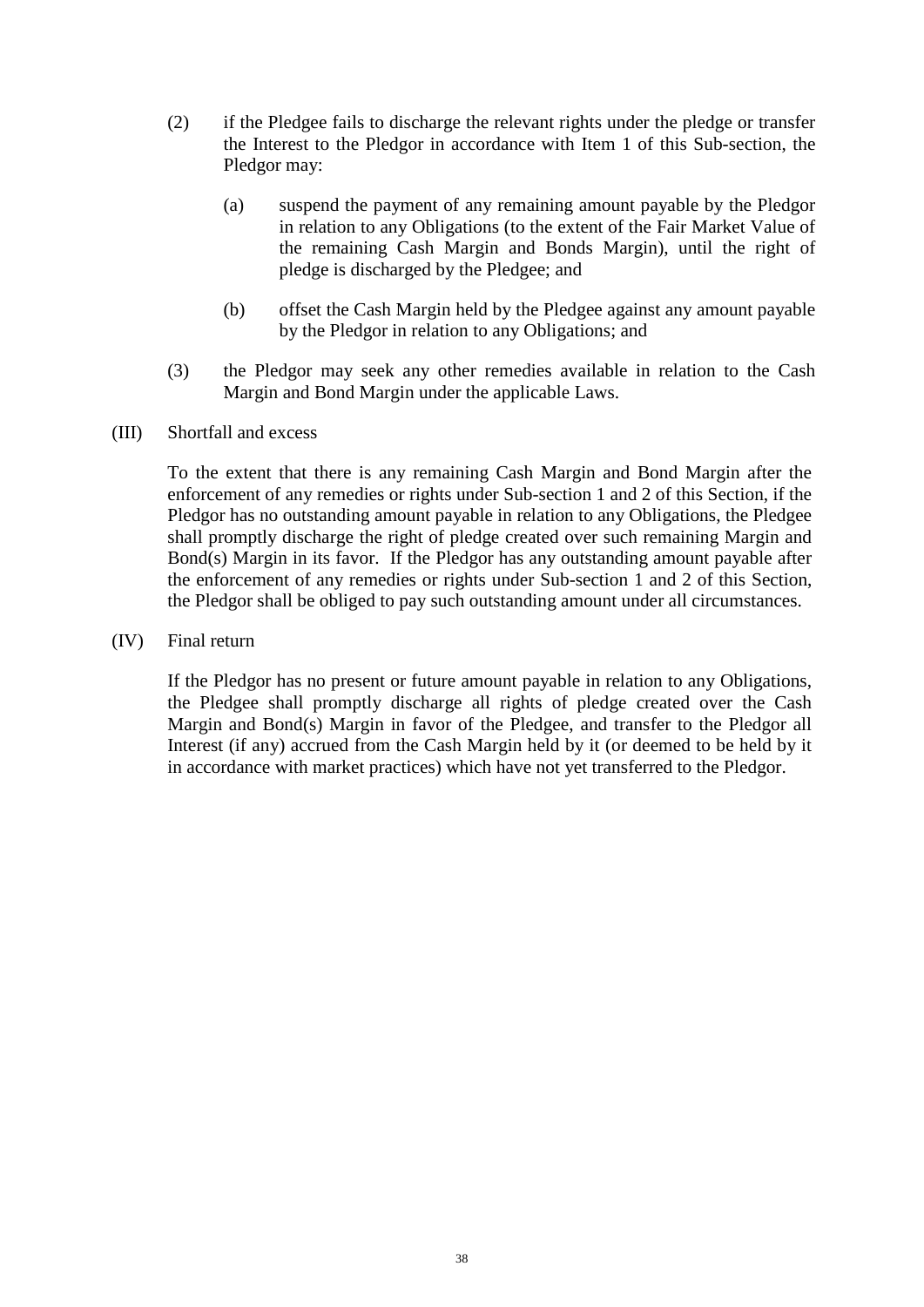### **NAFMII BOND REPURCHASE MASTER AGREEMENT (2013 VERSION)**

# **General Provisions, Special Provisions on Pledged Repo and Special Provisions on Outright Transfer Repo**

# **Execution Page**

Executing entity:

Name of legal representative or authorized signatory:

Signature (Seal) of legal representative or authorized signatory:

Date:

Place:

### **Common Seal of the executing entity:**

Address:

Telephone:

Facsimile:

Contact person: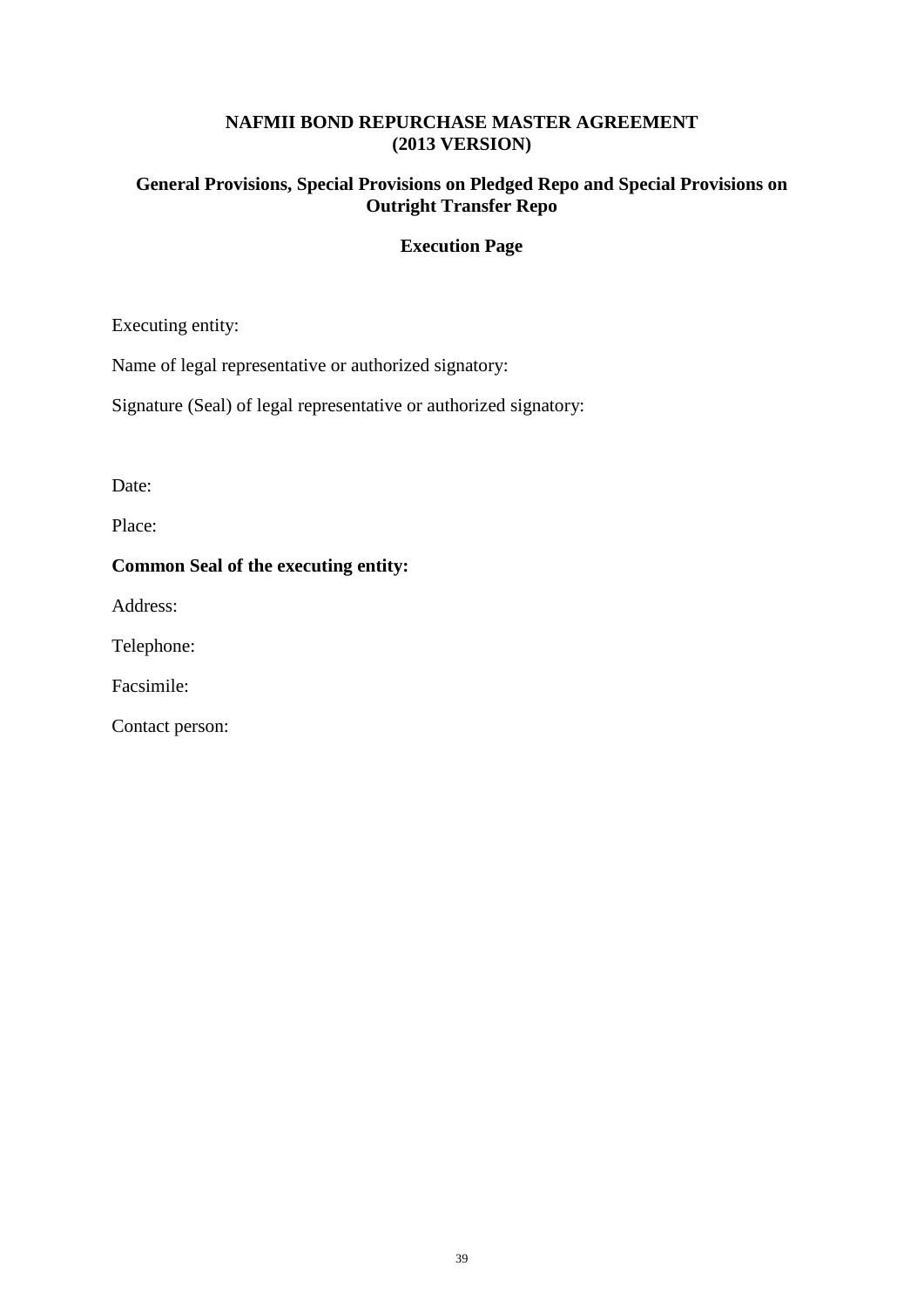# <span id="page-44-0"></span>**PLEDGED REPO SUPPLEMENT TO NAFMII BOND REPURCHASE MASTER AGREEMENT (2013 VERSION)**

This Supplement is executed by and between

\_\_\_\_\_\_\_\_\_\_\_\_\_\_\_\_\_\_\_\_ ("**Party A**")

and

\_\_\_\_\_\_\_\_\_\_\_\_\_\_\_\_\_\_\_\_ ("**Party B**")

on \_\_\_\_\_\_\_\_\_\_\_\_\_\_\_\_\_\_\_\_ and effective on the same date.

Whereas Party A and Party B have both executed the NAFMII Bond Repurchase Master Agreement (2013 Version) (the"**Master Agreement**"), in order to further clarify the rights and obligations thereof, both parties hereby execute this Supplement on the basis of the Master Agreement, and make supplemental or specific agreements in respect of the following matters.

Unless otherwise defined in the Supplement, a defined term in this Supplement shall have the meaning given to it in the Master Agreement.

### (I) **In relation to Section 2 of the General Provisions "Application of the Master Agreement"**

Whether the Master Agreement will apply to pledged repo transactions entered into prior to the execution of the Master Agreement and outstanding as of the execution of this Supplement:

[Applicable] / [Not applicable]

### (II) **In relation to "Representations and Warranties"**

For the purpose of Item 8 of Section 3 of the General Provisions, the documents and information applicable to a Party are as follows:

Party A:

Party B:

For the purpose of Item 12 of Section 3 of the General Provisions, other representations and warranties are as follows:

# (III) **In relation to "Specified Entities"**

Specified Entities of Party A are:

1. Under Section 5(V) of the General Provisions: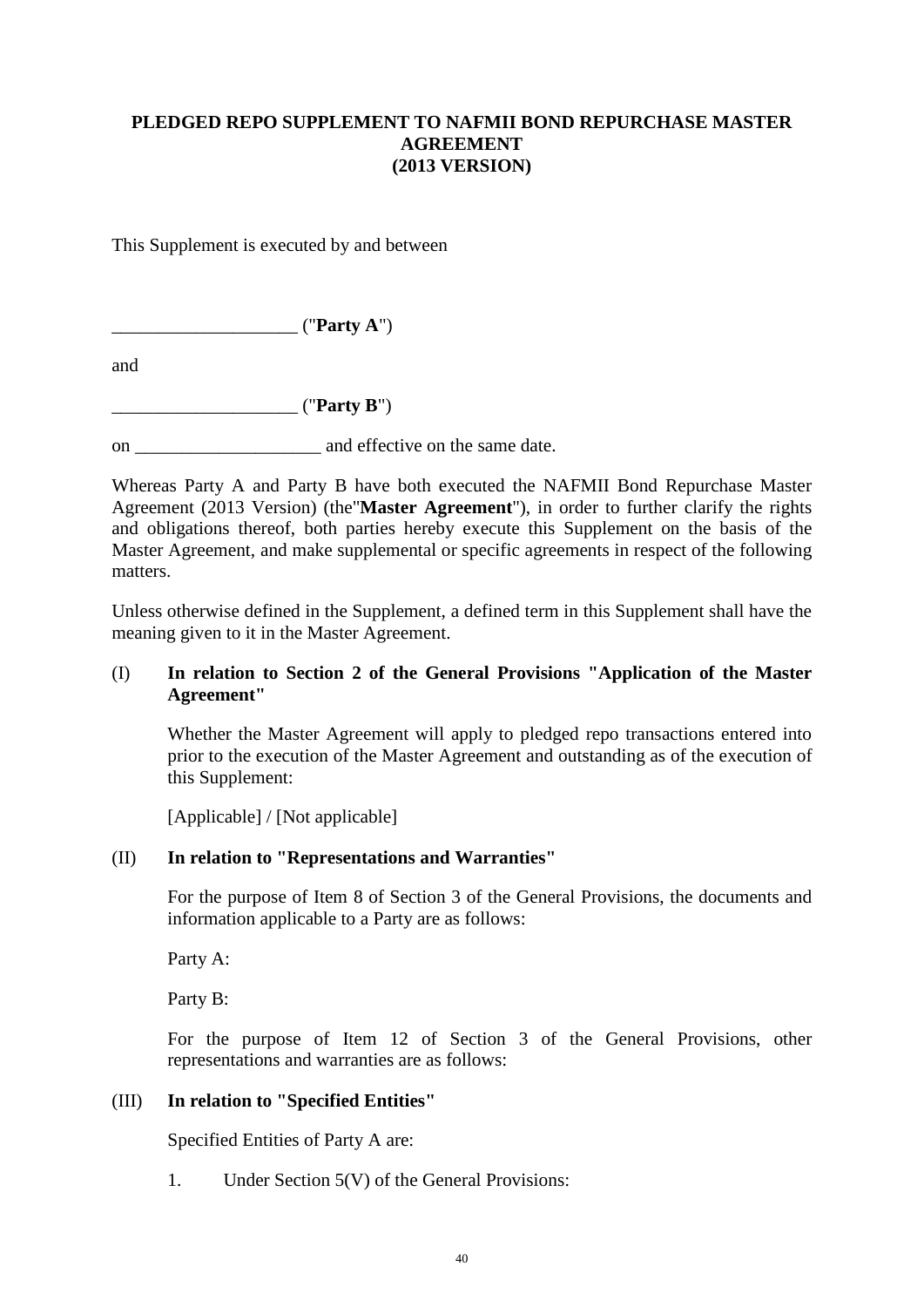- 2. Under Section 5(VI) of the General Provisions:
- 3. Under Section 5(VII) of the General Provisions:

Specified Entities of Party B are:

- 1. Under Section 5(V) of the General Provisions:
- 2. Under Section 5(VI) of the General Provisions:
- 3. Under Section 5(VII) of the General Provisions:

### (IV) **In relation to Section 5(V) of the General Provisions "Cross Default"**

[Applicable] / [Not applicable]

If applicable, the threshold amount for the Cross Default is:

In relation to Party A and its Specified Entities (individually or collectively):

In relation to Party B and its Specified Entities (individually or collectively):

Other special provisions in relation to "other debt documents":

# (V) **In relation to Section 5(VI) of the General Provisions "Default under Specified Transactions"**

[Applicable] / [Not applicable]

If applicable, "any other transactions as agreed by the Parties which are not governed by this Agreement" in the definitions of Specified Transactions are:

### (VI) **In relation to Section 10 of the General Provisions "Default Interest"**

The rate of default interest agreed by the Parties is:  $\lceil \cdot \rceil$  per day/per annum

# (VII) **In relation to Section 15 of the General Provisions "Telephone Recording"**

Both parties agree that the Section 15 "Telephone Recording" is [Applicable] / [Not applicable].

# (VIII) **In relation to Section 17 of the General Provisions "Dispute Resolution"**

### (IX) **Method of Notices**

The contact details for receiving the notices to Party A under Section 18(I), 18(II), 18(III) and 18(IV) include:

Address:

Attention:

Postal code: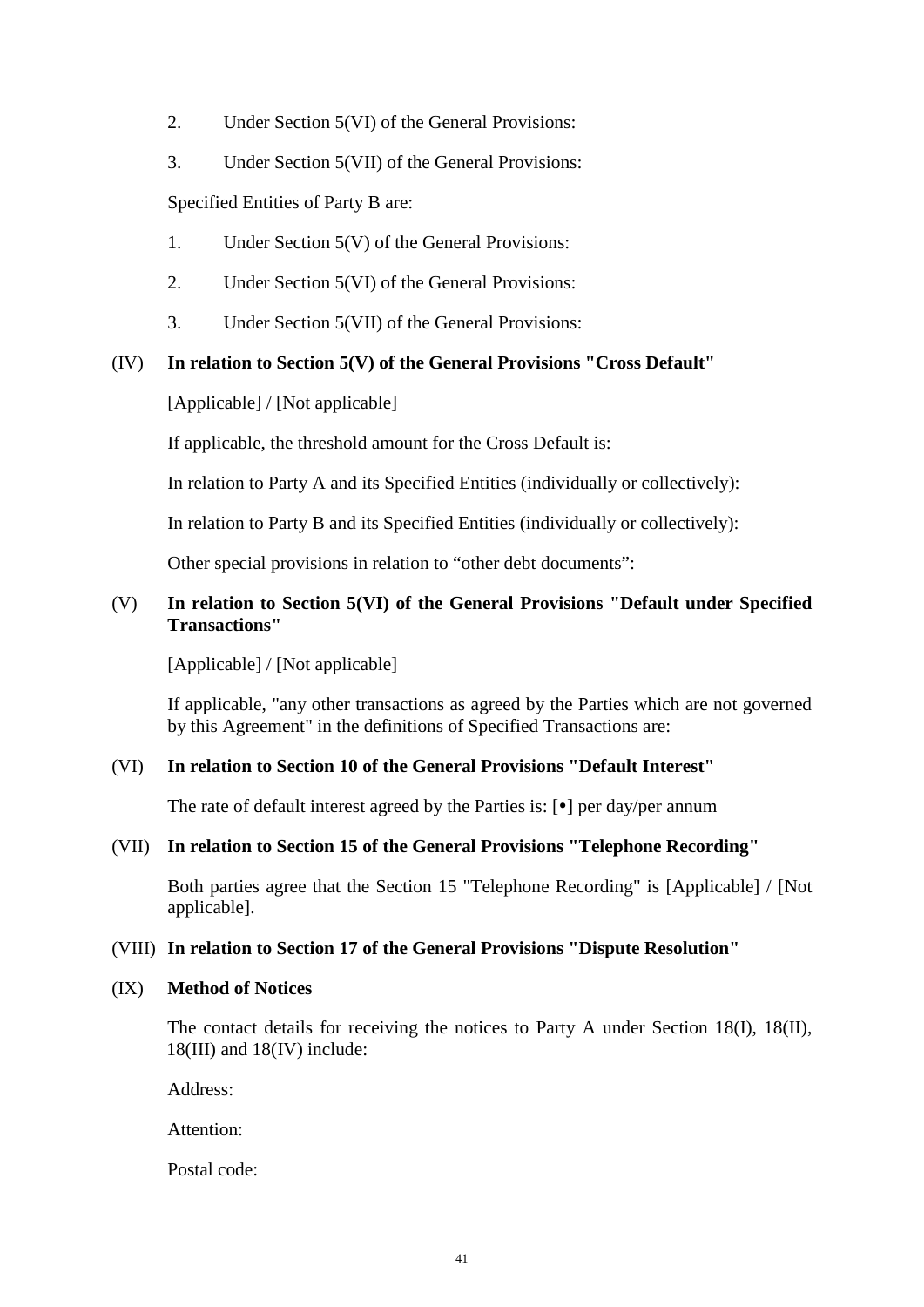Telephone:

Facsimile:

Electronic messaging system:

The contact details for receiving the notices to Party B under Section 18(I), 18(II), 18(III) and 18(IV) include:

Address:

Attention:

Postal code:

Telephone:

Facsimile:

Electronic messaging system:

Both Parties agree to apply the provisions in relation to service by public announcement or service by leaving the notice on the premises:

Other methods and effective dates of the notices agreed by both Parties:

### (X) **In relation to Third-Party Appraiser under Section 24 of the General Provisions "Fair Market Value"**

Third-party appraiser:

Other provisions agreed by both Parties in relation to the Fair Market Value:

### (XI) **In relation to Section 2 of Special Provisions on Pledged Repo "Adjustment"**

[Applicable] / [Not applicable]

If applicable, the provisions agreed by both Parties in relation to the adjustment of Repurchased Bonds are as follows:

Valuation Date:

Valuation Agent:

Minimum Amount of Transfer:

Other provisions:

#### (XII) **Other Supplemental Provisions**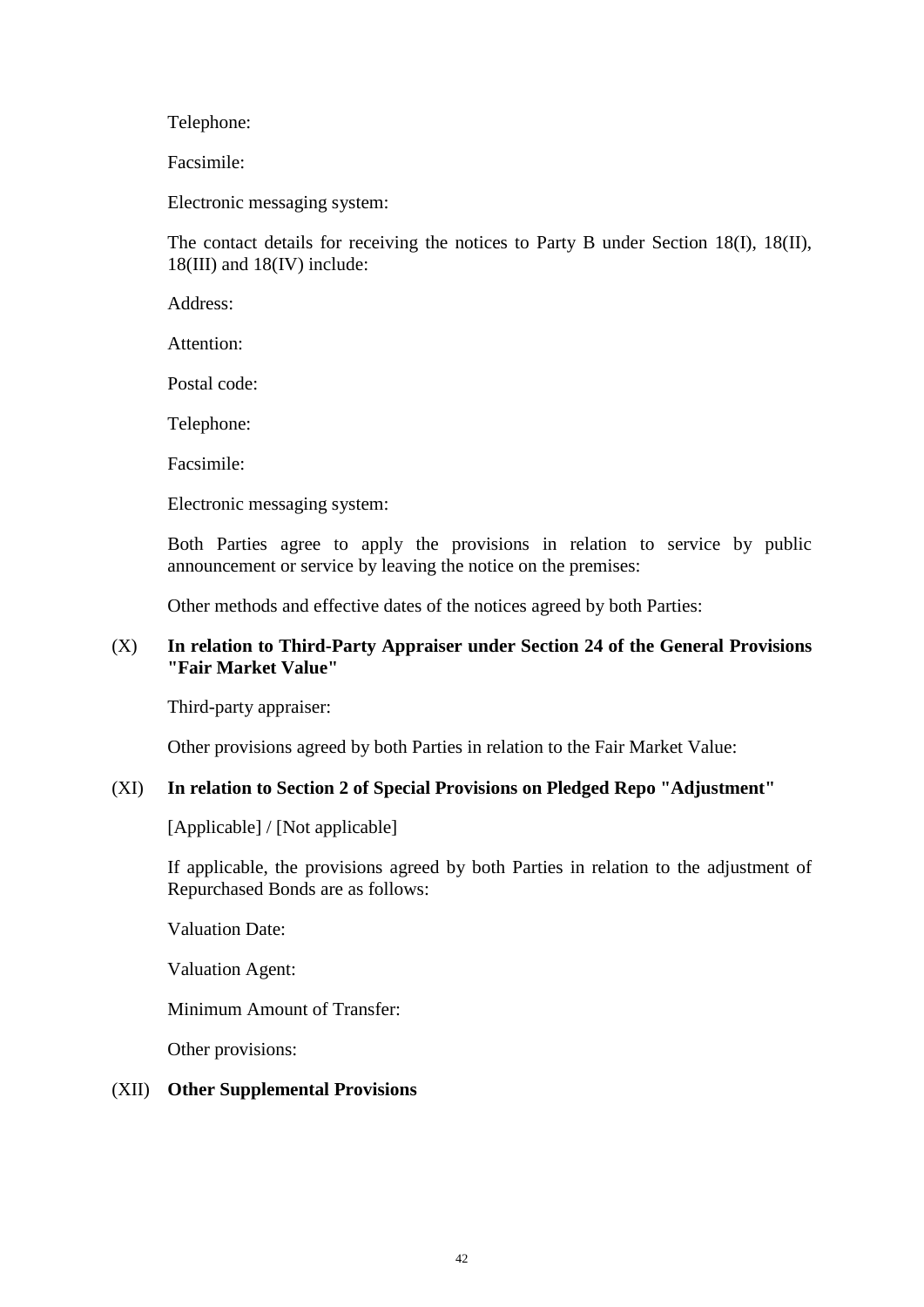(Signing column, no main text on this page)

Title of signing representative: Title of signing representative:

Party A: \_\_\_\_\_\_\_\_\_\_\_\_\_\_\_\_\_\_\_\_ Party B: \_\_\_\_\_\_\_\_\_\_\_\_\_\_\_\_\_\_\_\_

Signature of authorized representative: Signature of authorized representative:

Company seal: Company seal: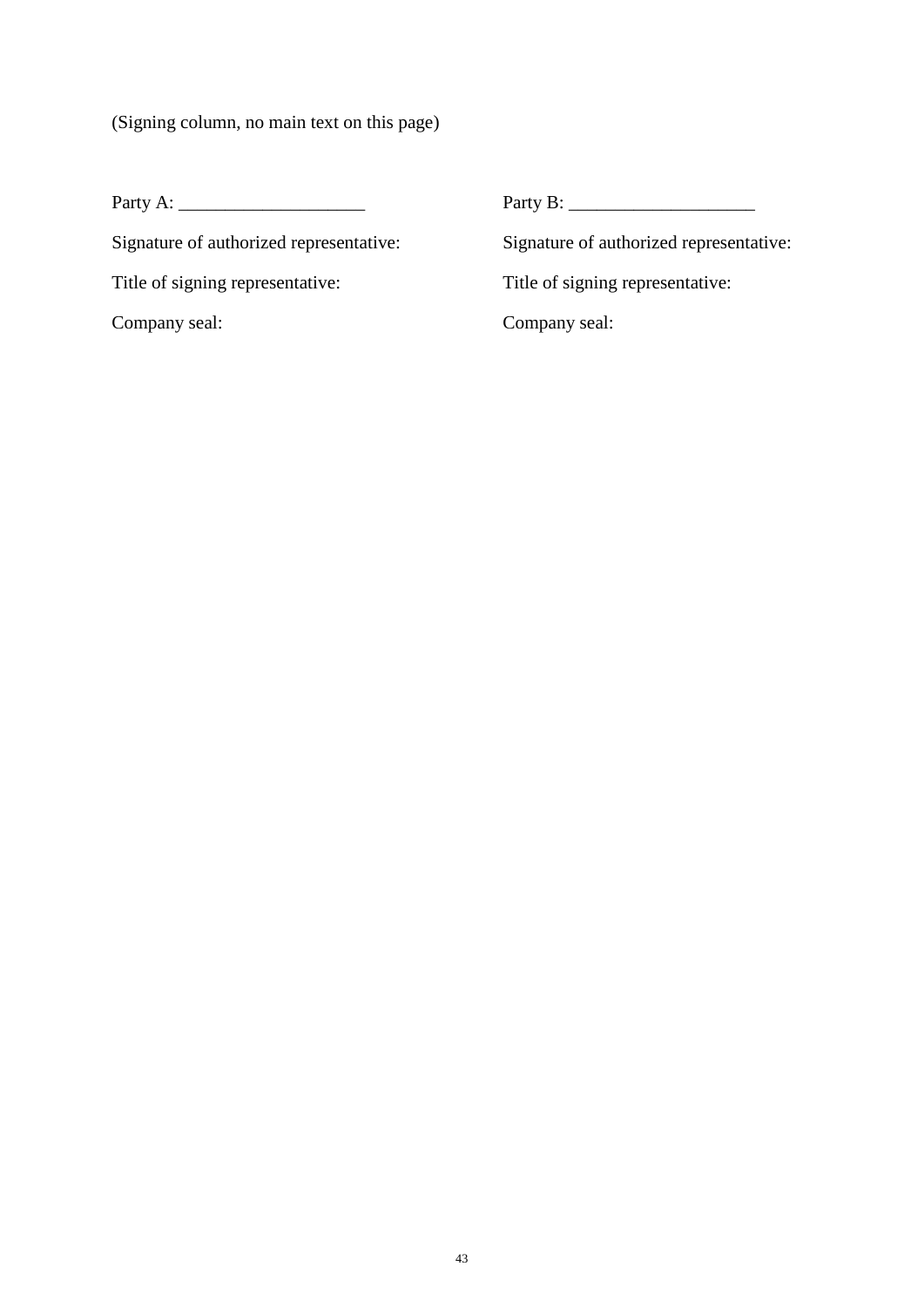# <span id="page-48-0"></span>**OUTRIGHT TRANSFER REPO SUPPLEMENT TO NAFMII BOND REPURCHASE MASTER AGREEMENT (2013 VERSION)**

This Supplement is executed by and between

 $("Partv A")$ 

and

 $("Partv B")$ 

on \_\_\_\_\_\_\_\_\_\_\_\_\_\_\_\_\_\_\_\_ and effective on the same date.

Whereas Party A and Party B have both executed the NAFMII Master Agreement (2013 Version) (the "**Master Agreement**"), in order to further clarify the rights and obligations thereof, both parties hereby execute this Supplement on the basis of the Master Agreement, and make supplemental or specific agreements in respect of the following matters.

Unless otherwise defined in the Supplement, a defined term in this Supplement shall have the meaning given to it in the Master Agreement.

### (I) **In relation to Section 2 of the General Provisions "Application of the Master Agreement"**

Whether the Master Agreement will be applicable to Outright Transfer Repo transactions entered into prior to the execution of the Master Agreement and outstanding as of the execution of this Supplement:

[Applicable] / [Not applicable]

### (II) **In relation to "Representations and Warranties"**

For the purpose of Item 8 of Section 3 of the General Provisions, the documents and information applicable to a Party are as follows:

Party A:

Party B:

For the purpose of Item 12 of Section 3 of the General Provisions, other representations and warranties are as follows:

### (III) **In relation to "Specified Entities"**

Specified Entities of Party A are:

- 1. Under Section 5(V) of the General Provisions:
- 2. Under Section 5(VI) of the General Provisions: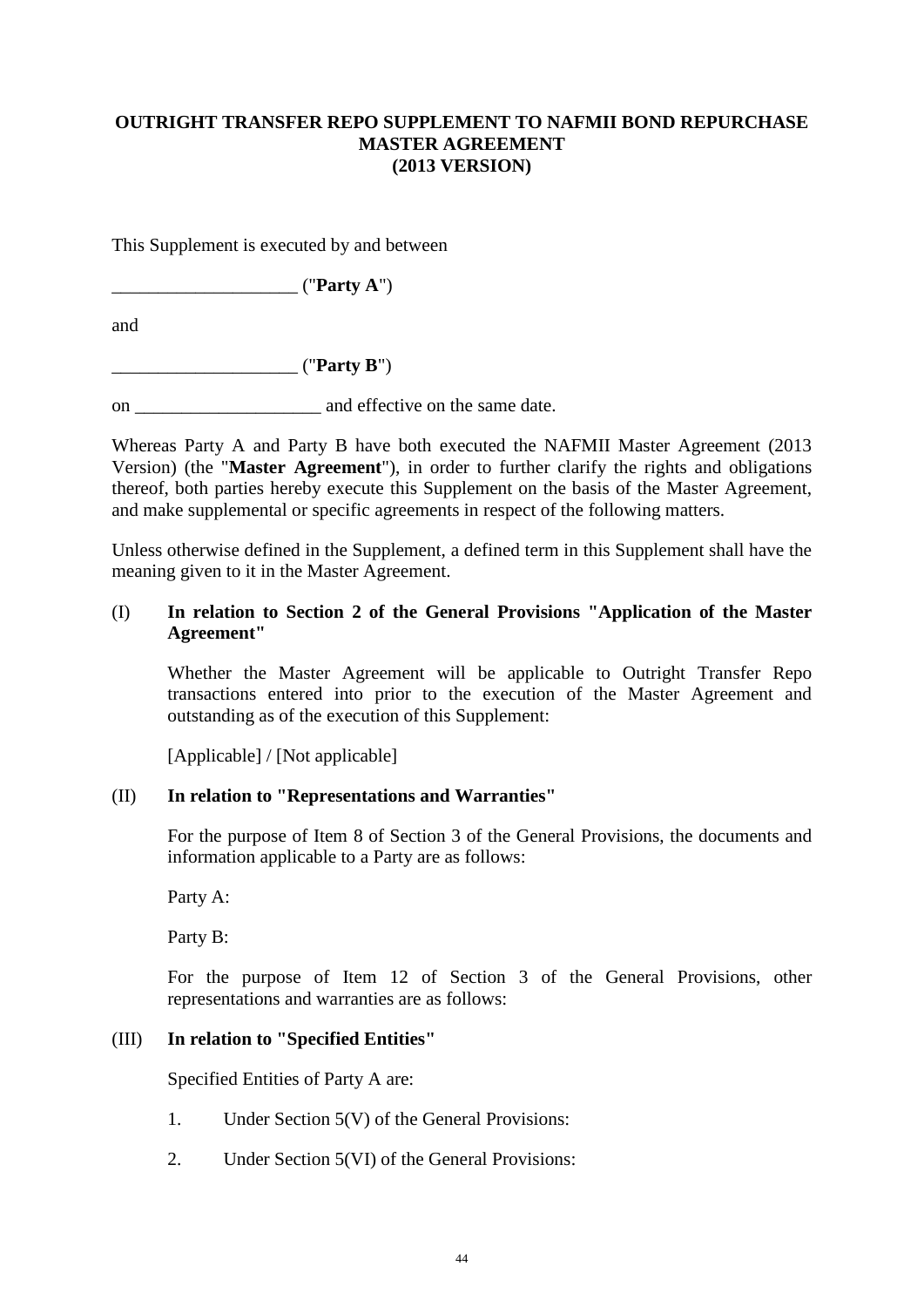3. Under Section 5(VII) of the General Provisions:

Specified Entities of Party B are:

- 1. Under Section 5(V) of the General Provisions:
- 2. Under Section 5(VI) of the General Provisions:
- 3. Under Section 5(VII) of the General Provisions:

### (IV) **In relation to Section 5(V) of the General Provisions "Cross Default"**

[Applicable] / [Not applicable]

If applicable, the threshold amount for the Cross Default is:

In relation to Party A and its Specified Entities (individually or collectively):

In relation to Party B and its Specified Entities (individually or collectively):

Other special provisions in relation to "other debt documents":

# (V) **In relation to Section 5(VI) of the General Provisions - "Default under Specified Transactions"**

[Applicable] / [Not applicable]

If applicable, "any other transactions as agreed by the Parties which are not governed by this Agreement" in the definition of Specified Transactions are:

### (VI) **In relation to Section 10 of the General Provisions "Default Interest"**

The rate of default interest agreed by the Parties is:  $\lceil \cdot \rceil$  per day/per annum

### (VII) **In relation to Section 15 of the General Provisions "Telephone Recording"**

Both parties agree that "Telephone Recording" under Section 15 is [Applicable] / [Not applicable].

### (VIII) **In relation to Section 17 of the General Provisions "Dispute Resolution"**

### (IX) **Methods for Notices**

The contact details for receiving the notices to Party A under Section 18(I), 18(II), 18(III) and 18(IV) include:

Address:

Attention:

Postal code:

Telephone: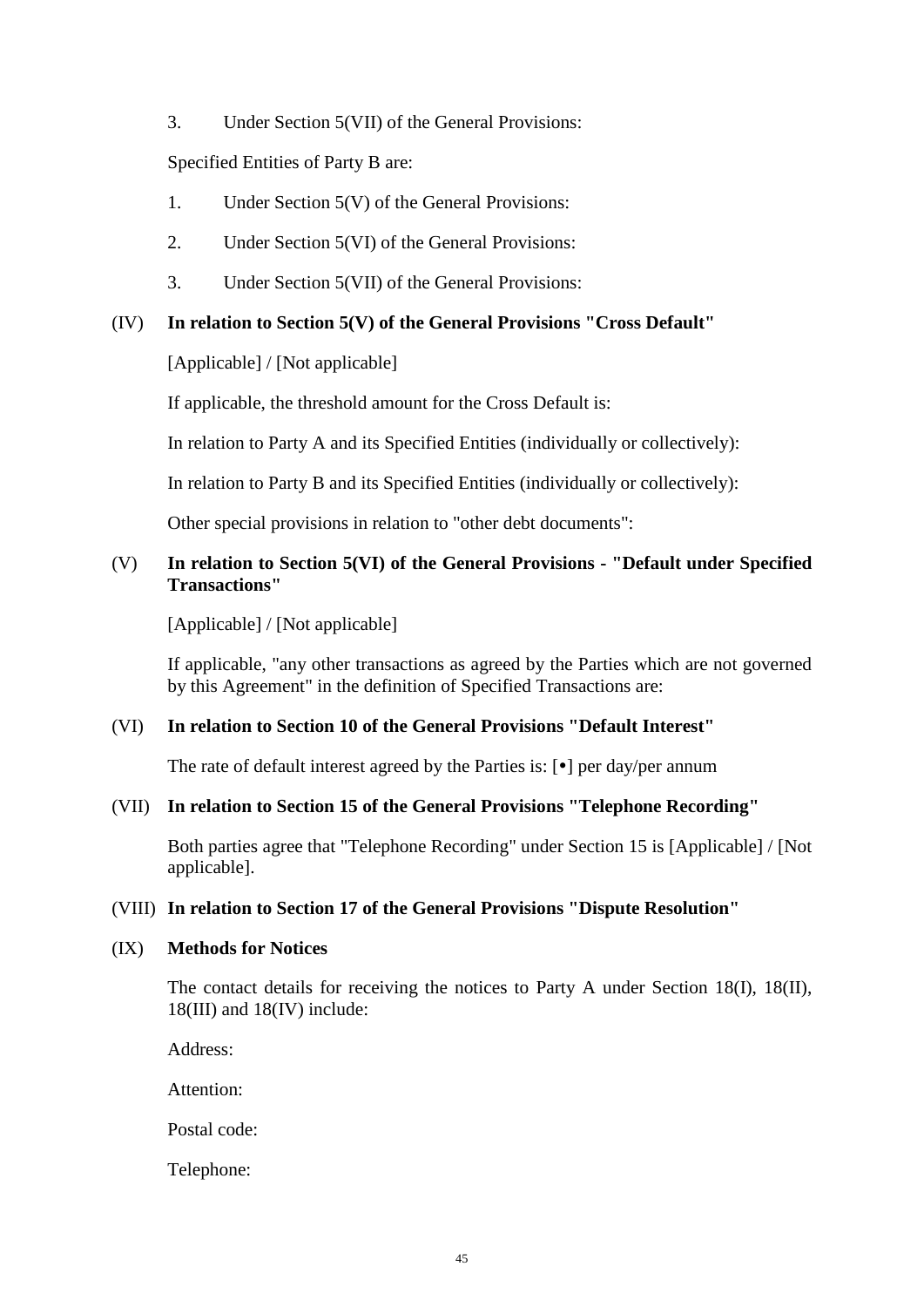Facsimile:

Electronic messaging system:

The contact details for receiving the notices to Party B under Section 18(I), 18(II), 18(III) and 18(IV) include:

Address:

Attention:

Postal code:

Telephone:

Facsimile:

Electronic messaging system:

Both Parties agree to apply the provisions in relation to service by public announcement or service by leaving the notice on the premises:

Other methods and effective dates of the notices agreed by both Parties:

### (X) **In relation to Third-Party Appraiser under Section 24 of the General Provisions - "Fair Market Value"**

Third-party appraiser:

Other provisions agreed by both Parties in relation to the Fair Market Value:

### (XI) **In relation to Conversion Rate under Section 24 of the General Provisions -"Net Exposure"**

Conversion Rate:

Other provisions agreed by both Parties in relation to the Conversion Rate:

### (XII) **In relation to Section 1 of Special Provisions on Outright Transfer Repo "Adjustment"**

[Applicable] / [Not applicable]

If applicable, the provisions agreed by both Parties in relation to the adjustment of Repurchased Bond shall be as follows:

Valuation Date:

Valuation Agent:

Minimum Amount of Transfer:

Other provisions: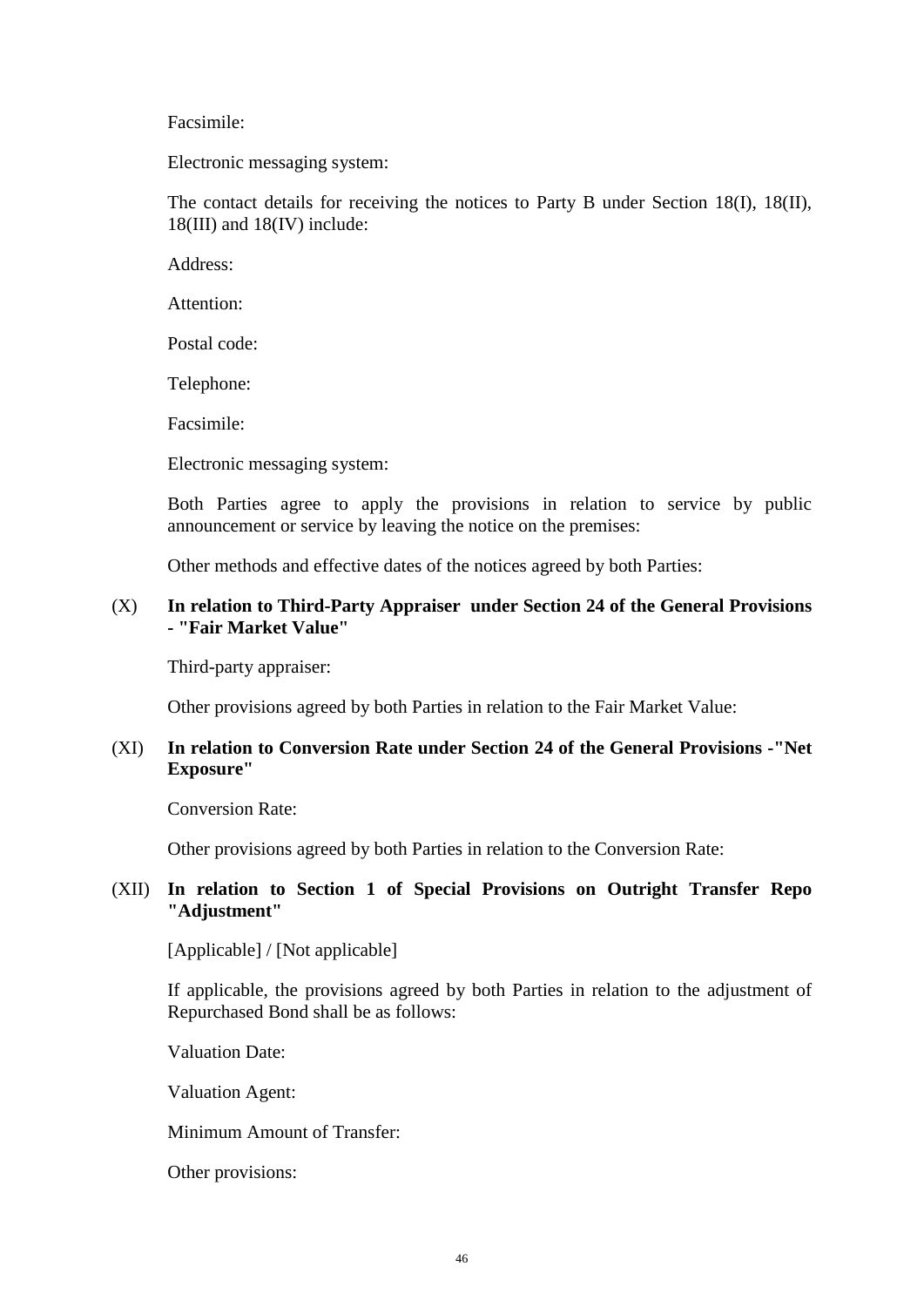### (XIII) **In relation to Section 2 of Special Provisions on Outright Transfer Repo "Performance Guarantee Arrangement" (Cash Margin and Bonds Margin)**

[Applicable] / [Not applicable]

If applicable, the following matters are agreed by both Parties:

Currency of Cash Margin:

Interest rate of Cash Margin:

Type of Bond:

Valuation Date:

Valuation Agent:

Minimum Amount of Transfer:

Interest Transfer Date:

Other provisions:

Other performance guarantee arrangements agreed by both Parties (if any):

### (XIV) **Other Supplemental Provisions**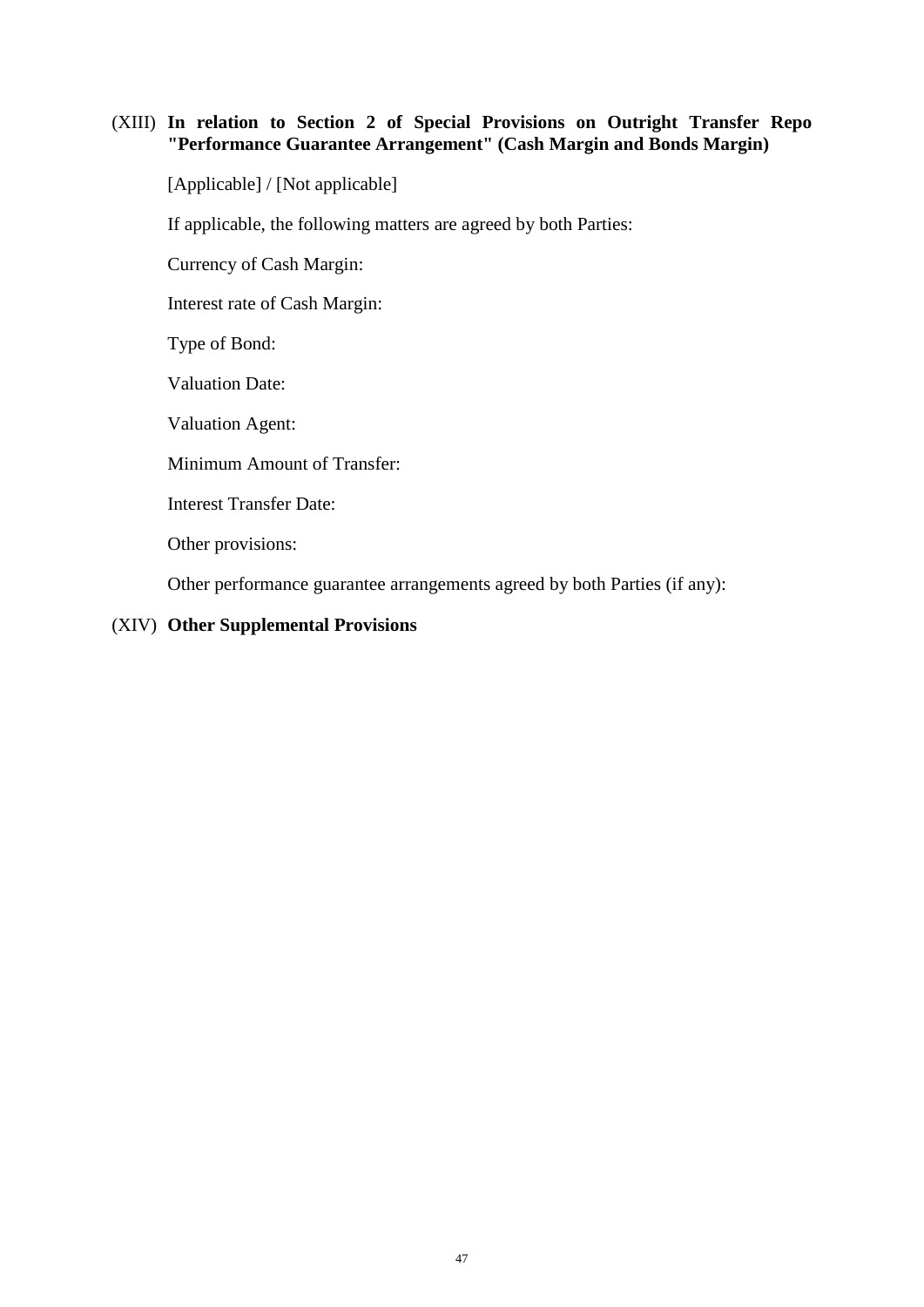(Signing column, no main text on this page)

Title of signing representative: Title of signing representative:

Party A: \_\_\_\_\_\_\_\_\_\_\_\_\_\_\_\_\_\_\_\_ Party B: \_\_\_\_\_\_\_\_\_\_\_\_\_\_\_\_\_\_\_\_

Signature of authorized representative: Signature of authorized representative:

Company seal: Company seal: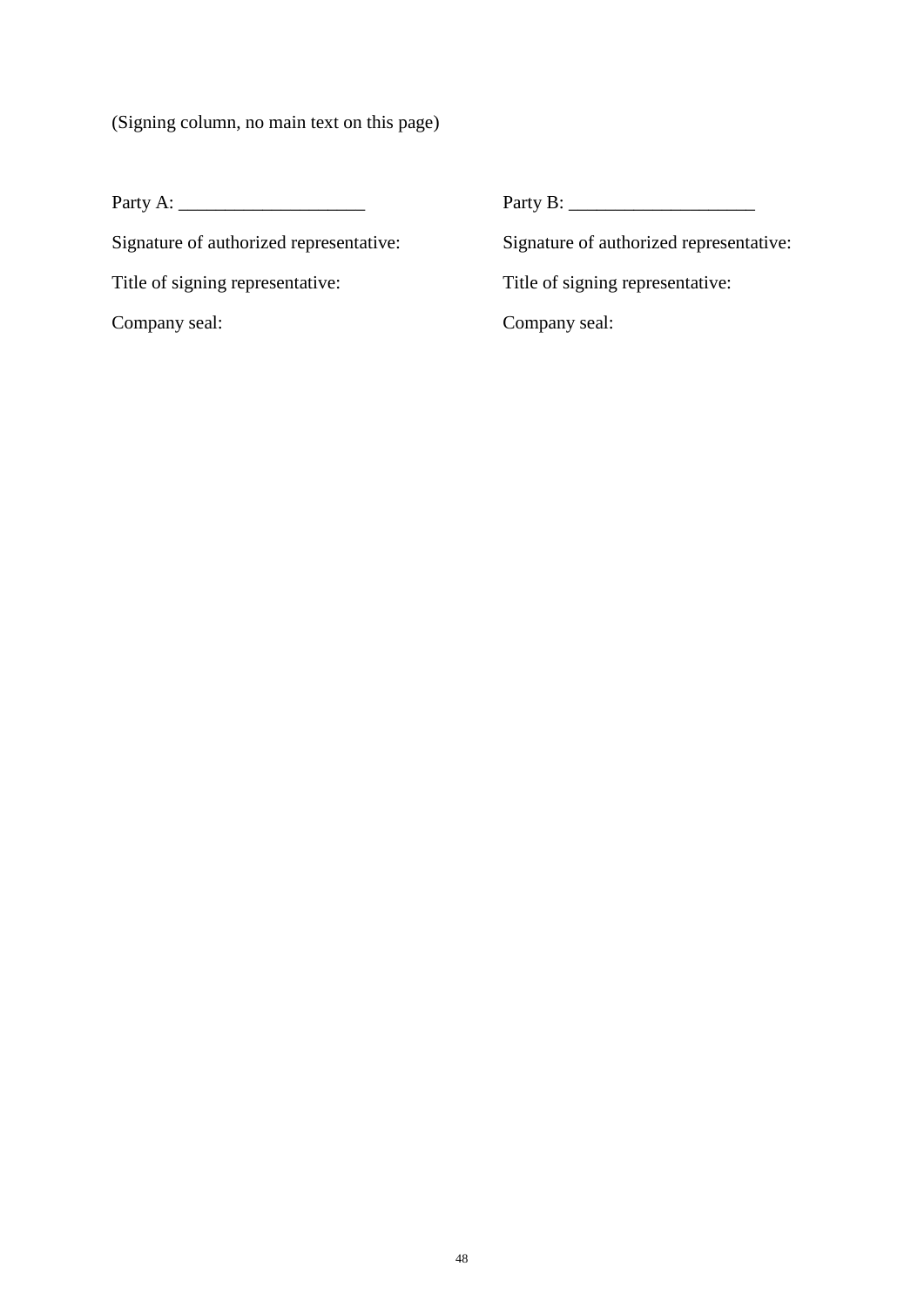# <span id="page-53-0"></span>**Confirmation Letter of Pledged Repo Transaction (Sample)**

This confirmation letter hereby confirms the terms of the pledged repurchase transaction (the "**Transaction**") entered into by [•] ("**Repo Party**") and [•] ("**Reverse Repo Party**") as of the date of the Transaction.

This confirmation letter is governed by the NAFMII Master Agreement (2013 version) and its Supplements (if any) executed by both the Repo Party and the Reverse Repo Party.

This confirmation letter supersedes any other transaction agreements (if any) in respect of this Transaction before the date of this confirmation letter, including electronic confirmation or telephone confirmation in any forms.

Specific terms of this Transaction are as follows:

Closing Date: [•]

| Repo Party:                                  |                  | Reverse Repo Party:                     |                        |
|----------------------------------------------|------------------|-----------------------------------------|------------------------|
| Dealer:                                      |                  | Dealer:                                 |                        |
| Telephone & Facsimile:                       |                  | Telephone & Facsimile:                  |                        |
| Legal Representative:                        |                  | Legal Representative:                   |                        |
| Address:                                     |                  | Address:                                |                        |
| Repo Term (day)                              |                  | Repo Interest Rate (%)                  |                        |
| Total Par Value (RMB 10,000):                |                  | Purchase Amount (RMB):                  |                        |
| Accrued Interest (RMB):                      |                  | Repurchase Amount (RMB):                |                        |
| <b>Settlement Method of Purchase Amount:</b> |                  | Settlement Method of Repurchase Amount: |                        |
| <b>Purchase Date:</b>                        |                  | Repurchase Date:                        |                        |
| Interval:                                    |                  | <b>Transaction Type:</b>                |                        |
| <b>Bond Code</b>                             | <b>Bond Name</b> | <b>Total Par Value</b>                  | <b>Conversion Rate</b> |
| <b>Bond Code</b>                             | <b>Bond Name</b> | <b>Total Par Value</b>                  | <b>Conversion Rate</b> |
| Capital Account:                             |                  | Capital Account:                        |                        |
| Bank:                                        |                  | Bank:                                   |                        |
| Account number:                              |                  | Account number:                         |                        |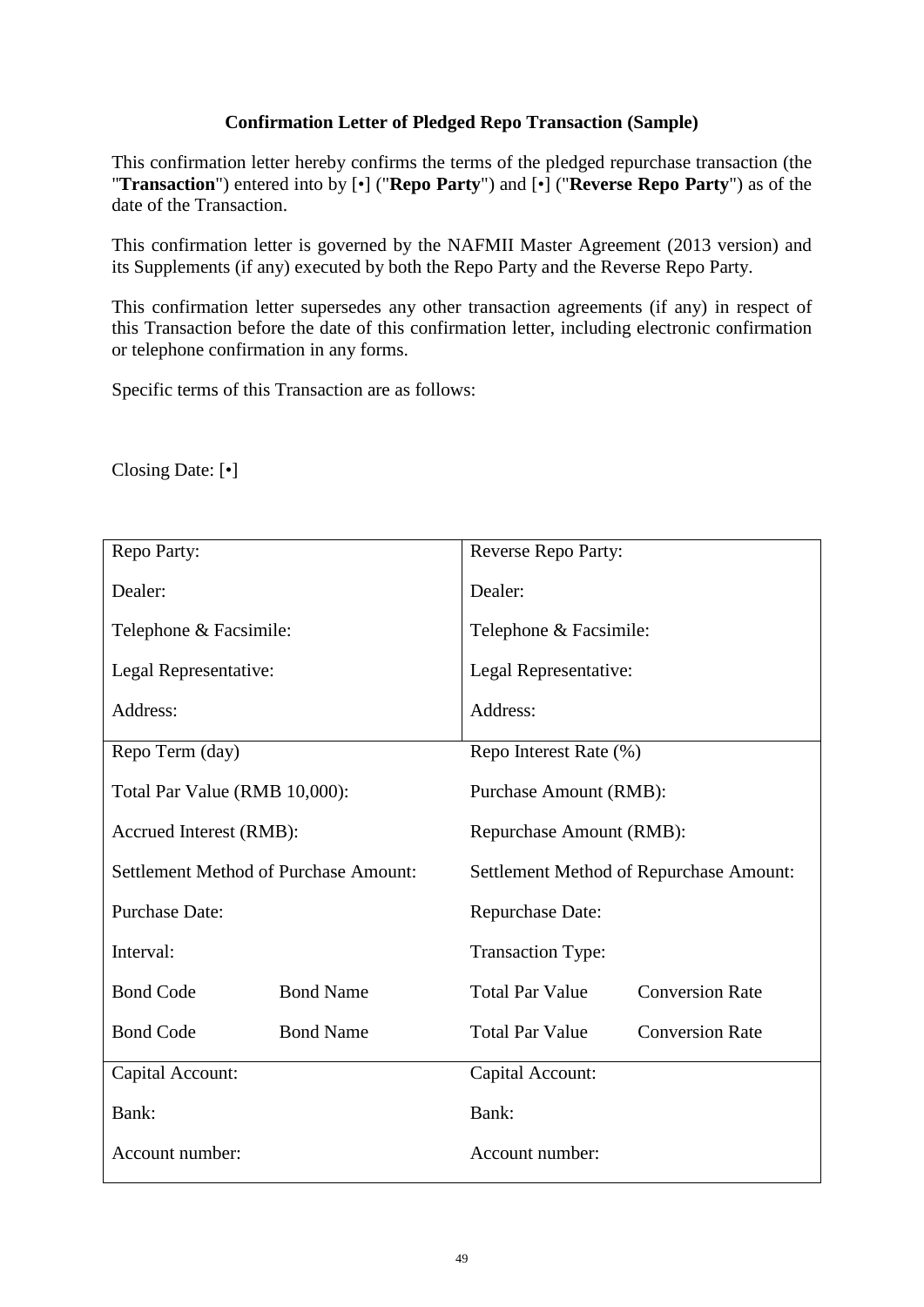| Bank Code of the Payment System:  | Bank of the Payment System:                      |
|-----------------------------------|--------------------------------------------------|
| <b>Bond Account:</b>              | <b>Bond Account:</b>                             |
| Custodian:                        | Custodian:                                       |
| Bond account number:              | Bond account number:                             |
|                                   |                                                  |
|                                   |                                                  |
| Responsible Person of Repo Party: | <b>Responsible Person of Reverse Repo Party:</b> |
| Seal:                             | Seal:                                            |
| Tel:                              | Tel:                                             |
| <b>Business Seal:</b>             | <b>Business Seal:</b>                            |

Representative:

Representative: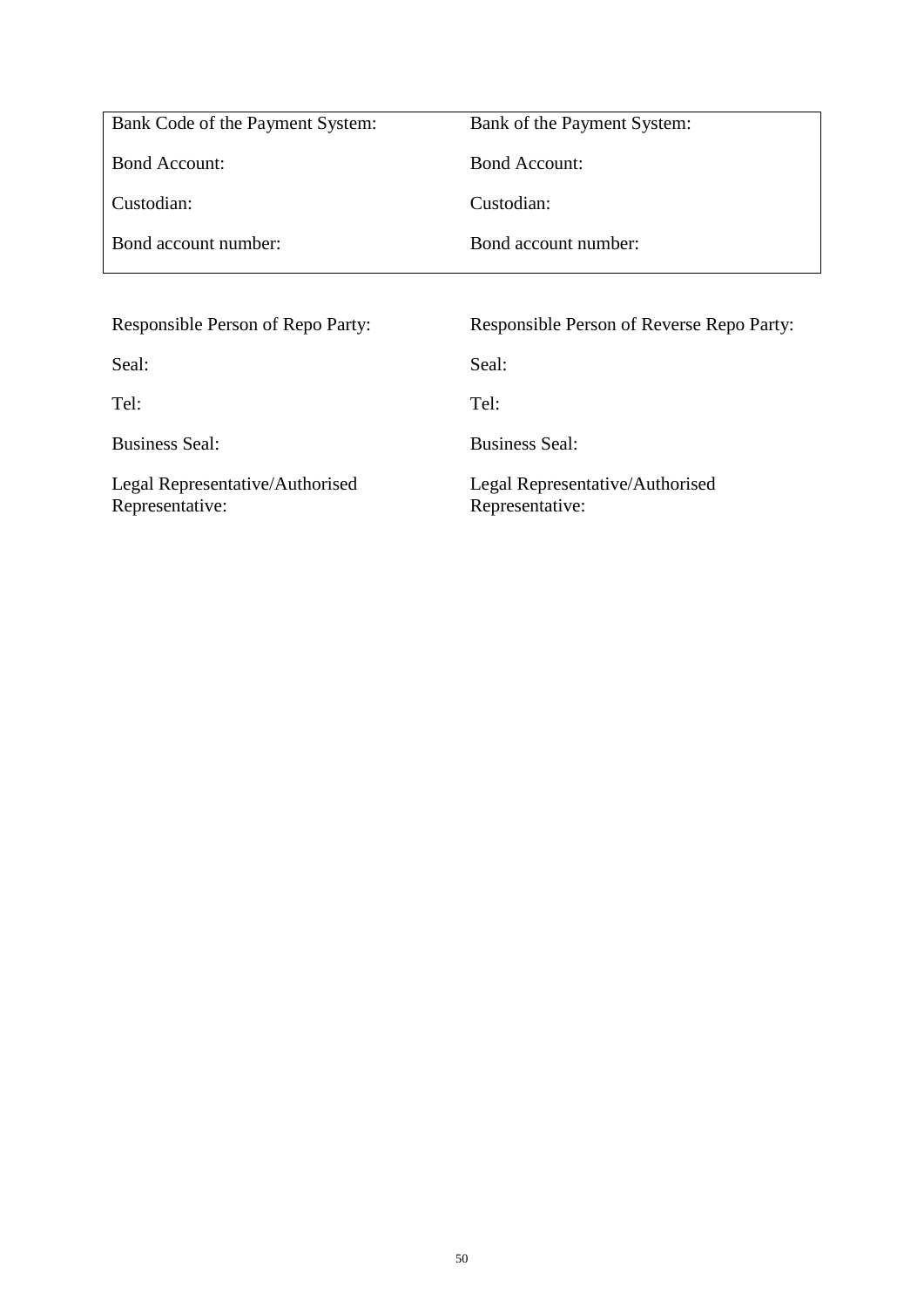# <span id="page-55-0"></span>**Confirmation Letter of Outright Transfer Repo Transaction (Sample)**

This confirmation letter hereby confirms the terms of the outright transfer repurchase transaction (this "**Transaction**") entered into by [•] ("**Repo Party**") and [•] ("**Reverse Repo**  Party") as of the date of the Transaction.

This confirmation letter is governed by the NAFMII Master Agreement (2013 version) and its Supplements (if any) executed by both Repo Party and Reverse Repo Party.

This confirmation letter supersedes any other transaction agreements (if any) in respect of this Transaction before the date of this confirmation letter, including electronic confirmation or telephone confirmation in any forms.

Specific terms of this Transaction are as follows:

Closing Date: [•]

<span id="page-55-1"></span>

| Repo Party:                                 |                               | Reverse Repo Party:       |                                                   |
|---------------------------------------------|-------------------------------|---------------------------|---------------------------------------------------|
| Dealer:                                     |                               | Dealer:                   |                                                   |
| Telephone & Facsimile:                      |                               | Telephone & Facsimile:    |                                                   |
| Legal Representative:                       |                               | Legal Representative:     |                                                   |
| Address:                                    |                               | Address:                  |                                                   |
| <b>Bond Code:</b>                           | <b>Bond Name:</b>             |                           | <b>Transaction Type:</b>                          |
| Repo Term (Day):                            | Repo Interest Rate%:          |                           | <b>Total Par Value (RMB</b><br>$10,000$ :         |
| Net Purchase Price (RMB):                   | Return Rate of Purchase (%):  |                           | <b>Accrued Interest for Purchase</b><br>$(RMB)$ : |
| Net Repurchase Price<br>$(RMB)$ :           | (%):                          | Return Rate of Repurchase | <b>Accrued Interest for</b><br>Repurchase (RMB):  |
| <b>Total Purchase Amount</b><br>$(RMB)$ :   | <b>Purchase Amount (RMB):</b> |                           | Settlement Method of<br><b>Purchase Amount:</b>   |
| <b>Total Repurchase Amount</b><br>$(RMB)$ : | Repurchase Amount (RMB):      |                           | Settlement Method of<br><b>Repurchase Amount:</b> |
| <b>Purchase Date:</b>                       | <b>Repurchase Date:</b>       |                           | Interval (Day):                                   |
| Capital Account:                            |                               | Capital Account:          |                                                   |